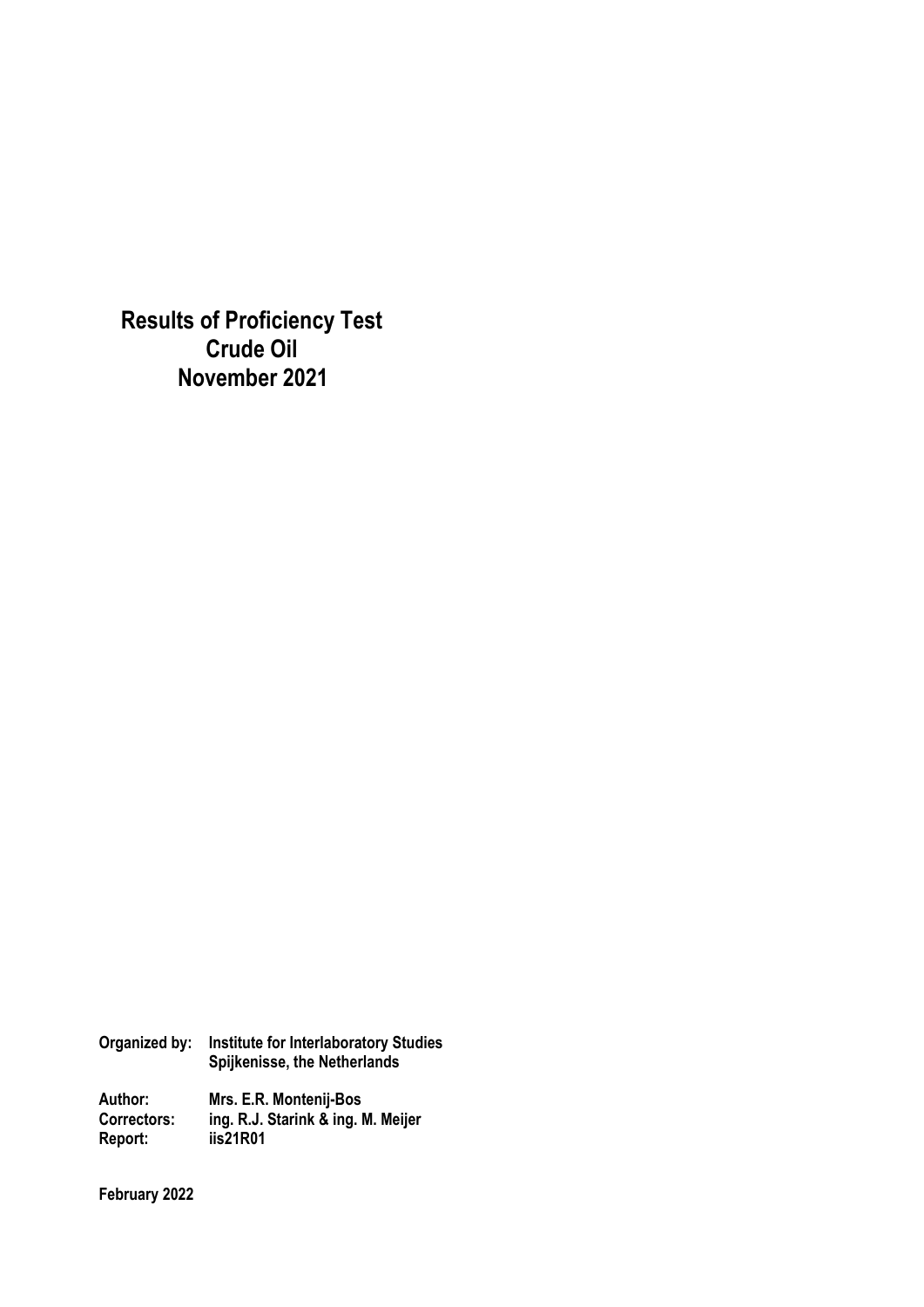## **CONTENTS**

| $\mathbf{1}$   |                                                                           |  |
|----------------|---------------------------------------------------------------------------|--|
| $\overline{2}$ |                                                                           |  |
| 2.1            |                                                                           |  |
| 2.2            |                                                                           |  |
| 2.3            |                                                                           |  |
| 2.4            |                                                                           |  |
| 2.5            |                                                                           |  |
| 2.6            |                                                                           |  |
| 3              |                                                                           |  |
| 3.1            |                                                                           |  |
| 3.2            |                                                                           |  |
| 3.3            |                                                                           |  |
| $\overline{4}$ |                                                                           |  |
| 4.1            |                                                                           |  |
| 4.2            |                                                                           |  |
| 4.3            | COMPARISON OF THE PROFICIENCY TEST OF NOVEMBER 2021 WITH PREVIOUS PTS  12 |  |

## Appendices: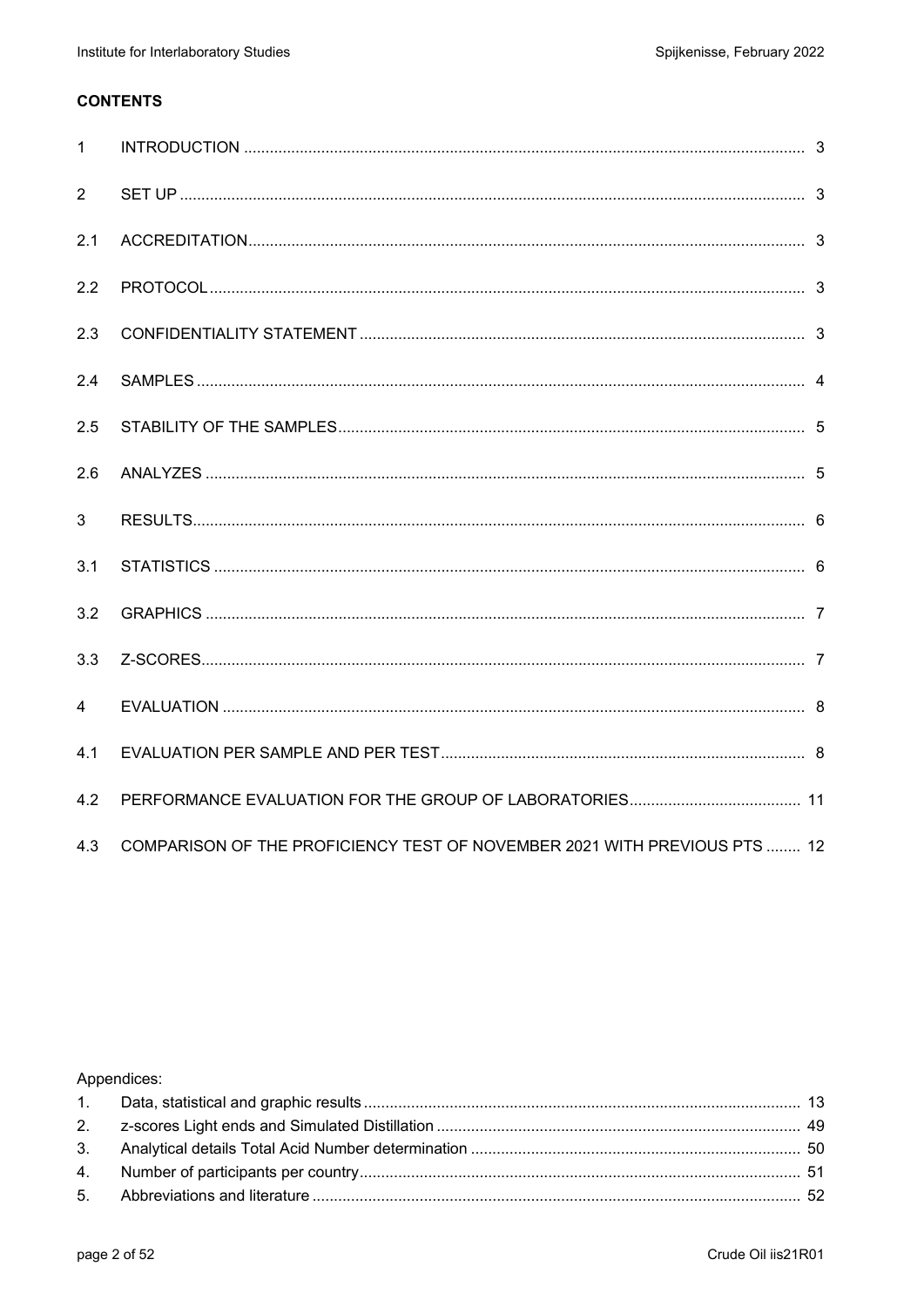## **1 INTRODUCTION**

Since 1998 the Institute for Interlaboratory Studies (iis) organizes a proficiency scheme for the analysis of Crude Oil every year. During the annual proficiency testing program 2021/2022 it was decided to continue the round robin for the analysis of Crude Oil.

In this interlaboratory study 170 laboratories in 56 different countries registered for participation. See appendix 4 for the number of participants per country. In this report the results of the Crude Oil proficiency test are presented and discussed. This report is also electronically available through the iis website www.iisnl.com.

## **2 SET UP**

The Institute for Interlaboratory Studies (iis) in Spijkenisse, the Netherlands, was the organizer of this proficiency test (PT). Sample analyzes for fit-for-use and homogeneity testing were subcontracted to an ISO/IEC17025 accredited laboratory.

It was decided to send one sample Crude Oil in a 1 liter wide-neck bottle labelled #21220 for various analyzes and one sample Crude Oil in a 40mL vial labelled #21221 for determination of Mercury (Hg) only. A wide-neck bottle is used to enable the use of a large size diameter high speed shear mixer for homogenization.

The participants were requested to report rounded and unrounded test results. The unrounded test results were preferably used for statistical evaluation.

## **2.1 ACCREDITATION**

The Institute for Interlaboratory Studies in Spijkenisse, the Netherlands, is accredited in agreement with ISO/IEC17043:2010 (R007), since January 2000, by the Dutch Accreditation Council (Raad voor Accreditatie). This PT falls under the accredited scope. This ensures strict adherence to protocols for sample preparation and statistical evaluation and 100% confidentiality of participant's data. Feedback from the participants on the reported data is encouraged and customer's satisfaction is measured on regular basis by sending out questionnaires.

## **2.2 PROTOCOL**

The protocol followed in the organization of this proficiency test was the one as described for proficiency testing in the report 'iis Interlaboratory Studies: Protocol for the Organisation, Statistics and Evaluation' of June 2018 (iis-protocol, version 3.5). This protocol is electronically available through the iis website www.iisnl.com, from the FAQ page.

## **2.3 CONFIDENTIALITY STATEMENT**

All data presented in this report must be regarded as confidential and for use by the participating companies only. Disclosure of the information in this report is only allowed by means of the entire report. Use of the contents of this report for third parties is only allowed by written permission of the Institute for Interlaboratory Studies. Disclosure of the identity of one or more of the participating companies will be done only after receipt of a written agreement of the companies involved.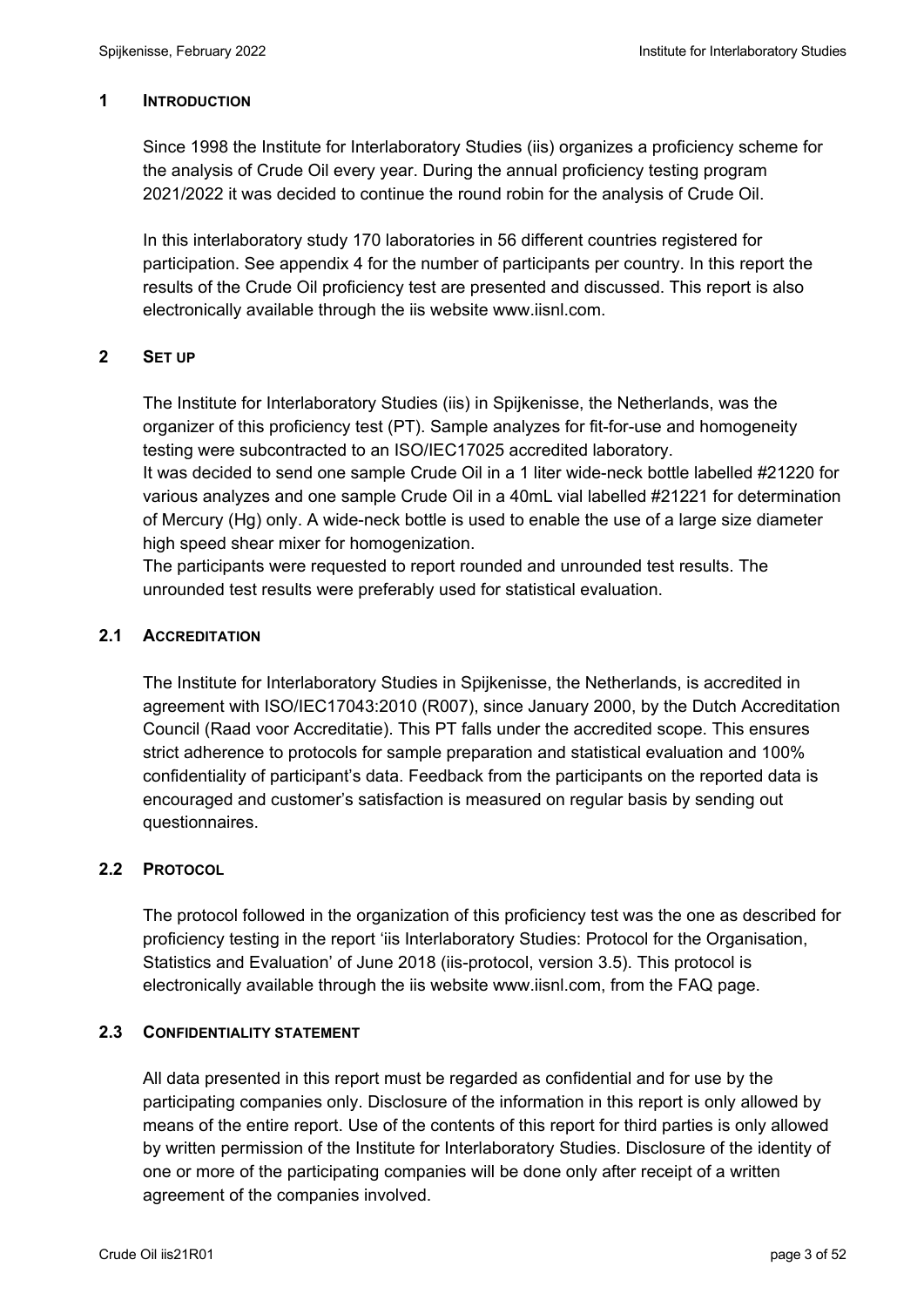## **2.4 SAMPLES**

A batch of approximately 200 liters of Crude Oil was obtained from a local refinery. After homogenization 188 wide-neck transparent colorless glass bottles of 1L were filled and labelled #21220. The bottles were put into red plastic bags to protect it from light. The homogeneity of the subsamples was checked by determination of Density at 15°C in accordance with ASTM D5002 on 8 stratified randomly selected subsamples.

|                 | Density at 15°C<br>in $kg/m3$ |
|-----------------|-------------------------------|
| sample #21220-1 | 885.34                        |
| sample #21220-2 | 885.35                        |
| sample #21220-3 | 885.30                        |
| sample #21220-4 | 885.52                        |
| sample #21220-5 | 885.34                        |
| sample #21220-6 | 885.52                        |
| sample #21220-7 | 885.24                        |
| sample #21220-8 | 885.31                        |

Table 1: homogeneity test results of subsamples #21220

From the above test results the repeatability was calculated and compared with 0.3 times the reproducibility of the reference test method in agreement with the procedure of ISO13528, Annex B2 in the next table.

|                                 | Density at 15°C<br>in $\text{kg/m}^3$ |
|---------------------------------|---------------------------------------|
| r (observed)                    | 0.285                                 |
| reference test method           | ASTM D5002:19                         |
| 0.3 x R (reference test method) | 1 094                                 |

Table 2: evaluation of the repeatability of subsamples #21220

The calculated repeatability is in agreement with 0.3 times the reproducibility of the reference test method. Therefore, homogeneity of the subsamples was assumed.

A batch of approximately 10 liters of Crude Oil was obtained from a third local refinery and spiked with a Mercury Conostan standard and a  $HgCl<sub>2</sub>$  in Ethanol solution especially for Mercury determination. After homogenization 188 amber glass vials of 40mL were filled and labelled #21221.

The homogeneity of the subsamples was checked by determination of Mercury in accordance with UOP938 on 8 stratified randomly selected subsamples.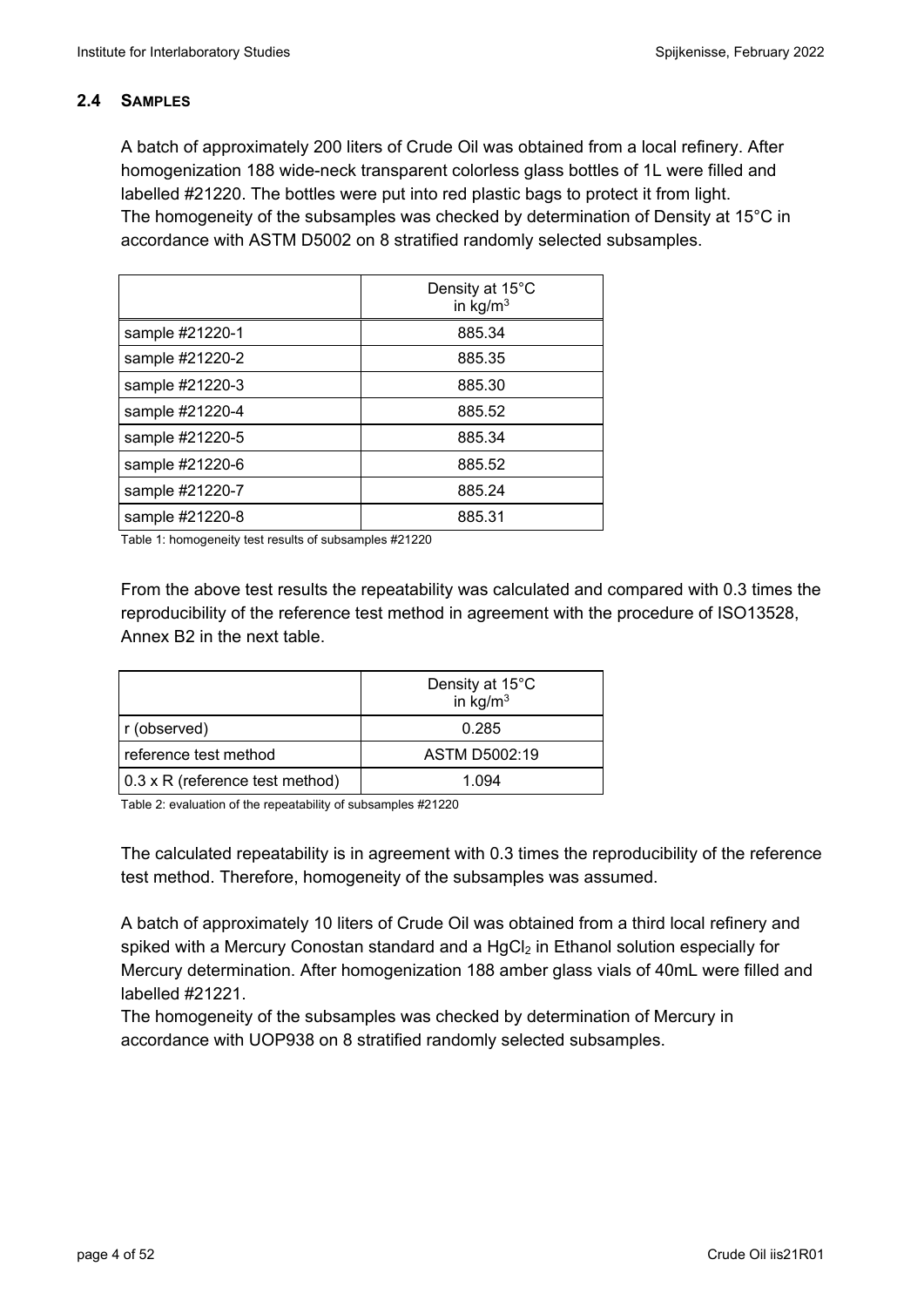|                 | <b>Total Mercury</b><br>in µg/kg |
|-----------------|----------------------------------|
| sample #21221-1 | 16.9                             |
| sample #21221-2 | 16.7                             |
| sample #21221-3 | 16.9                             |
| sample #21221-4 | 16.5                             |
| sample #21221-5 | 16.6                             |
| sample #21221-6 | 16.5                             |
| sample #21221-7 | 16.6                             |
| sample #21221-8 | 16.6                             |

Table 3: homogeneity test results of subsamples #21221

From the above test results the repeatability was calculated and compared with 0.3 times the estimated reproducibility calculated with the Horwitz equation in agreement with the procedure of ISO13528, Annex B2 in the next table.

|                            | <b>Total Mercury</b><br>in µg/kg |
|----------------------------|----------------------------------|
| r (observed)               | 0.4                              |
| l reference method         | Horwitz                          |
| 0.3 x R (reference method) |                                  |

Table 4: evaluation of the repeatability of subsamples #21221

The calculated repeatability is in agreement with 0.3 times the estimated reproducibility calculated with the Horwitz equation. Therefore, homogeneity of the subsamples was assumed.

To each of the participating laboratories one sample of Crude Oil labelled #21220 and one sample of Crude Oil for Hg analysis only labelled #21221 were sent on October 13, 2021. An SDS was added to the sample package.

## **2.5 STABILITY OF THE SAMPLES**

The stability of Crude Oil packed in the transparent colorless glass bottles and put into red plastic bags to protect it from light and in amber glass vials was checked. The material has been found sufficiently stable for the period of the proficiency test.

## **2.6 ANALYZES**

The participants were requested to determine on sample #21220: Total Acid Number, API Gravity, BS&W, Density at 15°C, Kinematic Viscosity at 40°C, Light ends (Methane, Ethane, Propane, iso-Butane, n-Butane, iso-Pentane, n-Pentane, cyclo-Pentane, Total Hexanes and Total of all C1-C6), Average Molecular Mass, Pour Point Maximum, Salt as Chloride, Sediment (Extraction method and Membrane filtration), Total Sulfur, Water and Simulated Distillation. It was also requested to report some analytical details about Total Acid Number determination.

On sample #21221 it was requested to determine Total Mercury.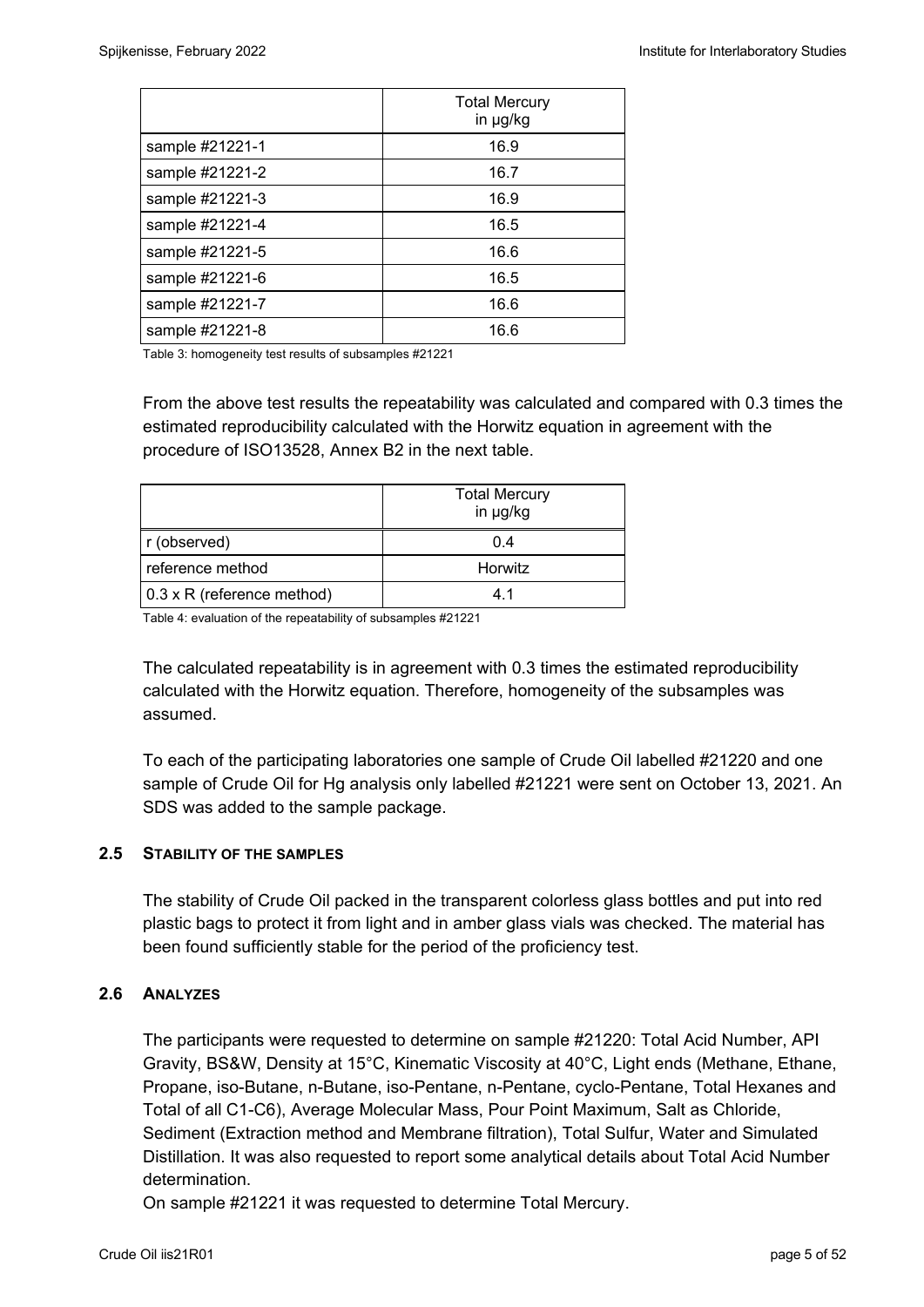It was explicitly requested to treat the samples as if they were routine samples and to report the test results using the indicated units on the report form and not to round the test results, but report as much significant figures as possible. It was also requested not to report 'less than' test results, which are above the detection limit, because such test results cannot be used for meaningful statistical evaluations.

To get comparable test results a detailed report form and a letter of instructions are prepared. On the report form the reporting units are given as well as the reference test methods (when applicable) that will be used during the evaluation. The detailed report form and the letter of instructions are both made available on the data entry portal www.kpmd.co.uk/sgs-iis/. The participating laboratories are also requested to confirm the sample receipt on this data entry portal. The letter of instructions can also be downloaded from the iis website www.iisnl.com.

## **3 RESULTS**

During five weeks after sample dispatch, the test results of the individual laboratories were gathered via the data entry portal www.kpmd.co.uk/sgs-iis/. The reported test results are tabulated per determination in appendix 1 of this report. The laboratories are presented by their code numbers.

Directly after the deadline, a reminder was sent to those laboratories that had not reported test results at that moment. Shortly after the deadline, the available test results were screened for suspect data. A test result was called suspect in case the Huber Elimination Rule (a robust outlier test) found it to be an outlier. The laboratories that produced these suspect data were asked to check the reported test results (no reanalyzes). Additional or corrected test results are used for data analysis and the original test results are placed under 'Remarks' in the result tables in appendix 1. Test results that came in after the deadline were not taken into account in this screening for suspect data and thus these participants were not requested for checks.

## **3.1 STATISTICS**

The protocol followed in the organization of this proficiency test was the one as described for proficiency testing in the report 'iis Interlaboratory Studies: Protocol for the Organisation, Statistics and Evaluation' of June 2018 (iis-protocol, version 3.5). For the statistical evaluation the *unrounded* (when available) figures were used instead of the

rounded test results. Test results reported as '<…' or '>…' were not used in the statistical evaluation.

First, the normality of the distribution of the various data sets per determination was checked by means of the Lilliefors-test, a variant of the Kolmogorov-Smirnov test and by the calculation of skewness and kurtosis. Evaluation of the three normality indicators in combination with the visual evaluation of the graphic Kernel density plot, lead to judgement of the normality being either 'unknown', 'OK', 'suspect' or 'not OK'. After removal of outliers, this check was repeated. If a data set does not have a normal distribution, the (results of the) statistical evaluation should be used with due care.

The assigned value is determined by consensus based on the test results of the group of participants after rejection of the statistical outliers and/or suspect data.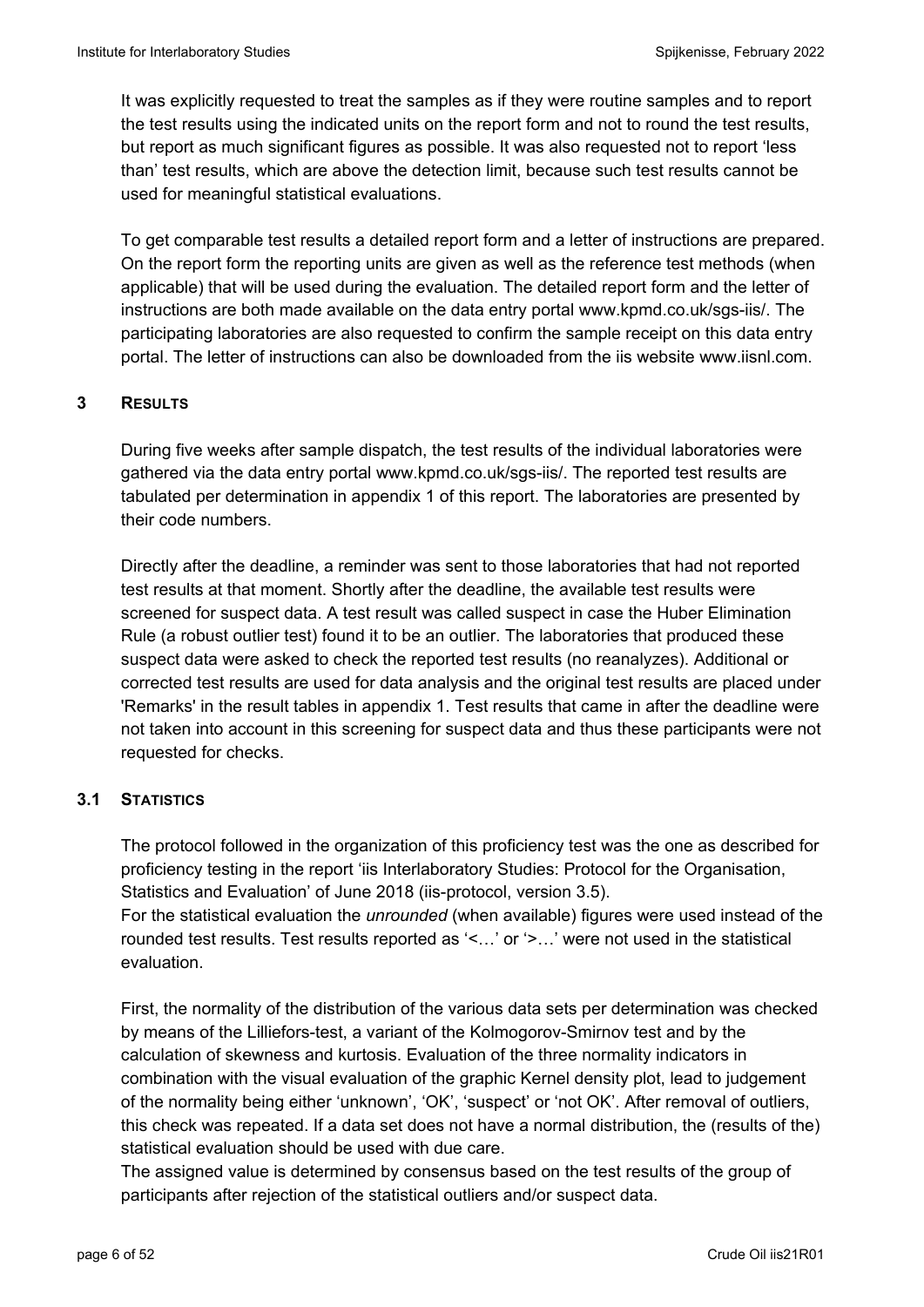According to ISO13528 all (original received or corrected) results per determination were submitted to outlier tests. In the iis procedure for proficiency tests, outliers are detected prior to calculation of the mean, standard deviation and reproducibility. For small data sets, Dixon (up to 20 test results) or Grubbs (up to 40 test results) outlier tests can be used. For larger data sets (above 20 test results) Rosner's outlier test can be used. Outliers are marked by D(0.01) for the Dixon's test, by G(0.01) or DG(0.01) for the Grubbs' test and by R(0.01) for the Rosner's test. Stragglers are marked by D(0.05) for the Dixon's test, by G(0.05) or DG(0.05) for the Grubbs' test and by R(0.05) for the Rosner's test. Both outliers and stragglers were not included in the calculations of averages and standard deviations.

For each assigned value the uncertainty was determined in accordance with ISO13528. Subsequently the calculated uncertainty was evaluated against the respective requirement based on the target reproducibility in accordance with ISO13528. In this PT, the criterion of ISO13528, paragraph 9.2.1. was met for all evaluated tests, therefore, the uncertainty of all assigned values may be negligible and need not be included in the PT report.

Finally, the reproducibilities were calculated from the standard deviations by multiplying them with a factor of 2.8.

## **3.2 GRAPHICS**

In order to visualize the data against the reproducibilities from literature, Gauss plots were made, using the sorted data for one determination (see appendix 1). On the Y-axis the reported test results are plotted. The corresponding laboratory numbers are on the X-axis. The straight horizontal line presents the consensus value (a trimmed mean). The four striped lines, parallel to the consensus value line, are the +3s, +2s, -2s and -3s target reproducibility limits of the selected reference test method. Outliers and other data, which were excluded from the calculations, are represented as a cross. Accepted data are represented as a triangle.

Furthermore, Kernel Density Graphs were made. This is a method for producing a smooth density approximation to a set of data that avoids some problems associated with histograms. Also, a normal Gauss curve (dotted line) was projected over the Kernel Density Graph (smooth line) for reference. The Gauss curve is calculated from the consensus value and the corresponding standard deviation.

## **3.3 Z-SCORES**

To evaluate the performance of the participating laboratories the z-scores were calculated. As it was decided to evaluate the performance of the participants in this proficiency test (PT) against the literature requirements (derived from e.g. ISO or ASTM test methods), the z-scores were calculated using a target standard deviation. This results in an evaluation independent of the variation in this interlaboratory study.

The target standard deviation was calculated from the literature reproducibility by division with 2.8. In case no literature reproducibility was available, other target values were used, like Horwitz or an estimated reproducibility based on former iis proficiency tests.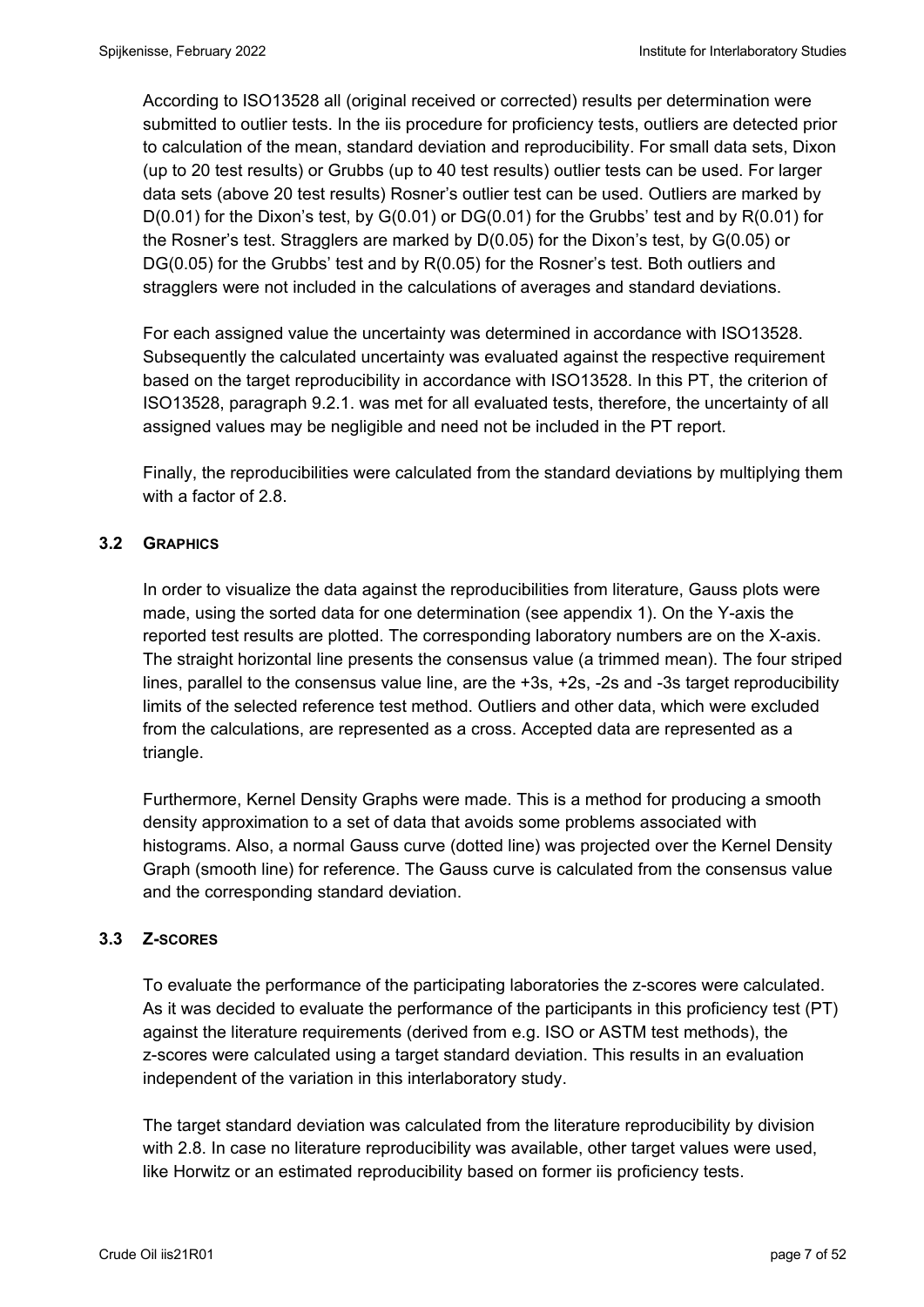When a laboratory did use a test method with a reproducibility that is significantly different from the reproducibility of the reference test method used in this report, it is strongly advised to recalculate the z-score, while using the reproducibility of the actual test method used, this in order to evaluate whether the reported test result is fit-for-use. The z-scores were calculated according to:

 $Z_{\text{target}}$  = (test result - average of PT) / target standard deviation

The  $z_{\text{(target)}}$  scores are listed in the test result tables in appendix 1.

Absolute values for z<2 are very common and absolute values for z>3 are very rare. The usual interpretation of z-scores is as follows:

 $|z|$  < 1 good  $1 < |z| < 2$  satisfactory  $2 < |z| < 3$  questionable 3 < |z| unsatisfactory

## **4 EVALUATION**

In this proficiency test some problems were encountered with the dispatch of the samples due to COVID-19 pandemic. Therefore, the reporting time on the data entry portal was extended with another three weeks. When considering the test results of the two samples together 17 participants reported test results after the final reporting date and 15 participants did not report any test results. Not all participants were able to report all tests requested. In total 155 participants reported 1281 numerical test results. Observed were 27 outlying test results, which is 2.1%. In proficiency studies outlier percentages of 3% - 7.5% are quite normal.

Not all data sets proved to have a normal Gaussian distribution. These are referred to as "not OK" or "suspect". The statistical evaluation of these data sets should be used with due care, see also paragraph 3.1.

## **4.1 EVALUATION PER SAMPLE AND PER TEST**

In this section the reported test results are discussed per sample and per test. The test methods which were used by the various laboratories were taken into account for explaining the observed differences when possible and applicable. These test methods are also in the tables together with the original data in appendix 1. The abbreviations, used in these tables, are explained in appendix 5.

In the iis PT reports ASTM test methods are referred to with a number (e.g. D473) and an added designation for the year that the test method was adopted or revised (e.g. D473:07e1). If applicable, a designation in parentheses is added to designate the year of reapproval (e.g. D473:07e1(2017)). In the test results tables of appendix 1 only the test method number and year of adoption or revision (e.g. D473:07e1) will be used.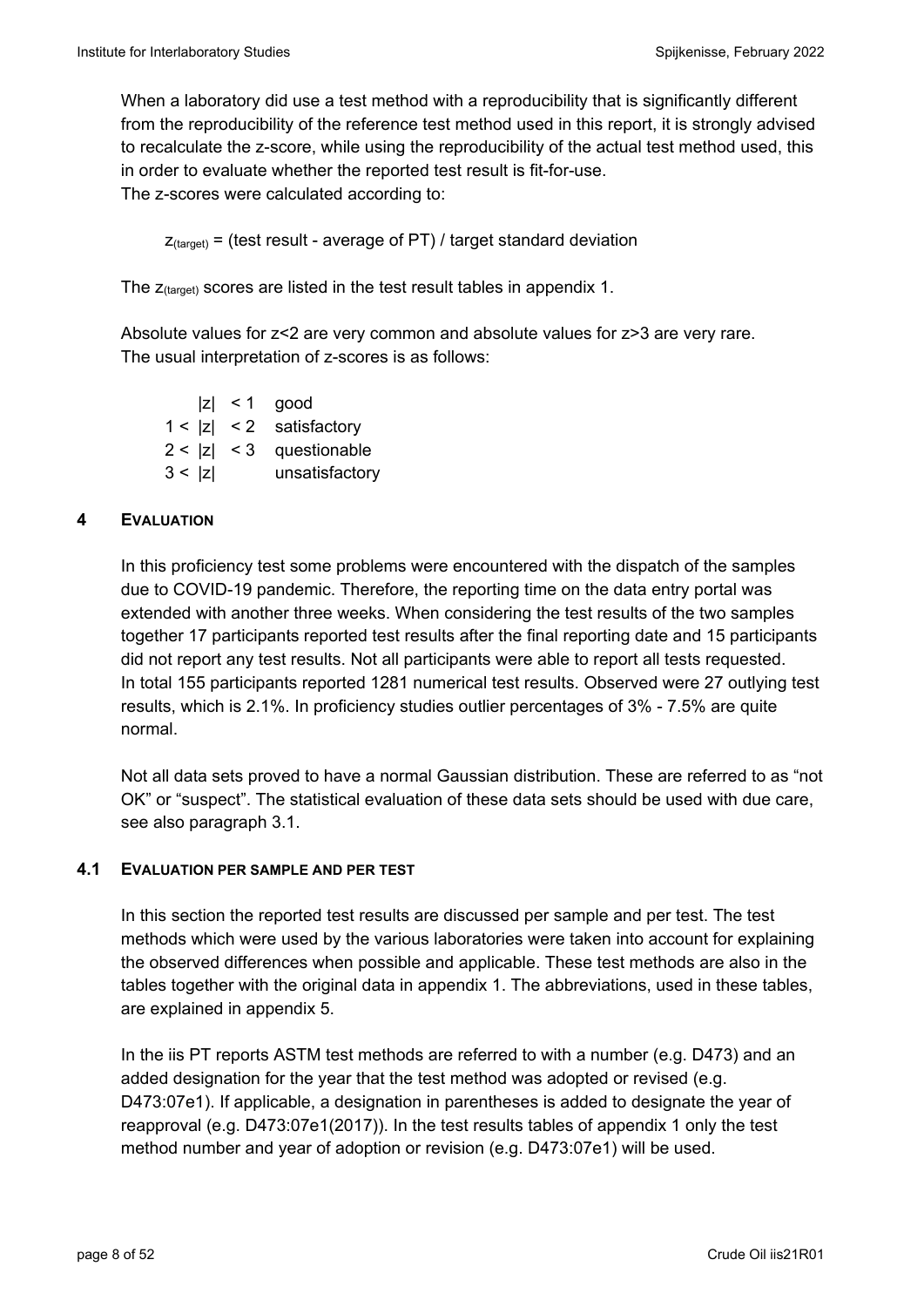For the evaluation of Total Mercury it was decided to use the Horwitz equation to calculate an estimated target reproducibility as ASTM D7623 and UOP938 give only a repeatability. Furthermore, UOP938 as used by most of the laboratories is not intended to use for crude oil. Also, the repeatability of UOP938 is only available for concentrations in µg/L and conversion to µg/kg will lead to extra uncertainty.

## **sample #21220**

- Total Acid Number: This determination may be problematic for a number of laboratories. Five statistical outliers were observed. The calculated reproducibility after rejection of the statistical outliers is in agreement with all four requirements (titration volume and IP/BEP) of ASTM D664-A:18e2.
- API Gravity: This determination was not problematic. Four statistical outliers were observed. The calculated reproducibility after rejection of the statistical outliers is in agreement with the requirements of ASTM D287:12b(2019).
- BS&W: This determination was not problematic. No statistical outliers were observed. The calculated reproducibility is in agreement with the requirements of ASTM D4007:11e1(2016).
- Density at 15<sup>°</sup>C: This determination was not problematic. Three statistical outliers were observed. The calculated reproducibility after rejection of the statistical outliers is in agreement with the requirements of ASTM D5002:19. Some participants reported to have used test method ASTM D4052. It must be noted that in the scope of this test method it is mentioned that ASTM D5002 is intended for crude oils (see e.g. §1.3 of ASTM D4052:18a).
- Kin.Visc.at 40°C: This determination was problematic. Two statistical outliers were observed. The calculated reproducibility after rejection of the statistical outliers is not in agreement with the requirements of ASTM D445:21e1.
- Light ends: This determination was very problematic. In total three statistical outliers were observed over ten parameters. None of the calculated reproducibilities after rejection of the statistical outliers are in agreement with the requirements of IP344:88(2010). For the evaluation of Light ends test method IP344 is used. Although IP344 is an obsolete test method the reproducibilities are given per individual component. Alternative test methods i.e. ASTM D7900 and EN15199-4 only specify a reproducibility per complete boiling range.

Average Molecular Mass: This determination may be problematic, but only six test results were reported. No statistical outliers were observed. The calculated reproducibility is not in agreement with the requirements of ASTM D2503:92(2016).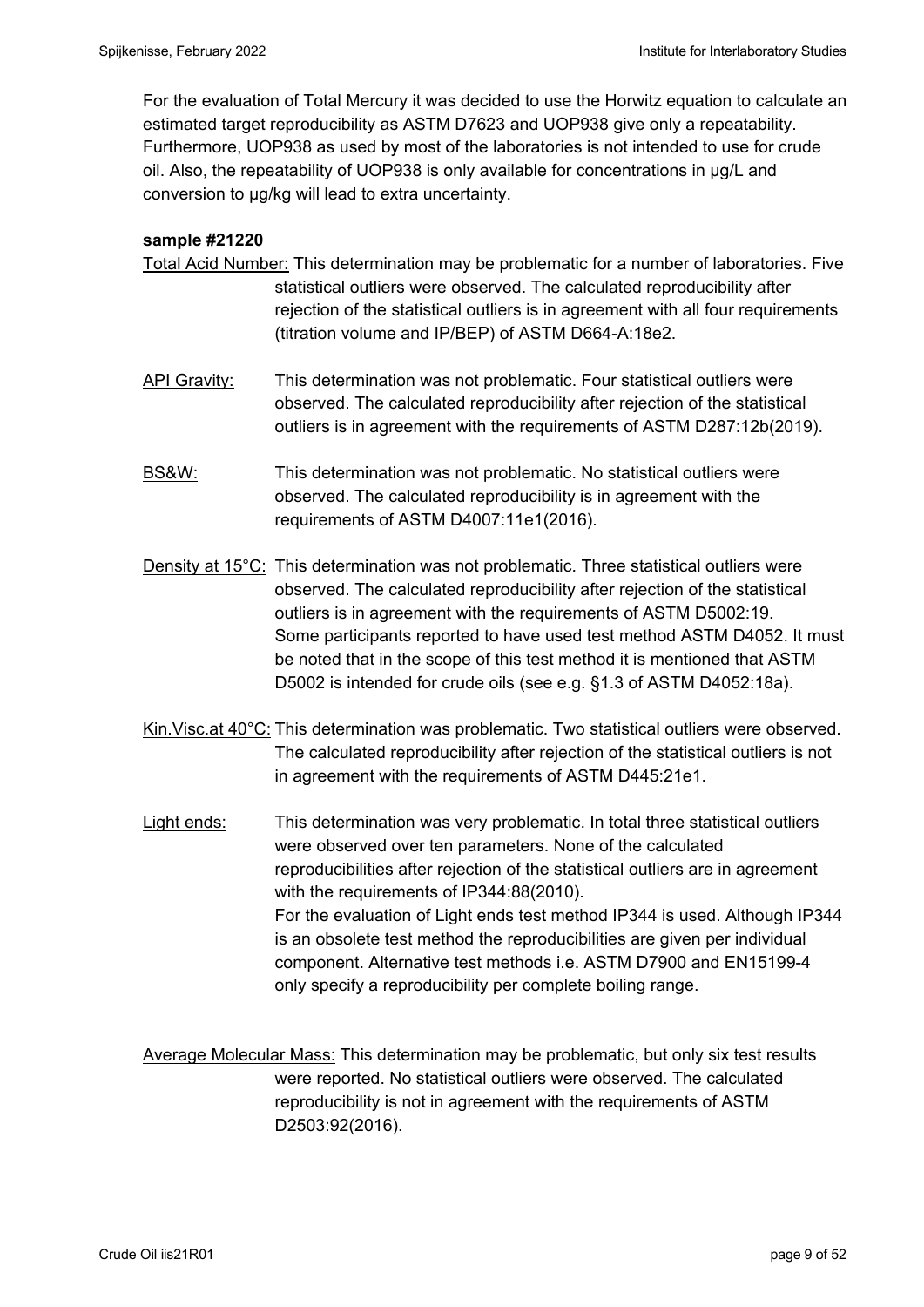- Pour Point Maximum: This determination was not problematic. One statistical outlier was observed. The calculated reproducibility after rejection of the statistical outlier is in agreement with the requirements of ASTM D5853-A:17a. Some participants reported to have used test method ASTM D97. It must be noted that in the scope of ASTM D97 it is mentioned that ASTM D5853 is intended for crude oils (see e.g. §1.3 of ASTM D97:17b).
- Salt as Chloride: This determination was not problematic. No statistical outliers were observed. The calculated reproducibility is in agreement with the requirements of ASTM D3230:19.
- Sediment (Extraction method): This determination was not problematic. Two statistical outliers were observed. The calculated reproducibility after rejection of the statistical outliers is in agreement with the requirements of ASTM D473:07e1(2017).
- Sediment (Membrane filtration): This determination was problematic. One statistical outlier was observed. The calculated reproducibility after rejection of the statistical outlier is not in agreement with the requirements of ASTM D4807:05(2020).
- Total Sulfur: This determination may be problematic for a number of laboratories. Four statistical outliers were observed. The calculated reproducibility after rejection of the statistical outliers is in agreement with the requirements of ASTM D4294:21.
- Water: This determination was not problematic. One statistical outlier was observed. The calculated reproducibility after rejection of the statistical outlier is in full agreement with the requirements of ASTM D4377:00(2011).
- Simulated Distillation: This determination was very problematic. Only 14 laboratories reported test results for this determination. In total over eight distillation parameters no statistical outliers were observed. The calculated reproducibilities are not at all in agreement with the requirements of ASTM D7169:20e1.

## **sample #21221**

Total Mercury: This determination was not problematic. Three statistical outliers were observed. The calculated reproducibility after rejection of the statistical outliers is in agreement with the estimated reproducibility calculated with the Horwitz equation.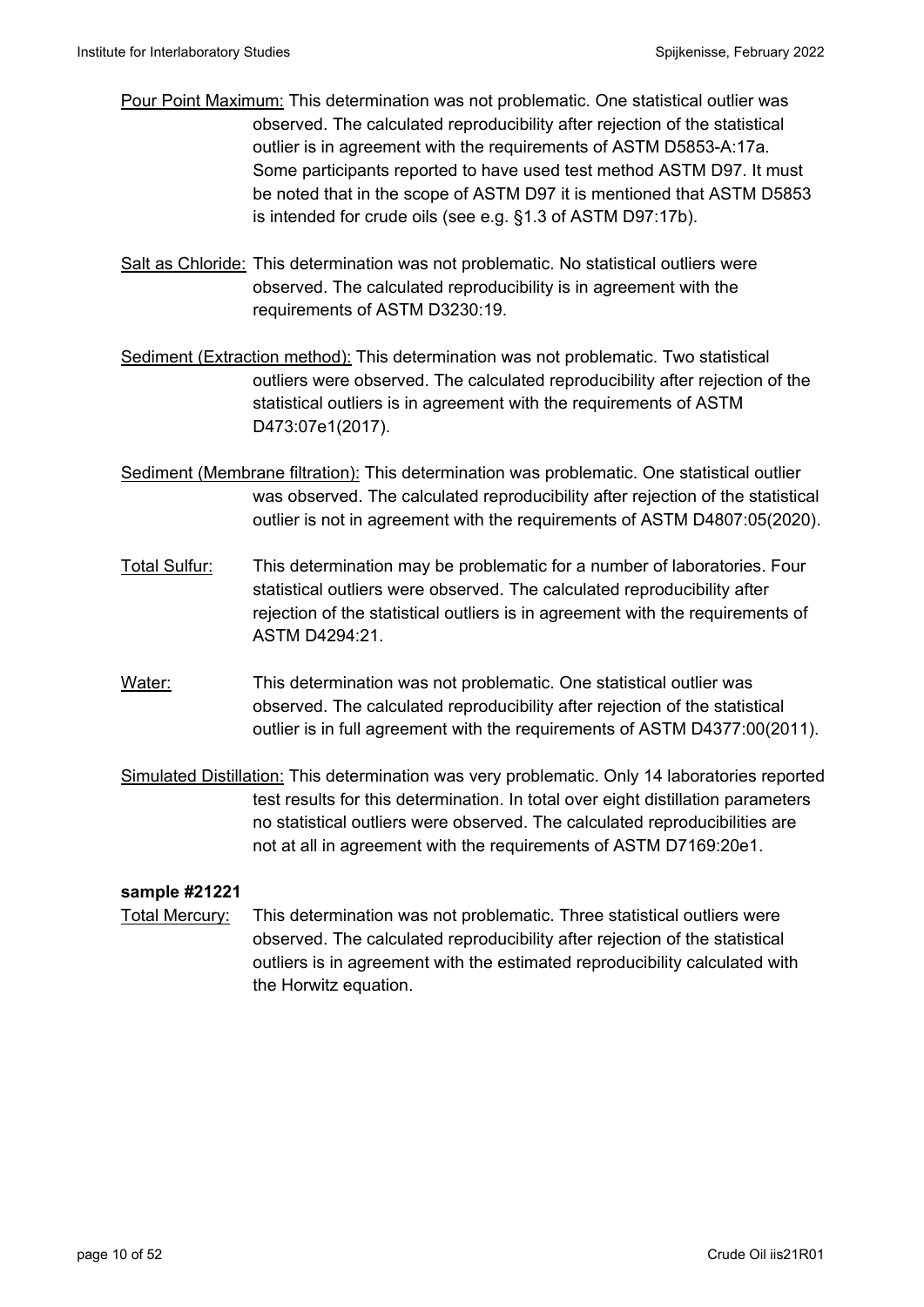#### **4.2 PERFORMANCE EVALUATION FOR THE GROUP OF LABORATORIES**

A comparison has been made between the reproducibility as declared by the reference test method and the reproducibility as found for the group of participating laboratories. The number of significant test results, the average, the calculated reproducibility (2.8 \* standard deviation) and the target reproducibility derived from literature reference test methods (in casu ASTM and IP test methods) or estimated using the Horwitz equation are presented in the next table.

| Parameter                      | unit               | n              | average | $2.8 * sd$ | R(lit) |
|--------------------------------|--------------------|----------------|---------|------------|--------|
| <b>Total Acid Number</b>       | mg KOH/g           | 67             | 1.09    | 0.19       | 0.43   |
| <b>API Gravity</b>             |                    | 101            | 28.2    | 0.2        | 0.5    |
| BS&W                           | %V/V               | 65             | 0.04    | 0.07       | 0.11   |
| Density at 15°C                | kg/m <sup>3</sup>  | 145            | 885.6   | 1.5        | 3.6    |
| Kinematic Viscosity at 40°C    | mm <sup>2</sup> /s | 91             | 11.16   | 1.39       | 0.94   |
| Methane                        | %M/M               | 16             | < 0.01  | n.e.       | n.e.   |
| Ethane                         | %M/M               | 17             | 0.026   | 0.019      | 0.010  |
| Propane                        | %M/M               | 18             | 0.29    | 0.11       | 0.06   |
| iso-Butane                     | %M/M               | 17             | 0.18    | 0.04       | 0.03   |
| n-Butane                       | %M/M               | 17             | 0.59    | 0.14       | 0.08   |
| iso-Pentane                    | %M/M               | 18             | 0.46    | 0.09       | 0.04   |
| n-Pentane                      | %M/M               | 18             | 0.67    | 0.13       | 0.07   |
| cyclo-Pentane                  | %M/M               | 15             | 0.091   | 0.050      | 0.014  |
| <b>Total Hexanes</b>           | %M/M               | 13             | 2.01    | 1.67       | 0.45   |
| Total of all C1 - C6           | %M/M               | 12             | 4.38    | 1.72       | 0.47   |
| Average Molecular Mass         | g/mol              | $6\phantom{1}$ | 244     | 16         | 14     |
| Pour Point Maximum             | $^{\circ}C$        | 70             | $-2.2$  | 13.8       | 18.0   |
| Salt as Chloride               | mg/kg              | 82             | 16.1    | 18.1       | 22.3   |
| Sediment (Extraction method)   | %V/V               | 63             | 0.007   | 0.012      | 0.035  |
| Sediment (Membrane filtration) | %M/M               | 46             | 0.012   | 0.019      | 0.013  |
| <b>Total Sulfur</b>            | %M/M               | 102            | 0.64    | 0.05       | 0.05   |
| Water                          | %V/V               | 130            | 0.042   | 0.040      | 0.039  |
| <b>IBP</b>                     | $^{\circ}C$        | 14             | $36$    | n.e.       | n.e.   |
| 5% recovered                   | $^{\circ}C$        | 14             | 85      | 40         | 20     |
| 10% recovered                  | $^\circ \text{C}$  | 14             | 134     | 44         | 20     |
| 30% recovered                  | $^{\circ}C$        | 14             | 270     | 29         | 13     |
| 50% recovered                  | $^{\circ}C$        | 14             | 370     | 37         | 16     |
| 70% recovered                  | $^{\circ}C$        | 14             | 478     | 52         | 21     |
| 90% recovered                  | $^{\circ}C$        | 14             | 648     | 120        | n.a.   |
| <b>FBP</b>                     | $^{\circ}$ C       | 5              | 723     | n.a.       | n.a.   |
| <b>Total Mercury</b>           | µg/kg              | 29             | 17.6    | 9.4        | 14.5   |

Table 5: reproducibilities of tests on samples #21220 and #21221 (Hg only)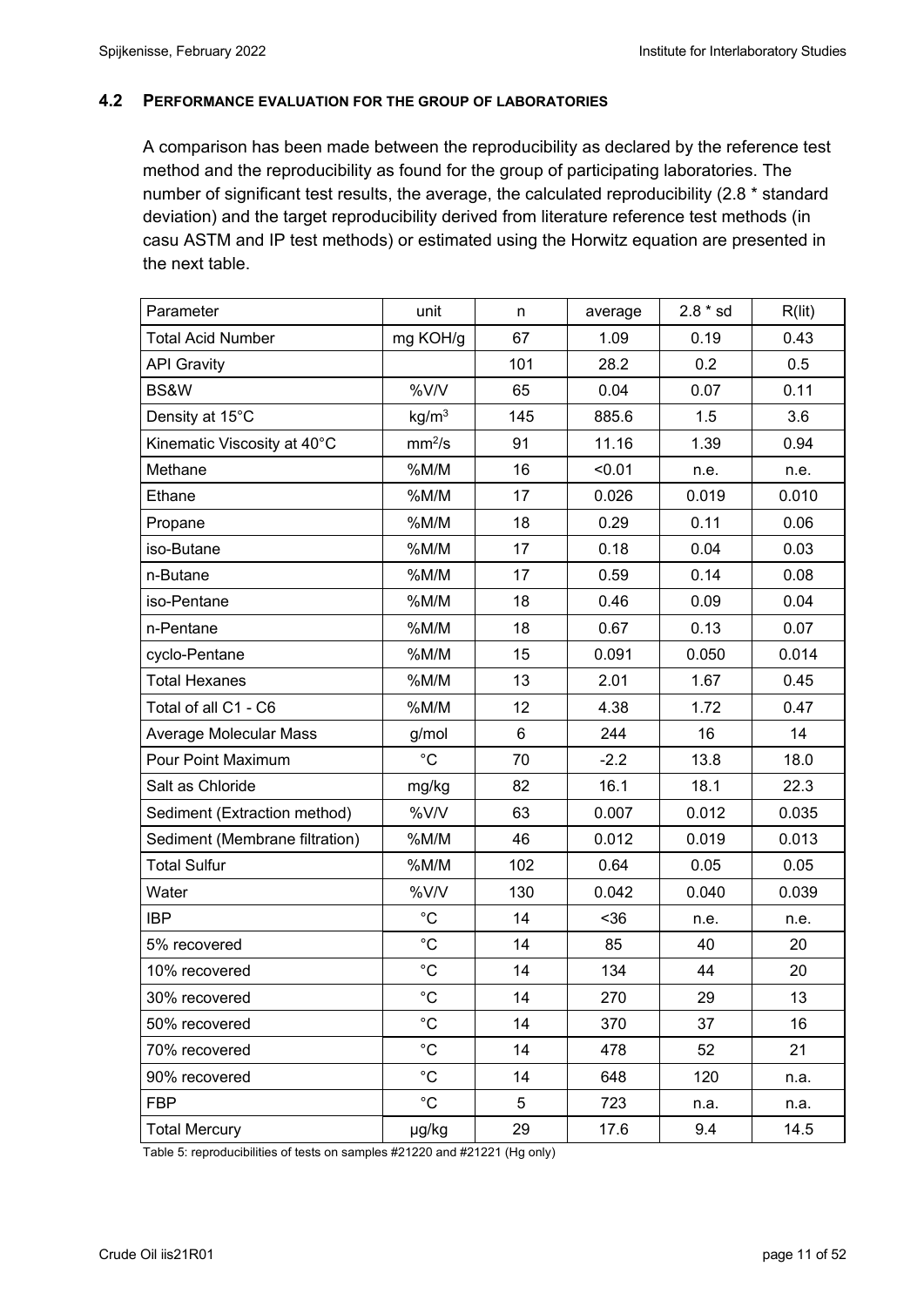Without further statistical calculations it can be concluded that for many tests there is a good compliance of the group of participants with the reference test methods. The problematic tests have been discussed in paragraph 4.1.

## **4.3 COMPARISON OF THE PROFICIENCY TEST OF NOVEMBER 2021 WITH PREVIOUS PTS**

|                                    | November<br>2021 | November<br>2020 | November<br>2019 | November<br>2018 | November<br>2017 |
|------------------------------------|------------------|------------------|------------------|------------------|------------------|
| Number of reporting laboratories   | 155              | 140              | 138              | 143              | 140              |
| Number of test results             | 1281             | 1212             | 1189             | 1234             | 1234             |
| Number of statistical outliers     | 27               | 44               | 32               | 60               | 60               |
| Percentage of statistical outliers | $2.1\%$          | 3.6%             | 2.7%             | 4.9%             | 4.9%             |

Table 6: comparison with previous proficiency tests

In proficiency tests outlier percentages of 3% - 7.5% are quite normal.

The performance of the determinations of the proficiency tests was compared to the requirements of the reference test methods. The conclusions are given in the following table.

| Determination                  | November<br>2021 | November<br>2020 | November<br>2019 | November<br>2018 | November<br>2017 |
|--------------------------------|------------------|------------------|------------------|------------------|------------------|
| <b>Total Acid Number</b>       | $++$             | $\ddot{}$        |                  | $\ddot{}$        |                  |
| <b>API Gravity</b>             | $++$             | $++$             | ÷                | $\ddot{}$        | $\ddot{}$        |
| BS&W                           | $\ddot{}$        | ÷                | +                | $+/-$            | $\ddot{}$        |
| Density at 15°C                | $++$             | $++$             | $++$             | $++$             | $++$             |
| Kinematic Viscosity at 40°C    | ۰                | ۰                | -                |                  |                  |
| Light Ends (C1 - C6)           |                  |                  |                  |                  |                  |
| Average Molecular Mass         |                  | ÷                | ÷                |                  | $+/-$            |
| Pour Point Maximum             | $\ddot{}$        | ÷                | +                | $\ddot{}$        | $\ddot{}$        |
| Salt as Chloride               | $+$              | $\ddot{}$        | $+$              | $+$              | $+/-$            |
| Sediment (Extraction method)   | $++$             | $++$             | $++$             | $++$             | $++$             |
| Sediment (Membrane filtration) | ۰                | $+/-$            |                  |                  | $+/-$            |
| <b>Total Sulfur</b>            | $\ddot{}$        |                  |                  |                  |                  |
| Water                          | $+/-$            | +                | ÷                | ÷                |                  |
| <b>Simulated Distillation</b>  | --               |                  |                  |                  |                  |
| <b>Total Mercury</b>           | $\ddot{}$        | +                | $\ddot{}$        | $\ddot{}$        | $++$             |

Table 7: comparison determinations against the reference test methods

The following performance categories were used:

- ++ : group performed much better than the reference test method
- + : group performed better than the reference test method
- +/- : group performance equals the reference test method
- : group performed worse than the reference test method
- -- : group performed much worse than the reference test method
- n.e. : not evaluated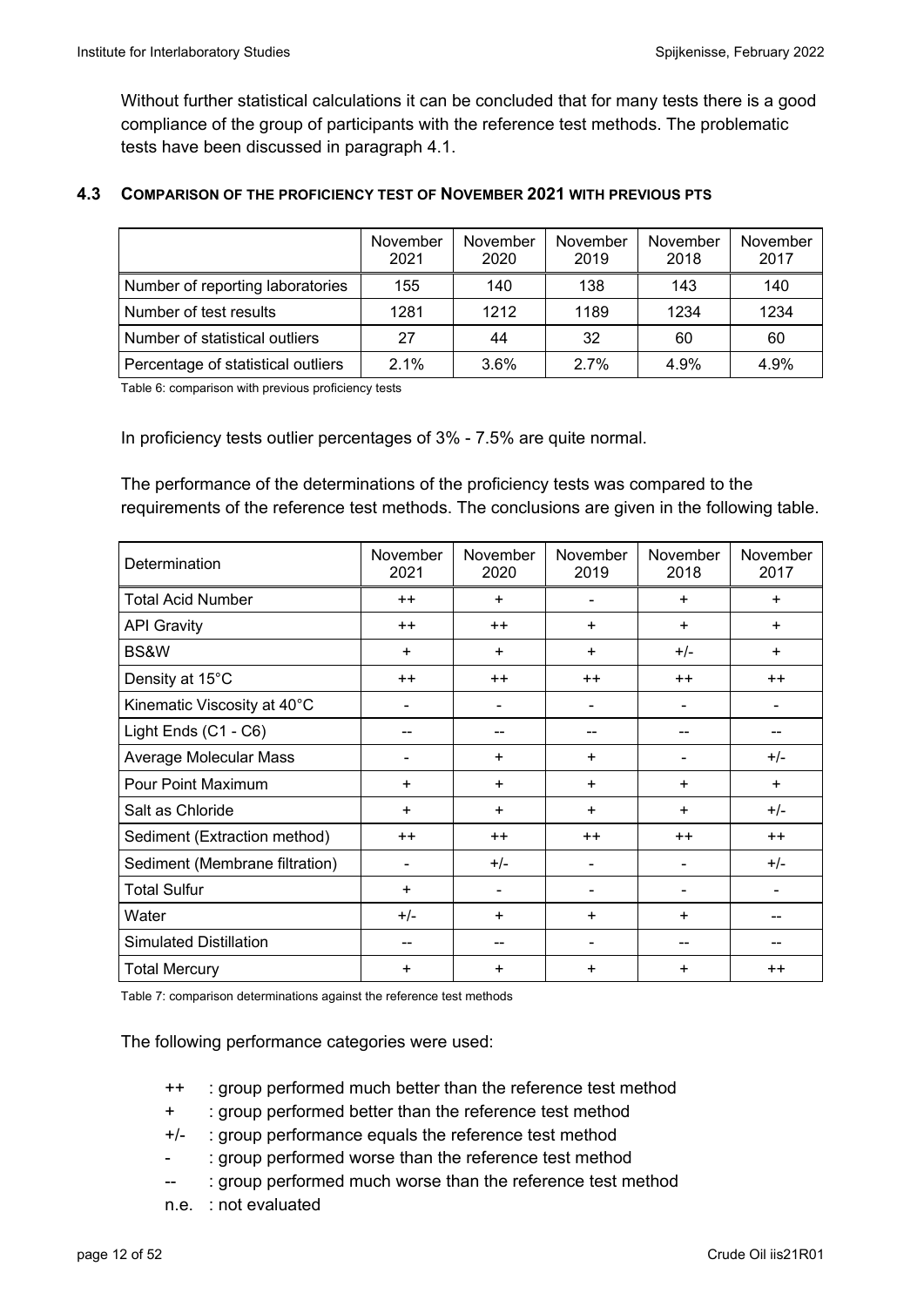Determination of Total Acid Number on sample #21220; results in mg KOH/g

| lab | method | value      | mark       | z(targ) | lab  | method   | value         | mark    | z(targ)       |
|-----|--------|------------|------------|---------|------|----------|---------------|---------|---------------|
| 52  | D664-A | 1.02       |            | $-0.44$ | 781  | D664-A   | $1.2$         |         | 0.73          |
| 62  | D664-A | 1.0        |            | $-0.57$ | 785  |          | -----         |         |               |
| 90  | D664-A | 1.14       |            | 0.34    | 798  |          | -----         |         |               |
| 92  | D664-A | 1.07       |            | $-0.12$ | 840  |          |               |         |               |
| 120 | D664-A | 0.928      |            | $-1.04$ | 862  | D664-A   | 1.03          |         | $-0.38$       |
| 140 | D664-A | 1.1        |            | 0.08    | 873  | D664-A   | 1.13          |         | 0.27          |
| 141 |        | -----      |            | -----   | 874  | D664-A   | 1.15          |         | 0.40          |
| 150 | D664-A | 1.1        |            | 0.08    | 875  |          | -----         |         | -----         |
| 154 |        | -----      |            | -----   | 904  |          |               |         |               |
| 158 |        | -----      |            | -----   | 914  |          | -----         |         |               |
| 159 | D664-A | 1.10       |            | 0.08    | 922  | D664-A   | 1.17          |         | 0.53          |
| 167 |        | -----      |            | -----   | 962  | D664-A   | 0.995         |         | $-0.60$       |
| 168 |        | -----      |            | -----   | 963  | D664-A   | 0.987         |         | $-0.66$       |
| 170 | D664-A | 1.029      |            | $-0.38$ | 970  | D664-A   | 1.0           |         | $-0.57$       |
| 171 | D664-A | $1.2$      |            | 0.73    | 971  | D664-A   | 0.97          |         | $-0.77$       |
| 172 | D664-A | 1.1        |            | 0.08    | 974  | D664-A   | 1.0           |         | $-0.57$       |
| 175 |        |            |            | -----   | 988  |          | -----         |         | -----         |
| 203 |        |            |            | -----   | 991  |          |               |         |               |
|     |        |            |            |         | 992  |          |               |         |               |
| 225 |        |            |            | -----   |      |          | -----         |         | -----         |
| 237 |        |            |            | -----   | 994  | D664-A   | 1.11          |         | 0.14          |
| 238 |        |            |            | -----   | 995  | D664-A   | 1.09          |         | 0.01          |
| 273 | D664-A | 0.11       | C, R(0.01) | $-6.35$ | 997  |          | -----         |         |               |
| 311 |        |            |            | -----   | 1011 |          | -----         |         | -----         |
| 314 |        |            |            | -----   | 1023 | D8045    | 1.06          |         | $-0.18$       |
| 328 |        |            |            | -----   | 1039 | D664-A   | 1.13          |         | 0.27          |
| 333 |        |            |            | -----   | 1040 | D664-A   | 1.0627        |         | $-0.16$       |
| 334 | D664-A | 0.99       |            | $-0.64$ | 1056 | D664-A   | 1.167         |         | 0.51          |
| 335 |        | -----      |            | -----   | 1065 | D664-A   | 1.103         |         | 0.10          |
| 355 |        | -----      |            | -----   | 1082 | ISO6619  | 1.13          |         | 0.27          |
| 372 | D664-A | 1.10       |            | 0.08    | 1089 | D664-A   | 1.15          |         | 0.40          |
| 391 | D664-A | 1.11       |            | 0.14    | 1109 | D664-A   | 1.06          |         | $-0.18$       |
| 398 |        | -----      |            | -----   | 1236 |          | -----         |         |               |
| 399 |        |            |            | -----   | 1259 |          | -----         |         |               |
| 442 |        |            |            | -----   | 1320 |          | -----         |         |               |
| 444 |        | -----      |            | -----   | 1340 | D664-A   | 1.045         |         | $-0.28$       |
| 445 | D664-A | 1.083      |            | $-0.03$ | 1360 |          | -----         |         | -----         |
| 446 |        | -----      |            | -----   | 1397 | D664-A   | 1.07          |         | $-0.12$       |
| 447 | D664-A | 1.200      |            | 0.73    | 1412 | D664-A   | 1.05          |         |               |
| 480 |        | -----      |            | -----   | 1510 |          |               |         | $-0.25$       |
| 495 | D664-A | 0.165      | R(0.01)    | $-6.00$ | 1539 | D664-A   | -----<br>1.09 |         | -----<br>0.01 |
|     |        |            |            |         | 1544 | D664-A   | 0.93          | C       |               |
| 511 |        |            |            | -----   |      | D664-A   |               |         | $-1.03$       |
| 525 |        |            |            | -----   | 1556 |          | 1.14          |         | 0.34          |
| 529 |        |            |            | -----   | 1567 | D664-A   | 1.13          |         | 0.27          |
| 541 |        |            |            | -----   | 1613 |          | -----         | W       | -----         |
| 542 |        |            |            | -----   | 1654 |          | -----         |         |               |
| 551 |        |            |            | -----   | 1695 |          | -----         |         | -----         |
| 553 |        |            |            | -----   | 1714 | In house | 2.03          | R(0.01) | 6.12          |
| 557 | D664-A | 0.10784752 | R(0.01)    | $-6.37$ | 1720 |          |               |         |               |
| 562 |        |            |            | -----   | 1724 |          |               |         |               |
| 575 |        |            |            | -----   | 1728 |          |               |         |               |
| 588 |        |            |            | -----   | 1741 | ISO6619  | 1.180         |         | 0.60          |
| 589 |        |            |            | -----   | 1759 | D664-A   | 1.181         |         | 0.60          |
| 590 |        |            |            | -----   | 1776 | D664-A   | 1.22          |         | 0.86          |
| 593 |        |            |            | -----   | 1810 |          | -----         |         | -----         |
| 596 |        |            |            | -----   | 1811 | D664-A   | 1.08          |         | $-0.05$       |
| 597 |        |            |            | -----   | 1815 |          | -----         |         | -----         |
| 598 | D664-A | 1.24       |            | 0.99    | 1833 |          |               |         |               |
| 599 |        | -----      |            | -----   | 1842 |          |               |         | -----         |
| 600 | D664-A | 1.12       |            | 0.21    | 1849 |          | -----         |         | -----         |
| 603 | D664-A | 1.00       |            | $-0.57$ | 1858 | D664-A   | 1.11          |         | 0.14          |
| 608 | D664-A | 1.05       |            | $-0.25$ | 1928 |          |               |         |               |
| 609 |        | -----      |            | -----   | 1929 |          |               |         |               |
| 610 |        | -----      |            | -----   | 1930 |          | -----         |         | -----         |
| 611 | D664-A | 1.11       |            | 0.14    | 1957 | D664-A   | 1.154         |         | 0.43          |
| 612 |        | -----      |            | -----   | 6016 |          | -----         |         | -----         |
| 621 | D664-A | 1.0727     |            | $-0.10$ | 6028 | D664-A   | 0.15          | R(0.01) | $-6.09$       |
|     | D664-A | 1.12       |            | 0.21    | 6054 |          | -----         |         |               |
| 657 |        |            |            |         |      |          |               |         | -----         |
| 663 | D664-A | 1.07       |            | $-0.12$ | 6166 |          | -----         |         | -----         |
| 704 | D664-A | 1.14       |            | 0.34    | 6201 | D664-A   | 1.08          |         | $-0.05$       |
| 710 |        | -----      |            | -----   | 6203 | D664-A   | 1.05          |         | $-0.25$       |
| 734 |        |            |            | -----   | 6263 | D664     | 1.1593        | С       | 0.46          |
| 749 |        | -----      |            | -----   | 6290 |          | -----         |         |               |
| 750 | D664-A | 1.0        |            | $-0.57$ | 6295 |          |               |         |               |
| 752 | D664-A | 1.090      |            | 0.01    | 6296 |          |               |         |               |
| 753 |        |            |            | -----   | 6362 |          |               |         |               |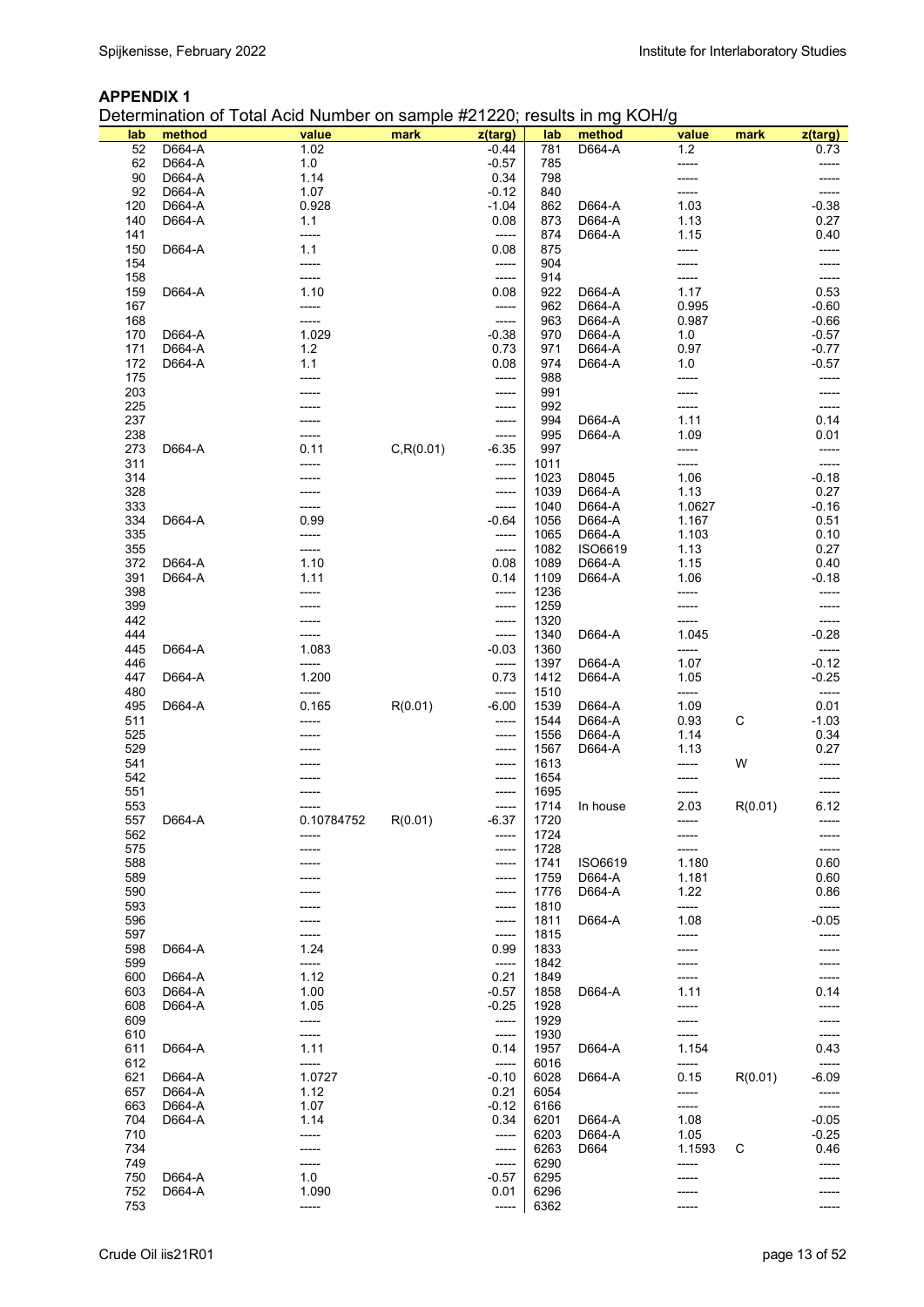| lab     | method               | value   | mark      | $z$ (targ) | lab  | method   | value | mark | z(targ) |
|---------|----------------------|---------|-----------|------------|------|----------|-------|------|---------|
| 6365    | D664-A               | 1.14    |           | 0.34       | 9142 |          | ----- |      | -----   |
| 6410    | D664-A               | 1.08    |           | $-0.05$    | 9143 |          | ----- |      |         |
| 9051    |                      | -----   |           | -----      | 9146 | D664Mod. | 0.98  |      | $-0.70$ |
| 9052    |                      |         |           | -----      | 9151 |          | ----- |      | -----   |
| 9057    |                      |         |           | -----      | 9160 |          | ----  |      |         |
| 9060    |                      |         |           | -----      | 9161 |          | ----  |      |         |
| 9063    |                      | -----   |           | -----      | 9162 |          | ----- |      |         |
| 9100    |                      |         |           | -----      | 9163 |          |       |      |         |
| 9132    | D664-A               | 1.05    |           | $-0.25$    | 9164 |          |       |      |         |
| 9141    |                      | -----   |           | -----      | 9165 |          | ----- |      |         |
|         |                      |         |           |            |      |          |       |      |         |
|         | normality            | OK      |           |            |      |          |       |      |         |
|         | n                    | 67      |           |            |      |          |       |      |         |
|         | outliers             | 5       |           |            |      |          |       |      |         |
|         | mean $(n)$           | 1.0880  |           |            |      |          |       |      |         |
|         | st dev. $(n)$        | 0.06900 |           |            |      |          |       |      |         |
|         | R(calc.)             | 0.1932  |           |            |      |          |       |      |         |
|         | st.dev.(D664-A:18e2) | 0.15393 | IP 60mL   |            |      |          |       |      |         |
|         | R(D664-A:18e2)       | 0.4310  | IP 60mL   |            |      |          |       |      |         |
| Compare |                      |         |           |            |      |          |       |      |         |
|         | R(D664-A:18e2)       | 0.2389  | IP 125mL  |            |      |          |       |      |         |
|         | R(D664-A:18e2)       | 0.6017  | BEP 60mL  |            |      |          |       |      |         |
|         | R(D664-A:18e2)       | 0.3453  | BEP 125mL |            |      |          |       |      |         |

Lab 273 first reported 0.19

Lab 1544 first reported 0.13 Lab 1613 test result withdrawn, reported 0.23

Lab 6263 first reported 0.1784

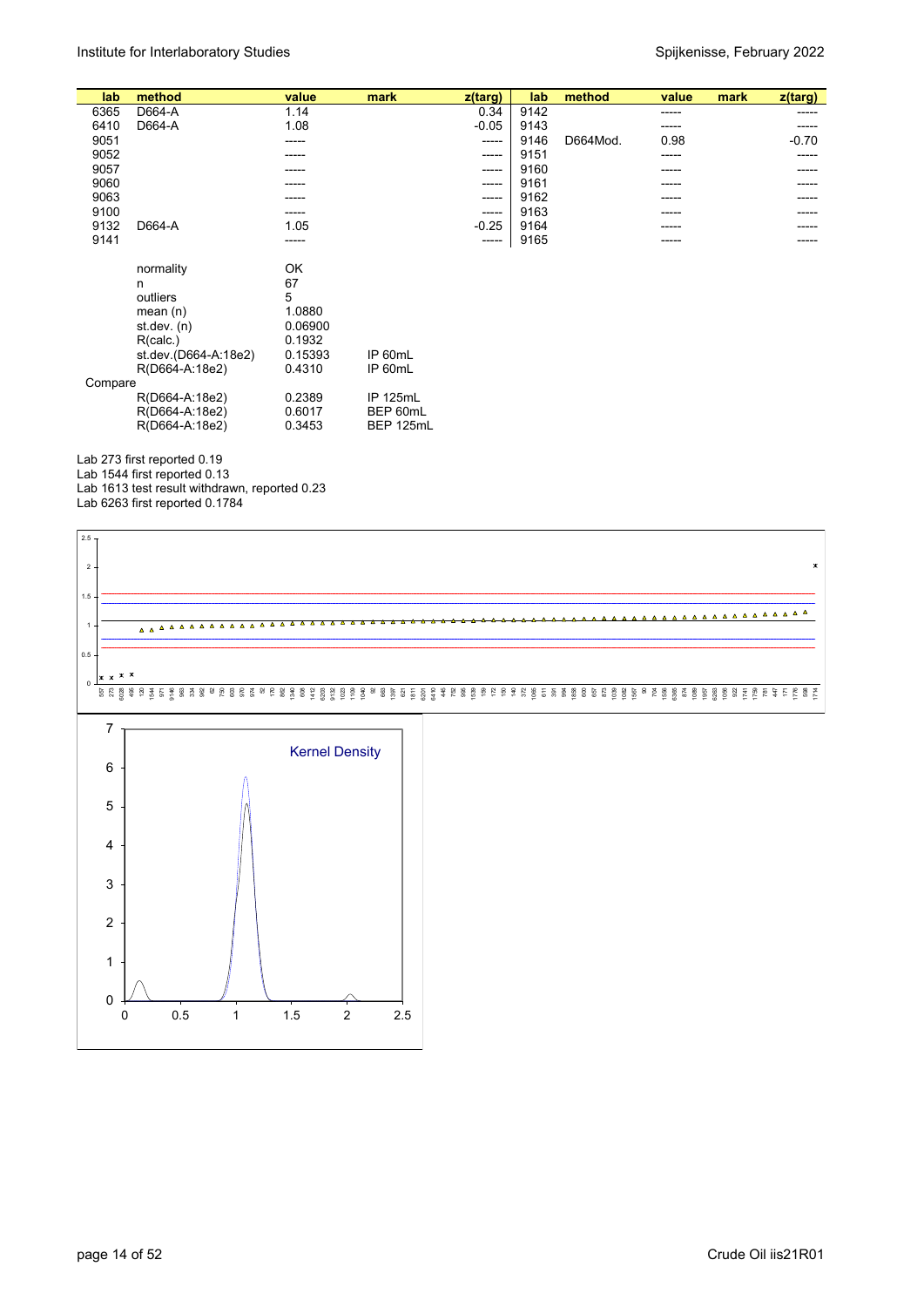# Determination of API Gravity on sample #21220;

| lab    | method | value   | mark    | z(targ) | lab  | method            | value  | mark | $z$ (targ) |
|--------|--------|---------|---------|---------|------|-------------------|--------|------|------------|
| 52     | D5002  | 28.2    |         | 0.10    | 781  | D5002             | 28.22  |      | 0.21       |
| 62     | D5002  | 28.1    |         | $-0.46$ | 785  | D1298             | 28.3   |      | 0.66       |
| $90\,$ | D5002  | 28.18   |         | $-0.01$ | 798  |                   | -----  |      | -----      |
| 92     | D5002  | 28.12   |         | $-0.35$ | 840  | D5002             | 28.08  |      | $-0.57$    |
| 120    |        | -----   |         |         | 862  | D <sub>287</sub>  | 28.17  |      | $-0.07$    |
|        |        |         |         | -----   |      |                   |        |      |            |
| 140    |        | -----   |         | $-----$ | 873  | D1298             | 28.19  |      | 0.05       |
| 141    | D5002  | 27.8    | R(0.01) | $-2.14$ | 874  |                   | -----  |      | -----      |
| 150    | D287   | 28.0    |         | $-1.02$ | 875  | D1250             | 28.25  |      | 0.38       |
| 154    | D287   | 28.3    |         | 0.66    | 904  |                   | -----  |      | -----      |
| 158    |        | -----   |         | -----   | 914  |                   | -----  |      |            |
| 159    | D5002  | 28.23   |         | 0.27    | 922  | D4052             | 28.22  |      | 0.21       |
| 167    | D5002  | 28.11   |         | $-0.40$ | 962  | D5002             | 28.22  |      | 0.21       |
| 168    | D287   | 28.0    |         | $-1.02$ | 963  | D5002             | 28.22  |      | 0.21       |
| 170    |        | -----   |         | -----   | 970  | D1298             | 28.18  |      | $-0.01$    |
| 171    | D287   | 28.2    |         | 0.10    | 971  | D5002             | 28.18  |      | $-0.01$    |
| 172    | D287   | 28.2    |         | 0.10    | 974  | Calc.             | 28.19  |      | 0.05       |
| 175    | D5002  | 28.2    |         | 0.10    | 988  | D1298             | 28.3   |      | 0.66       |
| 203    | Calc.  | 28.24   |         | 0.33    | 991  | D1298             | 28.12  |      | $-0.35$    |
| 225    | Calc.  | 28.2    |         | 0.10    | 992  | D1298             | 28.12  |      | $-0.35$    |
| 237    | D1298  | 28.2    |         | 0.10    | 994  | Calc.             | 28.2   |      | 0.10       |
| 238    | D5002  | 28.2    |         | 0.10    | 995  | D4052             | 28.2   |      | 0.10       |
| 273    | D4052  | 28.2    |         | 0.10    | 997  | D287              | 28.3   |      | 0.66       |
| 311    |        |         |         | -----   | 1011 |                   | -----  |      | -----      |
| 314    |        |         |         | -----   | 1023 | Calc.             | 28.2   |      | 0.10       |
| 328    |        |         |         | -----   | 1039 |                   | -----  |      | -----      |
| 333    |        |         |         | -----   | 1040 | D287              | 28.2   |      | 0.10       |
| 334    |        |         |         | -----   | 1056 | Calc.             | 28.3   |      | 0.66       |
| 335    |        | -----   |         | -----   | 1065 |                   | -----  |      | -----      |
| 355    | D4052  | 28.2    |         | 0.10    | 1082 |                   | -----  |      | -----      |
| 372    | D287   | 28.23   |         | 0.27    | 1089 | D5002             | 28.1   |      | $-0.46$    |
| 391    |        | -----   |         | -----   | 1109 | D5002             | 28.23  |      | 0.27       |
| 398    |        | -----   |         | -----   | 1236 | D287              | 28.1   |      | $-0.46$    |
| 399    | Calc.  | 28.0    |         | $-1.02$ | 1259 | Calc.             | 28.11  |      | $-0.40$    |
| 442    | D5002  | 28.0625 |         | $-0.67$ | 1320 |                   | -----  |      | -----      |
| 444    | D5002  | 28.17   |         | $-0.07$ | 1340 | D1298             | 28.3   |      | 0.66       |
| 445    | D5002  | 28.22   |         | 0.21    | 1360 |                   | -----  |      | -----      |
| 446    | Calc.  | 28.23   |         | 0.27    | 1397 |                   | -----  |      | -----      |
| 447    | D5002  | 28.24   |         | 0.33    | 1412 | D5002             | 28.23  |      | 0.27       |
| 480    |        | -----   |         | -----   | 1510 |                   | -----  |      |            |
| 495    | D1298  | 28.19   |         | 0.05    | 1539 |                   |        |      |            |
| 511    | D1298  | 28.1    |         | $-0.46$ | 1544 |                   |        |      |            |
| 525    | Calc.  | 28.3    |         | 0.66    | 1556 |                   | -----  |      | -----      |
| 529    | D1298  | 28.2    |         | 0.10    | 1567 | Calc.             | 28.2   |      | 0.10       |
| 541    | D5002  | 28.20   |         | 0.10    | 1613 | D5002             | 28.28  |      | 0.55       |
| 542    | D287   | 28      |         | $-1.02$ | 1654 | D4052             | 28.2   |      | 0.10       |
| 551    | D287   | 28.14   |         | $-0.23$ | 1695 |                   | -----  |      |            |
| 553    |        | -----   |         | -----   | 1714 | D5002             | 28.2   |      | 0.10       |
| 557    | D287   | 30.46   | R(0.01) | 12.76   | 1720 |                   | -----  |      |            |
| 562    |        |         |         | -----   | 1724 | D5002             | 28.18  |      | $-0.01$    |
| 575    |        | -----   |         | -----   | 1728 | D5002             | 28.194 |      | 0.07       |
| 588    | D1298  | 28.07   |         | $-0.63$ | 1741 | D1298             | 28.2   |      | 0.10       |
| 589    | D1298  | 28.14   |         | $-0.23$ | 1759 |                   | -----  |      | -----      |
| 590    | D1298  | 28.11   |         | $-0.40$ | 1776 |                   |        |      |            |
| 593    | D1298  | 28.17   |         | $-0.07$ | 1810 |                   |        |      |            |
| 596    |        | -----   |         | -----   | 1811 |                   |        |      |            |
| 597    |        | -----   |         | -----   | 1815 |                   |        |      |            |
| 598    | D5002  | 27.96   |         | $-1.24$ | 1833 | D5002             | 28.2   |      | 0.10       |
| 599    | D1298  | 28.25   |         | 0.38    | 1842 |                   | -----  |      | -----      |
| 600    | D5002  | 28.17   |         | $-0.07$ | 1849 | <b>ISO3675</b>    | 28.2   |      | 0.10       |
| 603    | D4052  | 28.2    |         | 0.10    | 1858 | Calc.             | 28.10  |      | $-0.46$    |
| 608    | Calc.  | 28.17   |         | $-0.07$ | 1928 |                   | -----  |      | -----      |
| 609    | D5002  | 28.11   |         | $-0.40$ | 1929 |                   | -----  |      | -----      |
| 610    | D5002  | 28.06   |         | $-0.68$ | 1930 | Calc.             | 28.19  |      | 0.05       |
| 611    | D5002  | 28.22   |         | 0.21    | 1957 | D4052             | 28.14  |      | $-0.23$    |
| 612    | D5002  | 28.20   |         | 0.10    | 6016 |                   | -----  |      | -----      |
| 621    | D5002  | 28.26   |         | 0.44    | 6028 | D1298             | 28.25  |      | 0.38       |
| 657    | D5002  | 28.22   |         | 0.21    | 6054 | D5002             | 28.16  |      | $-0.12$    |
| 663    | D5002  | 28.21   |         | 0.16    | 6166 |                   | -----  |      | -----      |
| 704    | D1298  | 28.16   |         | $-0.12$ | 6201 | D287              | 28.2   |      | 0.10       |
| 710    | Calc.  | 28.17   |         | $-0.07$ | 6203 |                   | -----  |      | -----      |
| 734    | Calc.  | 28.17   |         | $-0.07$ | 6263 | D <sub>1298</sub> | 28.09  |      | $-0.51$    |
| 749    |        | -----   |         | -----   | 6290 |                   | -----  |      |            |
| 750    | D1250  | 28.2    |         | 0.10    | 6295 |                   |        |      |            |
| 752    | D1298  | 28.19   |         | 0.05    | 6296 |                   |        |      |            |
| 753    | D5002  | 28.19   |         | 0.05    | 6362 |                   | -----  |      | -----      |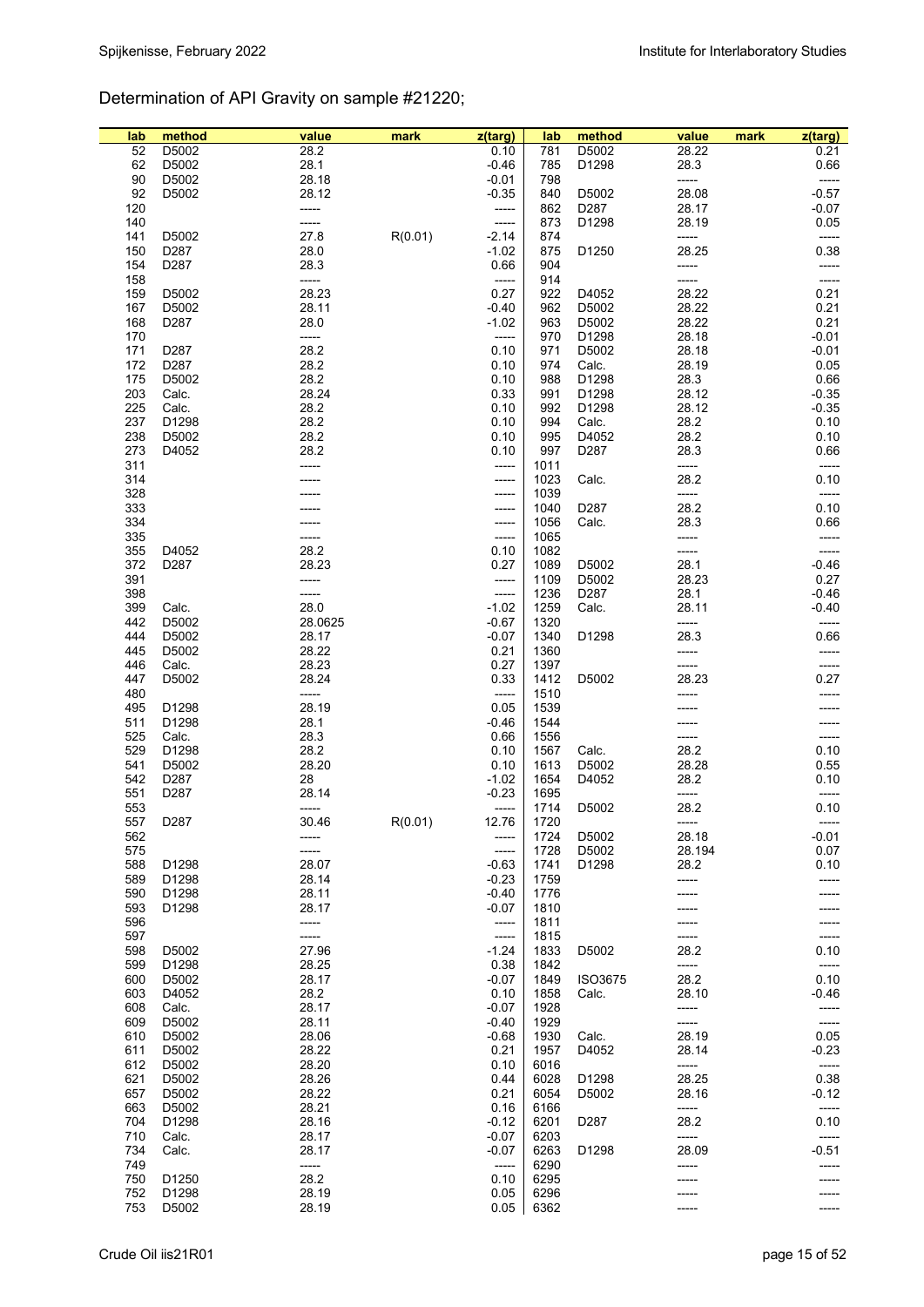| lab  | method            | value   | mark    | z(targ)  | lab  | method   | value | mark | $z$ (targ) |
|------|-------------------|---------|---------|----------|------|----------|-------|------|------------|
| 6365 | D5002             | 27.5    | R(0.01) | $-3.82$  | 9142 | D1298    | 28.2  |      | 0.10       |
| 6410 |                   | -----   |         | -----    | 9143 |          | ----- |      | -----      |
| 9051 |                   | -----   |         | -----    | 9146 | In house | 28.2  |      | 0.10       |
| 9052 |                   | -----   |         | -----    | 9151 |          | ----- |      | -----      |
| 9057 |                   | -----   |         | $-----1$ | 9160 |          | ----- |      | -----      |
| 9060 | D5002             | 28.21   |         | 0.16     | 9161 |          | ----- |      | -----      |
| 9063 |                   | -----   |         | ------   | 9162 |          | ----- |      | -----      |
| 9100 | D <sub>1298</sub> | 27.9    | R(0.05) | $-1.58$  | 9163 |          | ----- |      | -----      |
| 9132 |                   | -----   |         | -----    | 9164 |          | ----- |      | -----      |
| 9141 | D <sub>287</sub>  | 28.37   |         | 1.05     | 9165 |          |       |      |            |
|      |                   |         |         |          |      |          | ----- |      |            |
|      | normality         | suspect |         |          |      |          |       |      |            |
|      | n                 | 101     |         |          |      |          |       |      |            |
|      |                   |         |         |          |      |          |       |      |            |
|      | outliers          | 4       |         |          |      |          |       |      |            |
|      | mean $(n)$        | 28.182  |         |          |      |          |       |      |            |
|      | st dev. $(n)$     | 0.0719  |         |          |      |          |       |      |            |
|      | R(calc.)          | 0.201   |         |          |      |          |       |      |            |
|      | st.dev.(D287:12b) | 0.1786  |         |          |      |          |       |      |            |
|      | R(D287:12b)       | 0.5     |         |          |      |          |       |      |            |
|      |                   |         |         |          |      |          |       |      |            |

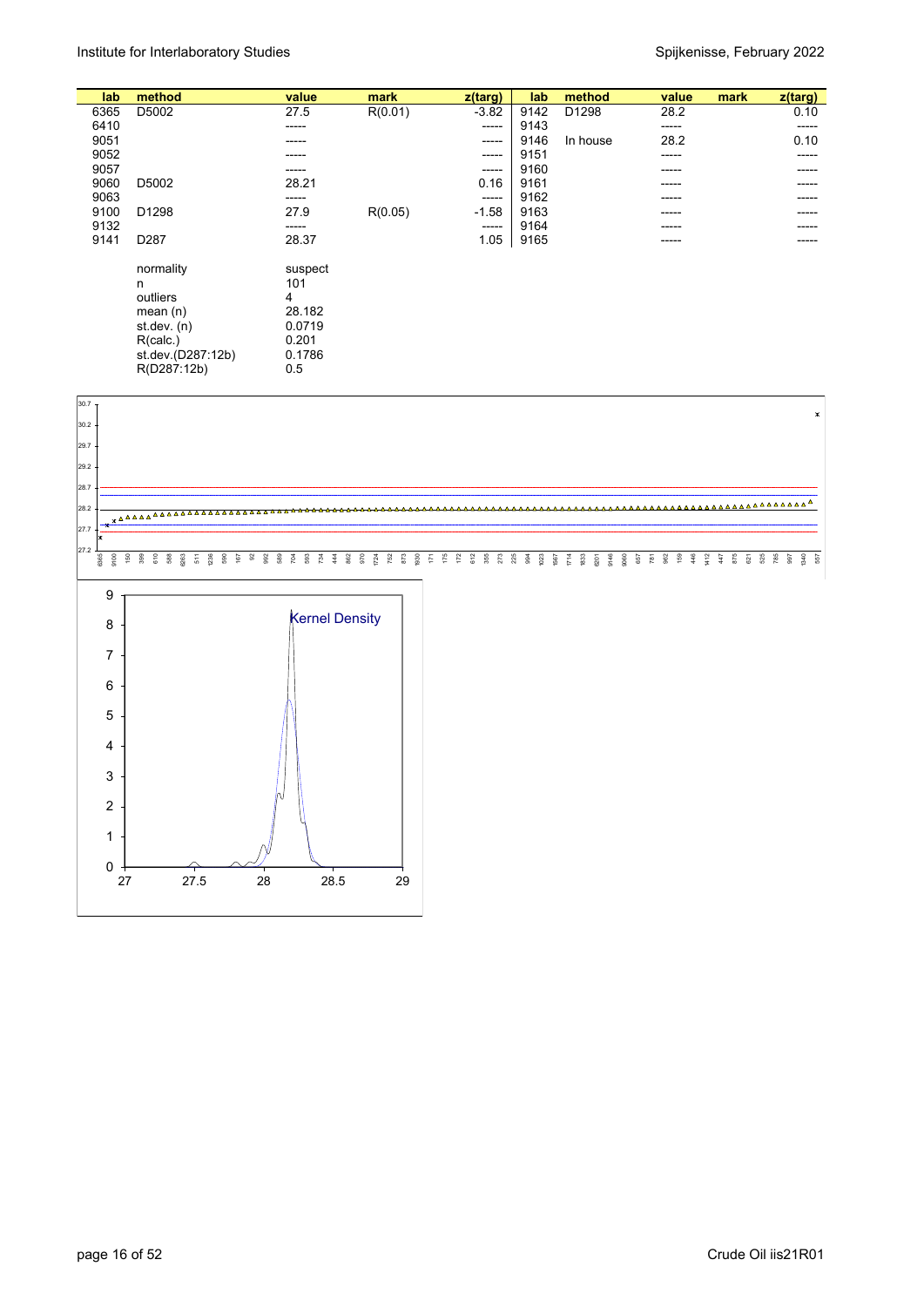## Determination of BS&W on sample #21220; results in %V/V

| lab | method | value   | mark | z(targ) | lab  | method         | value   | mark | z(targ) |
|-----|--------|---------|------|---------|------|----------------|---------|------|---------|
| 52  | D4007  | 0.05    |      | 0.23    | 781  | D4007          | 0.05    |      | 0.23    |
| 62  | D4007  | < 0.1   |      | -----   | 785  |                | -----   |      | -----   |
| 90  |        | -----   |      | -----   | 798  |                | -----   |      | -----   |
| 92  |        |         |      | -----   | 840  | D4007          | 0.05    |      | 0.23    |
| 120 |        |         |      | -----   | 862  |                | -----   |      | -----   |
| 140 | D4007  | < 0.025 |      | -----   | 873  |                | -----   |      | -----   |
| 141 | D4007  | 0.10    |      | 1.52    | 874  | D4007          | 0.05    |      | 0.23    |
| 150 |        | -----   |      | -----   | 875  |                | -----   |      | -----   |
| 154 | D1796  | 0.05    |      | 0.23    | 904  |                | -----   |      |         |
| 158 | D4007  | < 0.025 |      | -----   | 914  |                | -----   |      | -----   |
| 159 | D4007  | 0.05    |      | 0.23    | 922  | D4007          | 0.025   |      | $-0.42$ |
| 167 | D4007  | 0.025   |      | $-0.42$ | 962  | D4007          | 0.05    |      | 0.23    |
| 168 |        | -----   |      | -----   | 963  | D4007          | 0.05    |      | 0.23    |
| 170 | D4007  | 0.05    |      | 0.23    | 970  | D4007          | 0.025   |      | $-0.42$ |
| 171 | D4007  | 0.05    |      | 0.23    | 971  | D4007          | 0.025   |      | $-0.42$ |
| 172 | D4007  | 0.05    |      | 0.23    | 974  | D4007          | 0.025   |      | $-0.42$ |
| 175 |        | -----   |      | -----   | 988  |                | -----   |      |         |
| 203 | D4007  | 0.05    |      | 0.23    | 991  |                |         |      |         |
| 225 | D4007  | 0.075   |      | 0.87    | 992  |                |         |      |         |
| 237 | D4007  | 0.025   |      | $-0.42$ | 994  |                |         |      |         |
| 238 | D4007  | 0.03    |      | $-0.29$ | 995  |                |         |      |         |
| 273 |        | -----   |      | -----   | 997  |                |         |      |         |
| 311 |        |         |      | -----   | 1011 |                | -----   |      |         |
| 314 |        |         |      | -----   | 1023 | D4007          | < 0,025 |      |         |
| 328 |        |         |      | -----   | 1039 |                | -----   |      |         |
| 333 |        |         |      | -----   | 1040 |                |         |      |         |
| 334 | D4007  | 0.1016  |      | 1.56    | 1056 |                |         |      |         |
| 335 |        |         |      | -----   | 1065 |                |         |      |         |
| 355 |        |         |      |         |      |                |         |      |         |
| 372 |        |         |      | -----   | 1082 |                |         |      |         |
| 391 |        |         |      | -----   | 1089 | D4007          | 0.08    |      | 1.00    |
|     |        |         |      | -----   | 1109 |                |         |      |         |
| 398 |        |         |      | -----   | 1236 |                | -----   |      | -----   |
| 399 |        |         |      | -----   | 1259 | ISO9030        | 0.05    |      | 0.23    |
| 442 |        |         |      | -----   | 1320 |                | -----   |      | -----   |
| 444 |        |         |      | -----   | 1340 | ISO9030        | 0.05    |      | 0.23    |
| 445 |        |         |      | -----   | 1360 |                | -----   |      |         |
| 446 |        |         |      | -----   | 1397 |                |         |      |         |
| 447 |        |         |      | -----   | 1412 |                |         |      |         |
| 480 |        |         |      | -----   | 1510 |                |         |      |         |
| 495 |        |         |      | -----   | 1539 |                |         |      |         |
| 511 | D4007  | 0       |      | $-1.07$ | 1544 |                |         |      |         |
| 525 |        | -----   |      | -----   | 1556 |                |         |      |         |
| 529 | D4007  | 0.05    |      | 0.23    | 1567 |                | -----   |      |         |
| 541 | D4007  | < 0.025 |      | -----   | 1613 | D4007          | < 0.05  |      |         |
| 542 | D4007  | 0       |      | $-1.07$ | 1654 | D4007          | 0.05    |      | 0.23    |
| 551 | D4007  | 0.05    |      | 0.23    | 1695 |                |         |      |         |
| 553 | D4007  | 0.05    |      | 0.23    | 1714 |                | -----   |      | -----   |
| 557 | D4007  | 0.05    |      | 0.23    | 1720 |                |         |      |         |
| 562 |        | -----   |      | -----   | 1724 |                | -----   |      | -----   |
| 575 |        |         |      | -----   | 1728 |                | 0.047   |      | 0.15    |
| 588 | D7829  | 0.056   |      | 0.38    | 1741 | <b>ISO9030</b> | 0.0     |      | $-1.07$ |
| 589 | D7829  | 0.054   |      | 0.33    | 1759 |                |         |      |         |
| 590 | D7829  | 0.053   |      | 0.31    | 1776 |                |         |      |         |
| 593 | D7829  | 0.057   |      | 0.41    | 1810 |                |         |      |         |
| 596 | D4007  | < 0.05  |      | -----   | 1811 |                |         |      | -----   |
| 597 | D4007  | 0.05    |      | 0.23    | 1815 | D4007          | 0       |      | $-1.07$ |
| 598 | D4007  | 0.05    |      | 0.23    | 1833 |                |         |      |         |
| 599 | D4007  | 0.00    |      | $-1.07$ | 1842 |                |         |      |         |
| 600 | D4007  | 0.05    |      | 0.23    | 1849 |                |         |      |         |
| 603 |        | -----   |      | -----   | 1858 |                |         |      |         |
| 608 | D4007  | < 0.05  |      | -----   | 1928 |                |         |      |         |
| 609 | D4007  | 0.00    |      | $-1.07$ | 1929 |                |         |      |         |
| 610 | D4007  | 0.05    |      | 0.23    | 1930 |                |         |      |         |
| 611 | D4007  | 0.025   |      | $-0.42$ | 1957 | D4007          | 0       |      | $-1.07$ |
| 612 | D4007  | 0.05    |      | 0.23    | 6016 | D4007          | 0.025   |      | $-0.42$ |
| 621 | D4007  | 0       |      | $-1.07$ | 6028 | D4007          | 0.05    |      | 0.23    |
| 657 | D4007  | 0.05    |      | 0.23    | 6054 |                | -----   |      | -----   |
| 663 | D4007  | 0.025   |      | $-0.42$ | 6166 |                | -----   |      | -----   |
| 704 | D4007  | 0.050   |      | 0.23    | 6201 | D4007          | 0.10    |      | 1.52    |
| 710 |        | -----   |      | -----   | 6203 | D4007          | 0.05    |      | 0.23    |
| 734 |        |         |      | -----   | 6263 | D4007          | < 0.05  |      | -----   |
| 749 |        | -----   |      | -----   | 6290 | D4007          | 0.05    |      | 0.23    |
| 750 | D4007  | 0.05    |      | 0.23    | 6295 |                | -----   |      | -----   |
| 752 |        | -----   |      | -----   | 6296 |                |         |      |         |
| 753 |        |         |      | -----   | 6362 |                |         |      |         |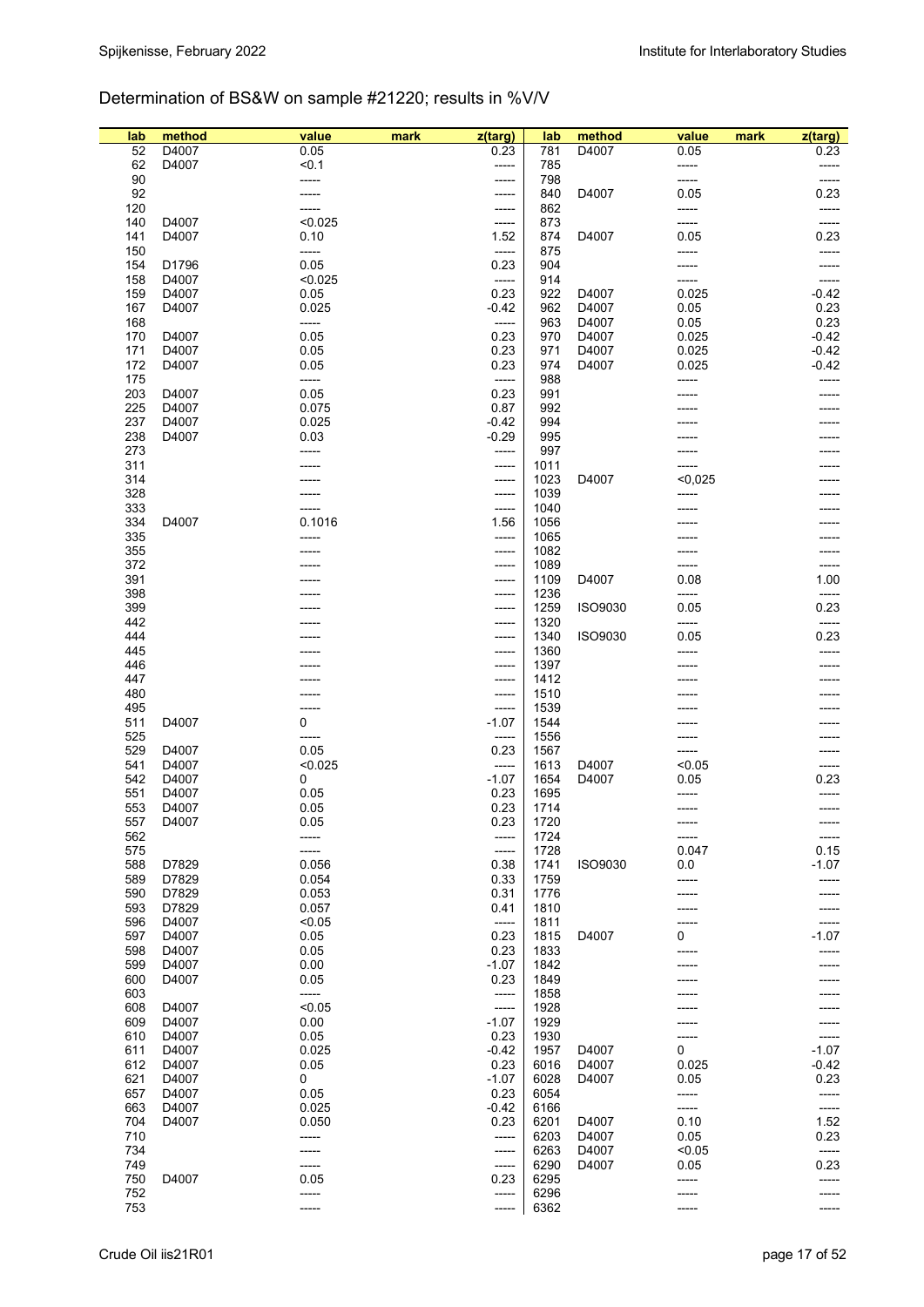| lab  | method                                                                                                        | value                                                             | mark | z(targ) | lab  | method | value | mark | $z$ (targ) |
|------|---------------------------------------------------------------------------------------------------------------|-------------------------------------------------------------------|------|---------|------|--------|-------|------|------------|
| 6365 | D4007                                                                                                         | 0.025                                                             |      | $-0.42$ | 9142 | D4007  | 0.025 |      | $-0.42$    |
| 6410 | D4007                                                                                                         | 0.05                                                              |      | 0.23    | 9143 |        | ----- |      | -----      |
| 9051 |                                                                                                               | -----                                                             |      | -----   | 9146 | D4007  | < 0.1 |      |            |
| 9052 |                                                                                                               | -----                                                             |      | -----   | 9151 |        | ----- |      | -----      |
| 9057 |                                                                                                               | -----                                                             |      | -----   | 9160 |        | ----- |      |            |
| 9060 | D4007                                                                                                         | 0                                                                 |      | $-1.07$ | 9161 |        | ----- |      |            |
| 9063 |                                                                                                               | ------                                                            |      | -----   | 9162 |        | ----- |      |            |
| 9100 | D4007                                                                                                         | 0.0                                                               |      | $-1.07$ | 9163 |        | ----- |      |            |
| 9132 | D4007                                                                                                         | 0.05                                                              |      | 0.23    | 9164 |        | ----- |      | -----      |
| 9141 | D4007                                                                                                         | 0.05                                                              |      | 0.23    | 9165 |        | ----- |      |            |
|      | normality<br>n<br>outliers<br>mean $(n)$<br>st.dev. $(n)$<br>R(calc.)<br>st.dev.(D4007:11e1)<br>R(D4007:11e1) | OK<br>65<br>0<br>0.0412<br>0.02390<br>0.0669<br>0.03866<br>0.1082 |      |         |      |        |       |      |            |

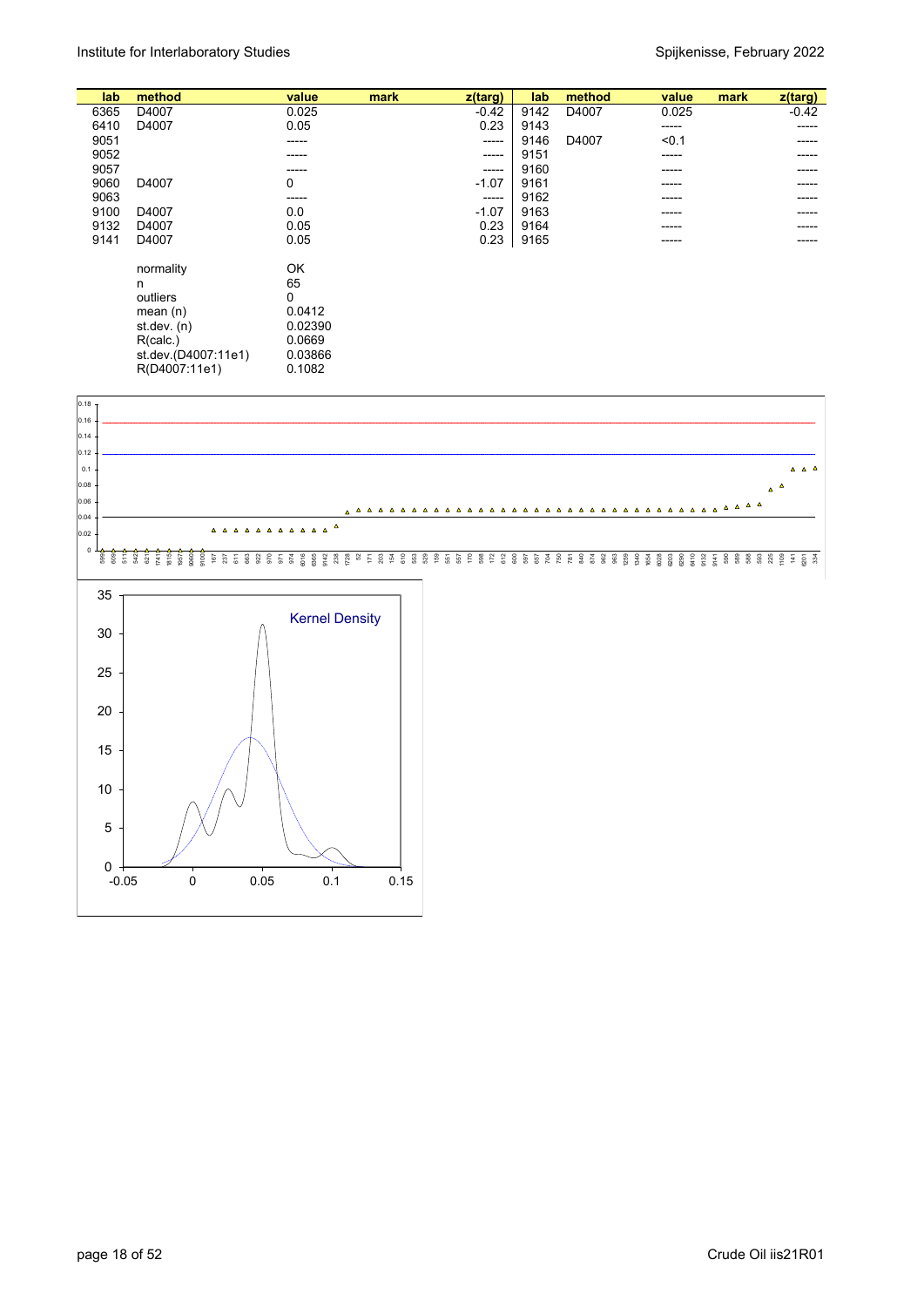# Determination of Density at 15°C on sample #21220; results in kg/m3

| lab | method      | value   | mark       | z(targ) | lab  | method   | value   | mark | $z$ (targ) |
|-----|-------------|---------|------------|---------|------|----------|---------|------|------------|
| 52  | D5002       | 885.5   |            | $-0.09$ | 781  | D5002    | 885.5   |      | $-0.09$    |
| 62  | D5002       | 889.2   | C, R(0.01) | 2.75    | 785  | D5002    | 885.5   |      | $-0.09$    |
| 90  | D5002       | 885.6   |            | $-0.01$ | 798  |          | -----   |      | -----      |
| 92  | D5002       | 885.5   |            | $-0.09$ | 840  | D5002    | 886.18  |      | 0.43       |
| 120 | D5002       | 885.6   |            | $-0.01$ | 862  | D5002    | 885.74  |      | 0.09       |
| 140 |             | -----   |            | -----   | 873  | D5002    | 885.6   |      | $-0.01$    |
| 141 | D5002       | 887.8   |            | 1.67    | 874  | D5002    | 886.0   |      | 0.29       |
| 150 | D5002       | 885.0   |            | $-0.47$ | 875  | D5002    | 885.3   |      | $-0.24$    |
| 154 | D4052       | 885.0   |            | $-0.47$ | 904  | D5002    | 885.4   |      | $-0.17$    |
| 158 |             | -----   |            | -----   | 914  |          | -----   |      | -----      |
| 159 | D5002       | 885.4   |            | $-0.17$ | 922  | D4052    | 885.4   | C    | $-0.17$    |
| 167 | D5002       | 885.367 | С          | $-0.19$ | 962  | D5002    | 885.4   |      | $-0.17$    |
| 168 |             | -----   |            | -----   | 963  | D5002    | 885.4   |      | $-0.17$    |
|     |             |         |            |         |      |          |         |      |            |
| 170 | D5002       | 884.54  |            | $-0.83$ | 970  | D4052    | 885.6   |      | $-0.01$    |
| 171 | D5002       | 885.6   |            | $-0.01$ | 971  | D5002    | 885.6   | C    | $-0.01$    |
| 172 | D5002       | 885.8   |            | 0.14    | 974  | D5002    | 885.6   |      | $-0.01$    |
| 175 | D5002       | 885.4   |            | $-0.17$ | 988  | D1298    | 885.5   |      | $-0.09$    |
| 203 | D5002       | 885.40  |            | $-0.17$ | 991  | D1298    | 886.0   |      | 0.29       |
| 225 | D5002       | 885.4   |            | $-0.17$ | 992  | D1298    | 886.0   |      | 0.29       |
| 237 | D1298       | 885.7   |            | 0.06    | 994  | D5002    | 885.5   |      | $-0.09$    |
| 238 | D5002       | 885.6   |            | $-0.01$ | 995  | D5002    | 885.5   |      | $-0.09$    |
| 273 | D5002       | 885.3   |            | $-0.24$ | 997  | D5002    | 885.3   |      | $-0.24$    |
| 311 | D5002       | 885.34  |            | $-0.21$ | 1011 |          | -----   |      |            |
| 314 | D5002       | 885.34  |            | $-0.21$ | 1023 | D5002    | 885.30  |      | $-0.24$    |
| 328 | D5002       | 885.6   |            | $-0.01$ | 1039 | ISO12185 | 885.3   |      | $-0.24$    |
| 333 | D5002       | 885.5   |            | $-0.09$ | 1040 | ISO12185 | 885.8   |      | 0.14       |
| 334 | D5002       | 885.3   |            | $-0.24$ | 1056 | D5002    | 885.3   |      | $-0.24$    |
| 335 | D5002       | 885.9   |            | 0.22    | 1065 | D4052    | 885.7   | C    | 0.06       |
| 355 | D4052       | 885.6   |            | $-0.01$ | 1082 | D5002    | 885.34  |      | $-0.21$    |
| 372 | D5002       | 885.4   |            | $-0.17$ | 1089 | D5002    | 886.1   |      | 0.37       |
| 391 | ISO12185    | 885.3   |            | $-0.24$ | 1109 | D5002    | 885.43  |      | $-0.14$    |
|     |             |         |            |         |      |          |         |      |            |
| 398 | D5002       | 885.3   |            | $-0.24$ | 1236 | D5002    | 885.9   |      | 0.22       |
| 399 | D5002       | 885.6   |            | $-0.01$ | 1259 | ISO12185 | 886.7   |      | 0.83       |
| 442 | IP365       | 886.0   |            | 0.29    | 1320 |          | -----   |      | -----      |
| 444 | D5002       | 885.4   |            | $-0.17$ | 1340 | ISO3675  | 885.6   |      | $-0.01$    |
| 445 | D5002       | 885.4   |            | $-0.17$ | 1360 |          | 885.4   |      | $-0.17$    |
| 446 | D5002       | 885.4   |            | $-0.17$ | 1397 | ISO12185 | 887.6   |      | 1.52       |
| 447 | D5002       | 885.4   |            | $-0.17$ | 1412 | D5002    | 885.4   |      | $-0.17$    |
| 480 | D5002       | 885.50  |            | $-0.09$ | 1510 |          | -----   |      | -----      |
| 495 | ISO12185    | 885.29  |            | $-0.25$ | 1539 | D5002    | 885.4   |      | $-0.17$    |
| 511 |             | -----   |            | -----   | 1544 | D5002    | 885.4   | C    | $-0.17$    |
| 525 | D7042       | 884.8   | C          | $-0.63$ | 1556 | ISO12185 | 885.35  |      | $-0.21$    |
| 529 | D5002       | 885.71  |            | 0.07    | 1567 | D4052    | 885.3   |      | $-0.24$    |
| 541 | D5002       | 885.40  |            | $-0.17$ | 1613 | D5002    | 885.1   |      | $-0.40$    |
| 542 | D5002       | 885.8   |            | 0.14    | 1654 | D4052    | 885.393 |      | $-0.17$    |
| 551 | D5002       | 885.5   |            | $-0.09$ | 1695 | D5002    | 885.92  |      | 0.23       |
| 553 | D5002       | 885.0   |            | $-0.47$ | 1714 | D5002    | 885.7   |      | 0.06       |
| 557 | D5002       | 873.23  | R(0.01)    | $-9.51$ | 1720 |          | -----   |      | $-----1$   |
| 562 |             |         |            | -----   | 1724 | D5002    | 885.7   |      | 0.06       |
| 575 |             |         |            | -----   | 1728 | D5002    | 885.57  |      | $-0.04$    |
| 588 | D1298       | 886.22  |            | 0.46    | 1741 | D1298    | 885.4   |      | $-0.17$    |
|     |             |         |            |         |      |          |         |      |            |
| 589 | D1298       | 885.83  |            | 0.16    | 1759 | D4052    | 886.1   | С    | 0.37       |
| 590 | D1298       | 886.02  |            | 0.31    | 1776 | ISO12185 | 885.56  |      | $-0.04$    |
| 593 | D1298       | 885.69  |            | 0.06    | 1810 | ISO12185 | 885.5   |      | $-0.09$    |
| 596 | D5002       | 885.9   |            | 0.22    | 1811 | D5002    | 885.4   |      | $-0.17$    |
| 597 | D5002       | 885.3   |            | $-0.24$ | 1815 | ISO12185 | 886.30  |      | 0.52       |
| 598 | D5002       | 886.5   |            | 0.68    | 1833 | D5002    | 885.4   |      | $-0.17$    |
| 599 | D1298       | 885.3   |            | $-0.24$ | 1842 |          | -----   |      | -----      |
| 600 | D5002       | 885.8   |            | 0.14    | 1849 | ISO3675  | 885.2   |      | $-0.32$    |
| 603 | D4052       | 885.1   |            | $-0.40$ | 1858 | D1298    | 886.07  |      | 0.35       |
| 608 | D5002       | 885.7   |            | 0.06    | 1928 |          | 885.4   |      | $-0.17$    |
| 609 | D5002       | 885.7   |            | 0.06    | 1929 |          | 885.8   |      | 0.14       |
| 610 | D5002       | 886.32  |            | 0.54    | 1930 | ISO12185 | 885.29  |      | $-0.25$    |
| 611 | D5002       | 885.4   |            | $-0.17$ | 1957 | D4052    | 885.5   |      | $-0.09$    |
| 612 | D5002       | 885.6   |            | $-0.01$ | 6016 | In house | 886.42  |      | 0.62       |
| 621 | D5002       | 885.2   |            | $-0.32$ | 6028 | ISO3675  | 885.3   |      | $-0.24$    |
| 657 | D5002       | 885.4   |            | $-0.17$ | 6054 | D5002    | 885.38  |      | $-0.18$    |
| 663 | D5002       | 885.50  |            | $-0.09$ | 6166 | IP365    | 886.6   |      | 0.75       |
| 704 | D5002       | 885.4   |            | $-0.17$ | 6201 | D5002    | 885.8   |      | 0.14       |
| 710 | ISO12185    | 885.72  |            | 0.08    | 6203 | D4052    | 885.4   |      | $-0.17$    |
| 734 | D4052       | 885.7   |            | 0.06    | 6263 | D4052    | 885.8   |      | 0.14       |
|     |             |         |            |         |      |          |         |      |            |
| 749 | GOST R51069 | 885.9   |            | 0.22    | 6290 | D4052    | 886.69  |      | 0.82       |
| 750 | D1298       | 885.9   |            | 0.22    | 6295 | D5002    | 885.57  |      | $-0.04$    |
| 752 | ISO12185    | 885.6   |            | $-0.01$ | 6296 | D5002    | 885.68  |      | 0.05       |
| 753 | D5002       | 885.6   |            | $-0.01$ | 6362 | D5002    | 885.58  |      | $-0.03$    |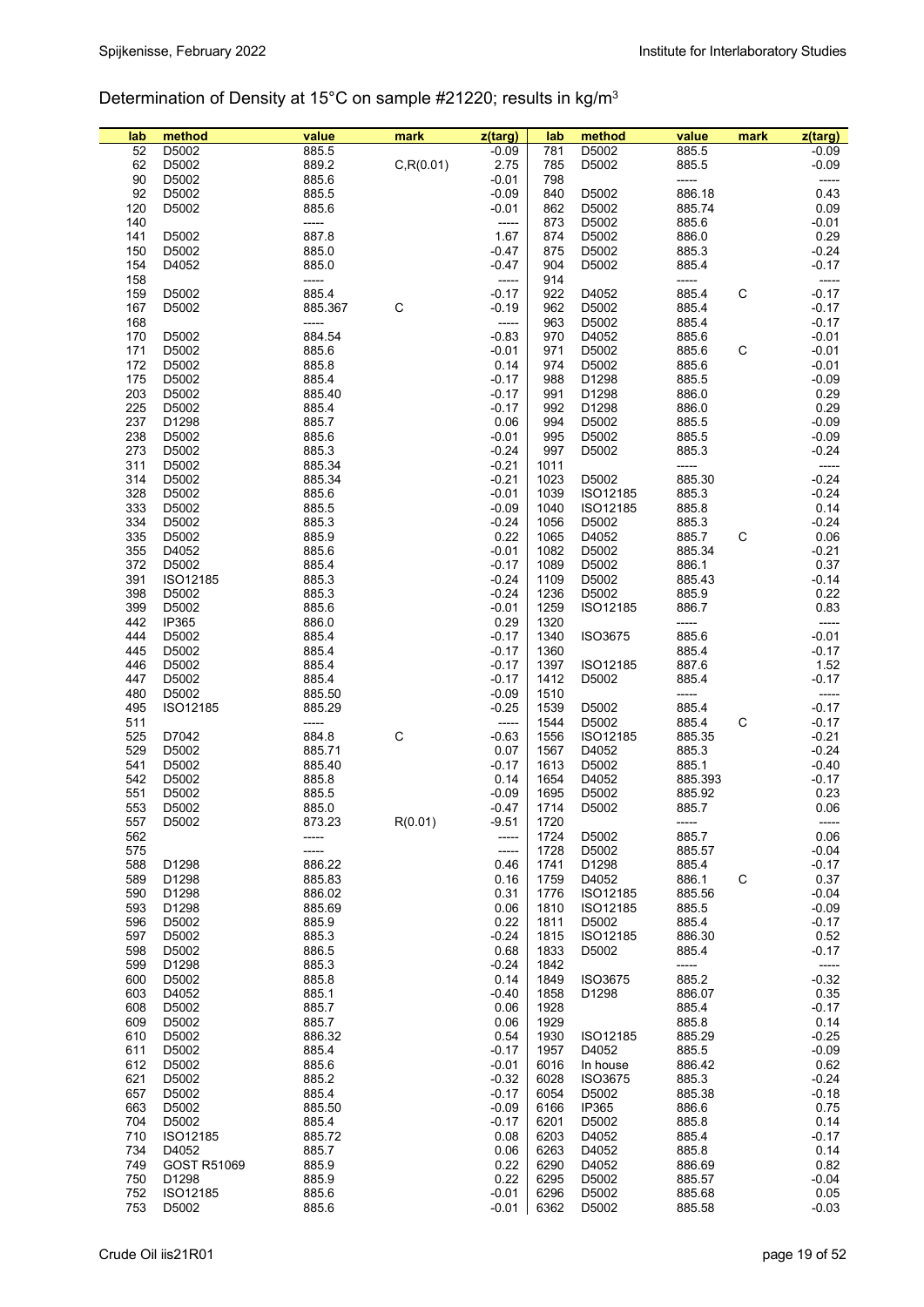| lab  | method                                                                                                                                                                                                                                      | value                                                               | mark       | z(targ) | lab  | method | value | mark | $z$ (targ) |
|------|---------------------------------------------------------------------------------------------------------------------------------------------------------------------------------------------------------------------------------------------|---------------------------------------------------------------------|------------|---------|------|--------|-------|------|------------|
| 6365 | D5002                                                                                                                                                                                                                                       | 889.4                                                               | C, R(0.01) | 2.90    | 9142 | D1298  | 885.5 |      | $-0.09$    |
| 6410 | D5002                                                                                                                                                                                                                                       | 885.1                                                               |            | $-0.40$ | 9143 |        | ----- |      | -----      |
| 9051 | In house                                                                                                                                                                                                                                    | 884.4                                                               |            | $-0.93$ | 9146 |        | ----- |      |            |
| 9052 | In house                                                                                                                                                                                                                                    | 887.5                                                               |            | 1.44    | 9151 |        |       |      |            |
| 9057 | D5002                                                                                                                                                                                                                                       | 885.8                                                               |            | 0.14    | 9160 |        | ----- |      |            |
| 9060 | D5002                                                                                                                                                                                                                                       | 885.5                                                               |            | $-0.09$ | 9161 |        |       |      |            |
| 9063 |                                                                                                                                                                                                                                             | -----                                                               |            | -----   | 9162 |        |       |      |            |
| 9100 | D1298                                                                                                                                                                                                                                       | 887.2                                                               |            | 1.21    | 9163 |        |       |      |            |
| 9132 | D5002                                                                                                                                                                                                                                       | 887.4                                                               |            | 1.37    | 9164 |        |       |      |            |
| 9141 | D1298                                                                                                                                                                                                                                       | 884.3                                                               |            | $-1.01$ | 9165 | D1298  | 884.4 |      | $-0.93$    |
|      | normality<br>n<br>outliers<br>mean $(n)$<br>st dev. $(n)$<br>R(calc.)<br>st.dev.(D5002:19)<br>R(D5002:19)                                                                                                                                   | not OK<br>145<br>3<br>885.617<br>0.5197<br>1.455<br>1.3031<br>3.649 |            |         |      |        |       |      |            |
|      | Lab 62 first reported 882.2<br>Lab 167 first reported $0.885367$ kg/m <sup>3</sup><br>Lab 525 first reported 0.8848 kg/m <sup>3</sup><br>Lab 922 first reported 0.8854 kg/m <sup>3</sup><br>Lab 971 first reported 0.8856 kg/m <sup>3</sup> |                                                                     |            |         |      |        |       |      |            |

Lab 971 first reported 0.8856 kg/m<sup>3</sup> Lab 1065 first reported 0.8857 kg/m<sup>3</sup> Lab 1544 first reported 0.88540 kg/m<sup>3</sup> Lab 1759 first reported 0.8861 kg/m<sup>3</sup> Lab 6365 first reported 0.8894 kg/m<sup>3</sup>

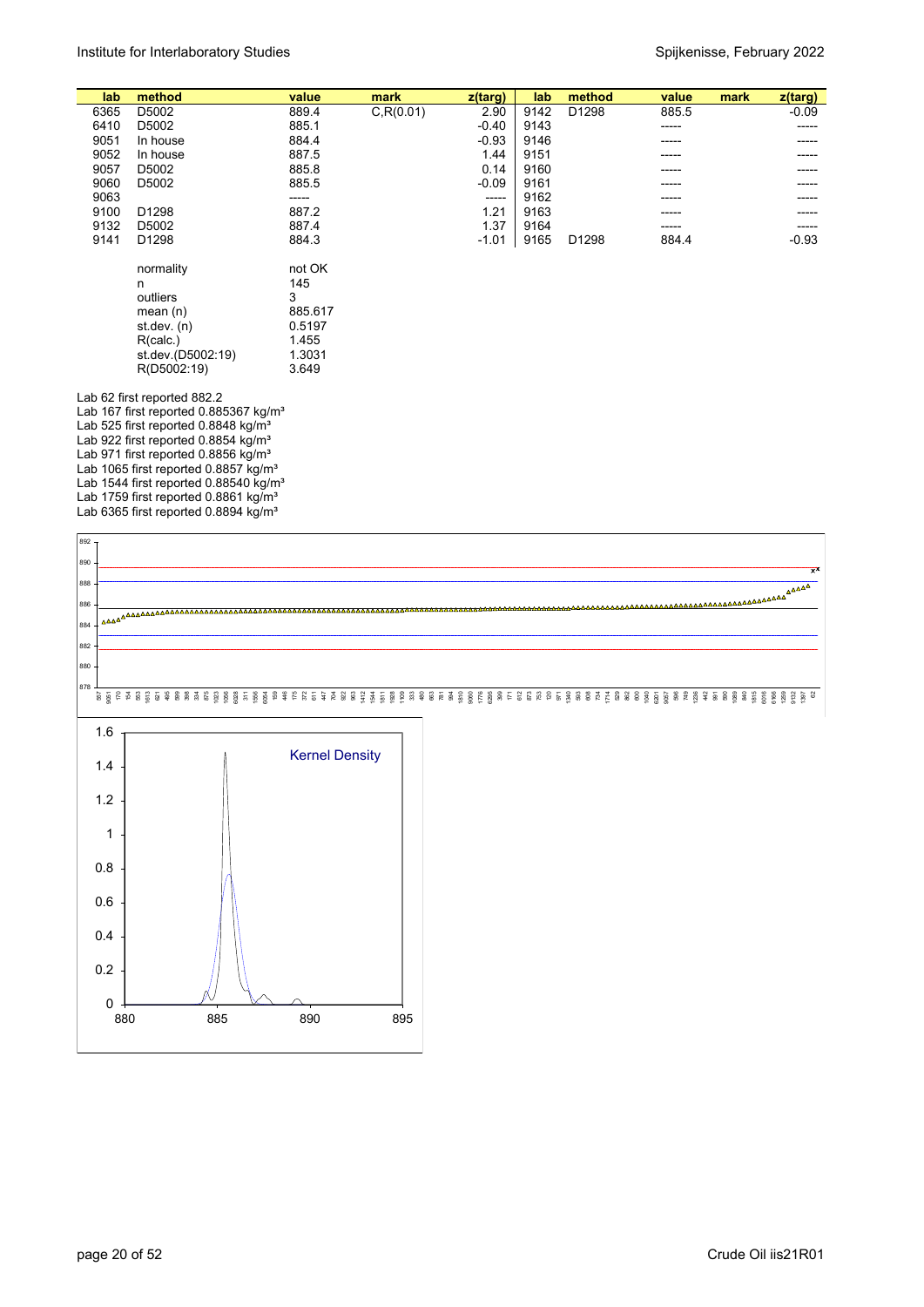## Determination of Kinematic Viscosity at 40°C on sample #21220; results in mm<sup>2</sup>/s

| lab        | method       | value            | mark | z(targ)            | lab          | method         | value            | mark    | z(targ)          |
|------------|--------------|------------------|------|--------------------|--------------|----------------|------------------|---------|------------------|
| 52         | D445         | 10.98            |      | $-0.52$            | 781          | D445           | 11.14            |         | $-0.05$          |
| 62         |              | -----            |      | -----              | 785          | D445           | 11.12            |         | $-0.11$          |
| 90         |              | -----            |      | -----              | 798          |                | -----            |         |                  |
| 92         |              | -----            |      | -----              | 840          | D7042          | 11.184           |         | 0.08             |
| 120        | D445         | 12.42            |      | 3.75               | 862          | D445           | 10.828           |         | $-0.97$          |
| 140        |              | -----            |      | -----              | 873          | D445           | 11.20            |         | 0.13             |
| 141<br>150 | D7042        | 10.706<br>-----  |      | $-1.33$            | 874<br>875   | D445<br>D445   | 11.14<br>11.28   |         | $-0.05$<br>0.37  |
| 154        |              | -----            |      | -----<br>-----     | 904          | D445           | 11.03            |         | $-0.37$          |
| 158        | D445         | 12.50            | C    | 3.99               | 914          |                | -----            |         | -----            |
| 159        | D445         | 11.52            |      | 1.08               | 922          | D7042          | 10.50            |         | $-1.95$          |
| 167        |              | -----            |      | -----              | 962          | D445           | 10.54            |         | $-1.83$          |
| 168        | D445         | 12.73            |      | 4.67               | 963          | D445           | 10.90            |         | $-0.76$          |
| 170        |              | -----            |      | -----              | 970          |                | -----            |         | -----            |
| 171        | D445         | 12.33            |      | 3.48               | 971          | D445           | 11.05            |         | $-0.31$          |
| 172        | D445         | 11.19            |      | 0.10               | 974          | D445           | 11.06            |         | $-0.28$          |
| 175        |              | -----            |      | -----              | 988          | D445           | 11.02            |         | $-0.40$          |
| 203        | D445         | 11.4804          |      | 0.96               | 991          | D445           | 11.06            |         | $-0.28$          |
| 225        | D445         | 10.86            |      | $-0.88$            | 992          | D445           | 11.09            |         | $-0.19$          |
| 237        | D445         | 11.26<br>-----   |      | 0.31<br>-----      | 994<br>995   | D445           | 11.12<br>11.21   |         | $-0.11$<br>0.16  |
| 238<br>273 | D445         | 11.07            |      | $-0.25$            | 997          | D445<br>D445   | 10.96            |         | $-0.58$          |
| 311        |              | -----            |      | -----              | 1011         |                | -----            |         | -----            |
| 314        |              |                  |      | -----              | 1023         | D445           | 11.3             |         | 0.43             |
| 328        |              |                  |      | -----              | 1039         |                |                  |         |                  |
| 333        |              | -----            |      | -----              | 1040         | D445           | 12.04            |         | 2.62             |
| 334        | D445         | 10.90            |      | $-0.76$            | 1056         | D7042          | 10.6             |         | $-1.65$          |
| 335        |              | -----            |      | -----              | 1065         | D445           | 79.23            | R(0.01) | 201.94           |
| 355        |              | -----            |      | -----              | 1082         |                | -----            |         | -----            |
| 372        | D445         | 10.93            |      | $-0.67$            | 1089         | D445           | 10.88            | C       | $-0.82$          |
| 391        |              | -----            |      | -----              | 1109         | D445           | 10.801           |         | $-1.05$          |
| 398        |              |                  |      | -----              | 1236         |                | -----            |         | -----            |
| 399        |              |                  |      | -----              | 1259         | D7042          | 11.69            |         | 1.58             |
| 442<br>444 |              |                  |      | -----              | 1320<br>1340 |                | -----<br>10.999  |         | -----<br>$-0.46$ |
| 445        | D445         | 12.00            |      | -----<br>2.50      | 1360         | <b>ISO3104</b> | -----            |         |                  |
| 446        |              | -----            |      | -----              | 1397         | D7042          | 10.56            |         | $-1.77$          |
| 447        | D445         | 11.549           |      | 1.17               | 1412         | D445           | 10.35            |         | $-2.39$          |
| 480        |              |                  |      | -----              | 1510         |                | -----            |         | -----            |
| 495        | D445         | 11.9682          |      | 2.41               | 1539         | ISO3104        | 11.08            |         | $-0.22$          |
| 511        | D445         | 11.22            | С    | 0.19               | 1544         | D445           | 11.3885          |         | 0.69             |
| 525        | D7042        | 10.586           | С    | $-1.69$            | 1556         |                | -----            |         | -----            |
| 529        | D445         | 10.885           |      | $-0.80$            | 1567         | D7042          | 10.46            |         | $-2.06$          |
| 541        |              | -----            |      | -----              | 1613         | D445           | 10.48            |         | $-2.00$          |
| 542        | D7042        | 10.604           |      | $-1.64$            | 1654         | D445           | 11.19            |         | 0.10             |
| 551<br>553 | D445         | 10.68<br>-----   |      | -1.41<br>-----     | 1695<br>1714 | D7042          | -----<br>11.1060 |         | -----<br>$-0.15$ |
| 557        | D445         | 11.220051        |      | 0.19               | 1720         |                |                  |         |                  |
| 562        |              | -----            |      | -----              | 1724         |                | -----            |         | -----            |
| 575        |              | -----            |      | -----              | 1728         | D445           | 10.65            |         | $-1.50$          |
| 588        | D445         | 11.99            |      | 2.47               | 1741         | ISO3104        | 10.88            |         | $-0.82$          |
| 589        | D445         | 11.54            |      | 1.14               | 1759         | ISO3219-2      | 11.098           |         | $-0.17$          |
| 590        | D445         | 11.66            |      | 1.50               | 1776         | ISO3104        | 11.757           |         | 1.78             |
| 593        | D445         | 11.84            |      | 2.03               | 1810         |                | -----            |         | -----            |
| 596        |              | -----            |      | -----              | 1811         |                |                  |         | -----            |
| 597        |              | -----            |      | -----              | 1815         | ISO3104        | 9.2172           | R(0.05) | $-5.75$          |
| 598        | D7042        | 10.756           |      | $-1.19$            | 1833         |                | -----            |         | -----            |
| 599        | D7042        | 10.057           |      | $-3.26$            | 1842         | D445           | 10.98            |         | $-0.52$          |
| 600<br>603 | D445<br>D445 | 10.06<br>11.07   |      | $-3.25$<br>$-0.25$ | 1849<br>1858 | D445           | -----<br>11.103  |         | -----<br>$-0.16$ |
| 608        | D445         | 12.001           |      | 2.51               | 1928         | D7042          | 10.652           |         | $-1.49$          |
| 609        | D445         | 11.29            |      | 0.40               | 1929         |                | -----            |         | -----            |
| 610        |              | -----            |      | -----              | 1930         |                | -----            |         | -----            |
| 611        | D445         | 11.14            |      | $-0.05$            | 1957         | D2270          | 11.058           | С       | $-0.29$          |
| 612        | D7042        | 10.8775          |      | $-0.83$            | 6016         |                | -----            |         | -----            |
| 621        |              | -----            |      | -----              | 6028         | <b>ISO3104</b> | 11.56            |         | 1.20             |
| 657        | D445         | 11.36            |      | 0.61               | 6054         |                | 11.2614          |         | 0.31             |
| 663        | D445         | 10.937           |      | $-0.65$            | 6166         |                | -----            |         | -----            |
| 704        | D445         | 11.135           |      | $-0.06$            | 6201         | D445           | 11.46            |         | 0.90             |
| 710        | D445         | 11.245           |      | 0.26               | 6203         | D7042          | 10.608           |         | $-1.62$          |
| 734        |              | -----            |      | $-----$            | 6263         |                | -----            |         | -----            |
| 749<br>750 | D445         | -----<br>11.1507 |      | -----<br>$-0.01$   | 6290<br>6295 |                |                  |         |                  |
| 752        | GOSt33       | 10.94            |      | $-0.64$            | 6296         |                |                  |         |                  |
| 753        | D445         | 11.13            |      | $-0.08$            | 6362         |                | -----            |         |                  |
|            |              |                  |      |                    |              |                |                  |         |                  |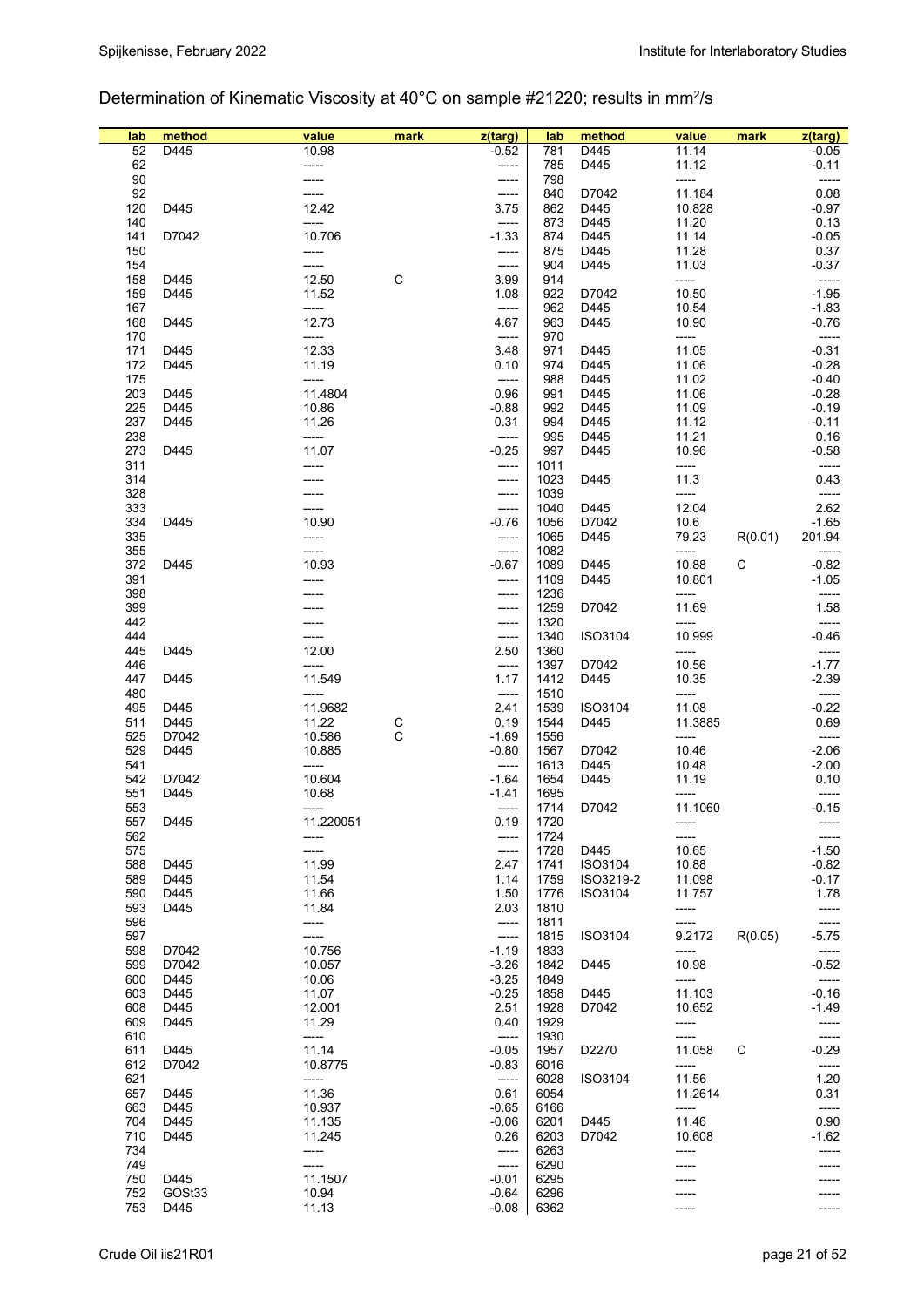| lab  | method    | value   | mark | z(targ)     | lab  | method | value  | mark | z(targ) |
|------|-----------|---------|------|-------------|------|--------|--------|------|---------|
| 6365 | D445      | 11.34   |      | 0.55        | 9142 | D445   | 11.69  |      | 1.58    |
| 6410 | D445      | 10.95   |      | $-0.61$     | 9143 |        | ------ |      | -----   |
| 9051 |           | -----   |      | $- - - - -$ | 9146 |        | ------ |      | -----   |
| 9052 |           | -----   |      | $- - - - -$ | 9151 |        | -----  |      | ----    |
| 9057 |           | -----   |      | $- - - - -$ | 9160 |        | -----  |      | ----    |
| 9060 |           | -----   |      | $- - - - -$ | 9161 |        | ------ |      | ----    |
| 9063 |           | -----   |      | $- - - - -$ | 9162 |        | ------ |      | -----   |
| 9100 |           | -----   |      | -----       | 9163 |        | -----  |      | ----    |
| 9132 |           | -----   |      | $- - - - -$ | 9164 |        | ------ |      | ----    |
| 9141 |           | -----   |      | $- - - - -$ | 9165 |        | ------ |      | ----    |
|      |           |         |      |             |      |        |        |      |         |
|      | normality | suspect |      |             |      |        |        |      |         |
|      | n         | 91      |      |             |      |        |        |      |         |

|                    | ີ       |
|--------------------|---------|
| outliers           | 2       |
| mean(n)            | 11.1557 |
| st.dev. (n)        | 0.49649 |
| R(calc.)           | 1.3902  |
| st.dev.(D445:21e1) | 0.33710 |
| R(D445:21e1)       | 0.9439  |
|                    |         |

Lab 158 first reported 14.06 Lab 511 first reported 9.674 Lab 525 first reported 26.111 Lab 1089 first reported 18.839 Lab 1957 first reported 22.527

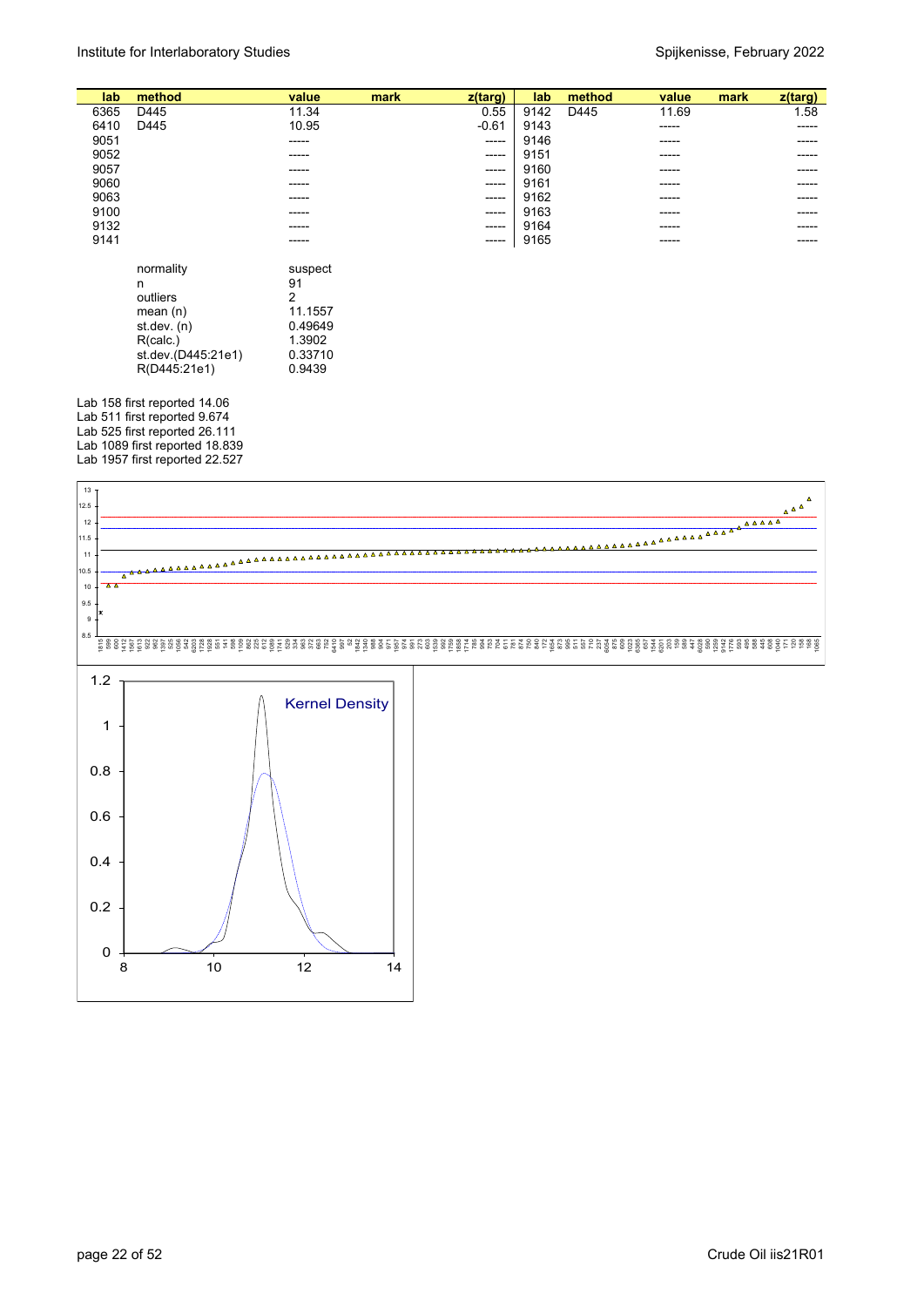## Determination of individual Light ends on sample #21220; results in %M/M

| lab        | method  | <b>Methane</b>  | <b>Ethane</b>   | <b>Propane</b>  | i-Butane             | n-Butane        |                  |                 | i-Pentane n-Pentane cyc-Pentane Hexanes |                 |
|------------|---------|-----------------|-----------------|-----------------|----------------------|-----------------|------------------|-----------------|-----------------------------------------|-----------------|
| 52         |         | -----           | -----           | -----           | $-----$              | -----           | -----            | -----           |                                         | -----           |
| 62         |         | -----           | -----           | -----           | $-----$              | -----           | -----            | -----           | -----                                   | -----           |
| 90         |         | -----           | -----           | -----           | -----                | ------          | -----            | -----           | $- - - - -$                             | $--- -$         |
| 92         |         | -----           | -----           | -----           | -----                | -----           | -----            | $-----$         | -----                                   | $--- -$         |
| 120        |         | $------$        | -----           | ------          | -----                | -----           | $- - - - -$      | -----           | $--- -$                                 | -----           |
| 140        |         | $-----$         | -----           | ------          | -----                | -----           | -----            | $-----$         | $-----1$                                | -----           |
| 141<br>150 | GPA2186 | 0.001<br>-----  | 0.025<br>-----  | 0.250<br>-----  | 0.161<br>-----       | 0.521<br>-----  | 0.423<br>$--- -$ | 0.602<br>-----  | 0.114<br>-----                          | 1.203<br>-----  |
| 154        |         | -----           | -----           | -----           | -----                | -----           | ------           | -----           | -----                                   | -----           |
| 158        |         | -----           | -----           | -----           | -----                | -----           | -----            | -----           | -----                                   | -----           |
| 159        |         | -----           | -----           | -----           | -----                | -----           | $-----$          | -----           | -----                                   | -----           |
| 167        | GPA2186 | 0.000           | 0.0171          | 0.2199          | 0.1494               | 0.5270          | 0.4307           | 0.6282          | 0.1291                                  | 2.3913          |
| 168        |         | -----           | -----           | -----           | $--- -$              | -----           | -----            | -----           | -----                                   | -----           |
| 170        |         | $-----$         | -----           | -----           | -----                | -----           | -----            | -----           | -----                                   | -----           |
| 171        |         | -----           | -----           | -----           | -----                | -----           | -----            | -----           | -----                                   | -----           |
| 172        |         | -----           | -----           | -----           | -----                | -----           | ------           | -----           | -----                                   | -----           |
| 175        |         | -----           | -----           | -----           | $-----$              | -----           | $--- -$          | -----           | -----                                   | -----           |
| 203        |         | ------          | -----           | ------          | $- - - - -$          | -----           | $- - - - -$      | -----           | -----                                   | -----           |
| 225        |         | $-----$         | -----           | -----           | $- - - - -$          | -----           | $--- -$          | -----           | $- - - - -$                             | $--- - -$       |
| 237<br>238 |         | -----<br>-----  | -----<br>-----  | ------<br>----- | $- - - - -$<br>----- | -----           | ------<br>-----  | -----<br>-----  | -----<br>-----                          | -----<br>-----  |
| 273        |         | -----           | -----           | -----           | $- - - - -$          | -----<br>-----  | ------           | -----           | -----                                   | -----           |
| 311        |         | -----           | -----           | -----           | -----                | -----           | -----            | -----           | -----                                   | -----           |
| 314        |         | -----           | -----           | -----           | -----                | -----           | -----            | -----           | -----                                   | -----           |
| 328        |         | $-----$         | -----           | ------          | $- - - - -$          | ------          | ------           | -----           | $- - - - -$                             | $--- - -$       |
| 333        |         | -----           | -----           | -----           | $- - - - -$          | ------          | ------           | -----           | -----                                   | -----           |
| 334        |         | -----           | -----           | -----           | $--- -$              | ------          | ------           | -----           | $-----1$                                | -----           |
| 335        |         | -----           | -----           | -----           | $- - - - -$          | -----           | $- - - - -$      | -----           | $-----1$                                | -----           |
| 355        |         | -----           | -----           | -----           | -----                | -----           | -----            | -----           | -----                                   | -----           |
| 372        |         | -----           | -----           | -----           | $- - - - -$          | -----           | -----            | -----           | $-----$                                 | -----           |
| 391        |         | -----           | -----           | -----           | -----                | -----           | ------           | -----           | -----                                   | -----           |
| 398        |         | -----           | -----           | -----           | -----                | -----           | -----            | -----           | -----                                   | -----           |
| 399        | IP344   | -----           | -----           | -----           | $-----$              | -----           | $--- -$          | -----           | $-----$                                 | -----           |
| 442<br>444 |         | 0.0009<br>----- | 0.0324<br>----- | 0.3223<br>----- | 0.1927<br>-----      | 0.6330<br>----- | 0.4852<br>------ | 0.7069<br>----- | 0.0969<br>-----                         | 1.9376<br>----- |
| 445        |         | $-----$         | -----           | -----           | $-----1$             | -----           | $- - - - -$      | -----           | $-----1$                                | -----           |
| 446        |         | -----           | -----           | -----           | -----                | -----           | -----            | -----           | -----                                   | -----           |
| 447        |         | -----           | -----           | -----           | -----                | -----           | ------           | -----           | -----                                   | -----           |
| 480        |         | -----           | -----           | -----           | -----                | -----           | ------           | -----           | -----                                   | -----           |
| 495        | IP344   | < 0.01          | 0.02            | 0.2794          | 0.1746               | 0.5929          | 0.4555           | 0.6646          | 0.0797                                  | 2.7652          |
| 511        |         | -----           | -----           | ------          | -----                | -----           | ------           | -----           | -----                                   | $--- -$         |
| 525        |         | -----           | -----           | -----           | $--- -$              | ------          | $- - - - -$      | -----           | $-----1$                                | -----           |
| 529        |         | -----           | -----           | -----           | $- - - - -$          | -----           | $- - - - -$      | -----           | $-----1$                                | $--- - -$       |
| 541        |         | ------          | -----           | -----           | $--- -$              | -----           | -----            | -----           | -----                                   | -----           |
| 542        |         | -----           | -----           | -----           | -----                | -----           | ------           | -----           | -----                                   | -----           |
| 551<br>553 |         | -----<br>-----  | -----           | -----<br>-----  | $-----$              | -----<br>-----  | -----<br>-----   | -----<br>-----  | -----<br>-----                          | -----           |
| 557        |         |                 |                 |                 |                      |                 |                  |                 |                                         |                 |
| 562        |         | -----           | -----           | -----           | -----                | -----           | -----            | -----           | -----                                   | -----           |
| 575        |         | -----           | -----           | -----           | -----                | -----           | -----            | -----           | -----                                   |                 |
| 588        |         | -----           | -----           | -----           | -----                | -----           | $-----1$         | -----           | -----                                   | -----           |
| 589        |         | -----           | -----           | -----           | -----                | -----           | -----            | -----           | -----                                   | -----           |
| 590        |         | -----           | -----           | -----           | -----                | -----           | -----            | -----           | -----                                   | -----           |
| 593        |         | -----           | -----           | -----           | -----                | -----           | -----            | -----           | -----                                   | -----           |
| 596        |         | $- - - - -$     | -----           | -----           | $- - - - -$          | ------          | $- - - - -$      | -----           | $- - - - -$                             | -----           |
| 597        |         | -----           | -----           | -----           | $- - - - -$          | -----           | $-----1$         | -----           | -----                                   | -----           |
| 598        |         | -----           | -----           | -----           | -----                | -----           | -----            | -----           | -----                                   | -----           |
| 599<br>600 |         | -----<br>-----  | -----           | -----<br>-----  | $--- -$<br>-----     | -----<br>-----  | $- - - - -$      | -----<br>-----  | -----                                   | -----           |
| 603        |         | -----           | -----           | -----           | -----                | -----           | -----            | -----           |                                         | -----           |
| 608        |         | ------          | -----           | -----           | -----                | -----           | -----            | -----           | -----                                   | -----           |
| 609        | IP344   | < 0.01          | 0.024           | 0.296           | 0.186                | 0.624           | 0.478            | 0.712           | -----                                   | -----           |
| 610        |         | -----           | -----           | -----           | -----                | -----           | $-----$          | -----           | -----                                   | -----           |
| 611        | GPA2186 | < 0.01          | 0.024           | 0.282           | 0.182                | 0.605           | 0.483            | 0.694           | $------$                                | -----           |
| 612        |         | -----           | -----           | -----           | -----                | -----           | -----            | -----           | -----                                   | -----           |
| 621        |         | -----           | -----           | -----           | -----                | -----           | -----            | -----           | -----                                   | -----           |
| 657        |         | -----           | -----           | -----           | -----                | -----           | -----            | -----           | -----                                   | -----           |
| 663        |         | -----           | -----           | -----           | -----                | -----           | -----            | -----           | -----                                   | -----           |
| 704        |         | -----           | -----           | -----           | -----                | -----           | -----            | -----           | -----                                   | -----           |
| 710        |         | -----           | -----           | -----           | $- - - - -$          | -----           | $- - - - -$      | -----           | $--- -$                                 | -----           |
| 734        |         | -----           | -----           | -----           | $- - - - -$          | -----           | $- - - - -$      | -----           | -----                                   | -----           |
| 749<br>750 |         | ------<br>----- |                 | -----<br>-----  | $--- -$              | ------<br>----- | ------           | -----<br>-----  |                                         | -----           |
| 752        |         | -----           | -----<br>-----  | -----           | -----                | -----           | -----            | -----           |                                         | -----           |
| 753        |         | -----           | -----           | -----           | -----                | -----           | -----            | -----           | -----                                   | -----           |
|            |         |                 |                 |                 |                      |                 |                  |                 |                                         |                 |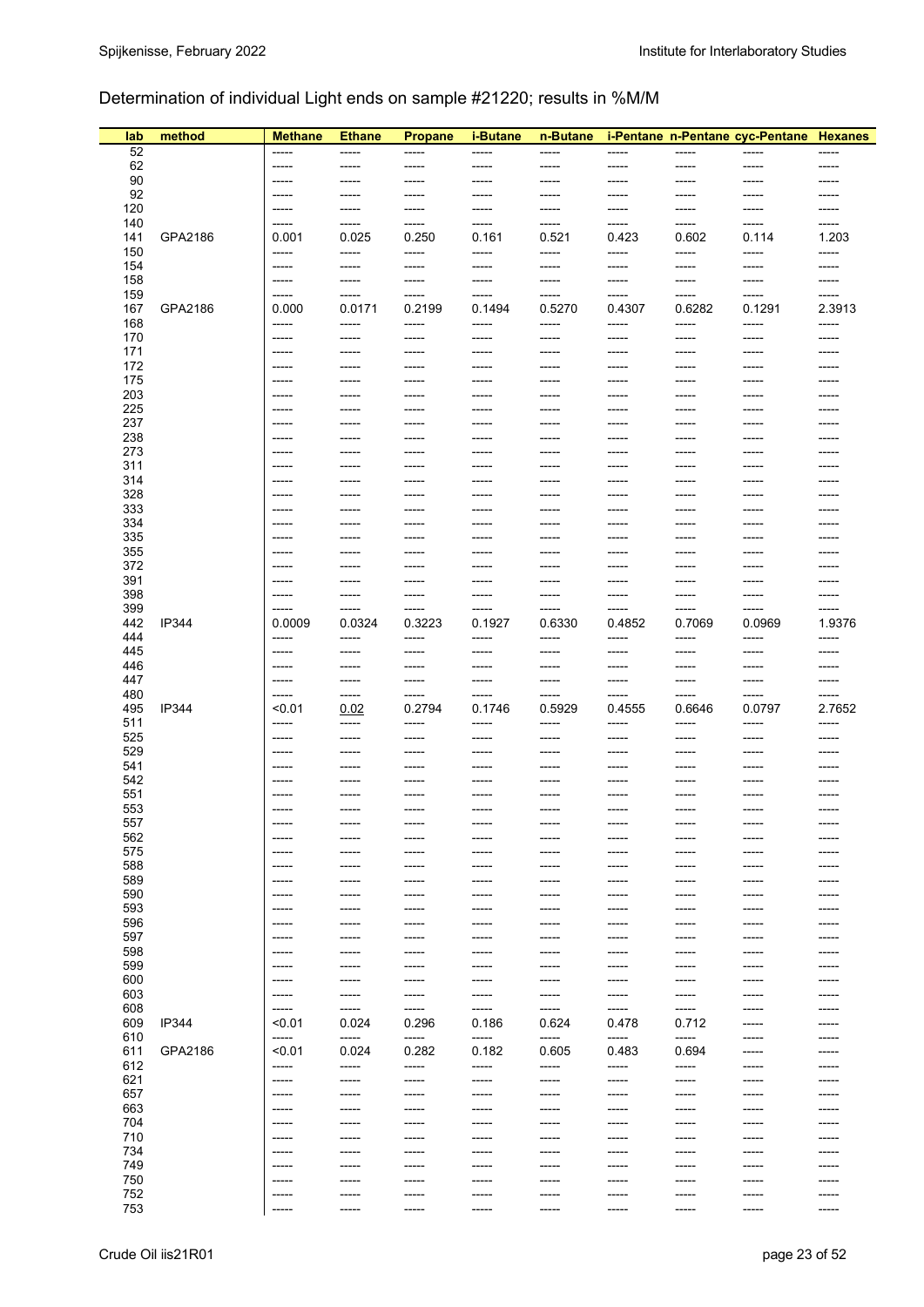| lab          | method       | <b>Methane</b>   | <b>Ethane</b>    | <b>Propane</b>  | <i>i-Butane</i> | n-Butane        |                 |                 | i-Pentane n-Pentane cyc-Pentane Hexanes |                 |
|--------------|--------------|------------------|------------------|-----------------|-----------------|-----------------|-----------------|-----------------|-----------------------------------------|-----------------|
| 781          |              | -----            | -----            | -----           | -----           | -----           | -----           | -----           | -----                                   | -----           |
| 785          |              | -----            | -----            | -----           | -----           | -----           | -----           | -----           | -----                                   | -----           |
| 798          |              | -----            | ------           | -----           | -----           | -----           | -----           | -----           | -----                                   | -----           |
| 840          |              | -----            | -----            | -----           | -----           | -----           | -----           | -----           | -----                                   | -----           |
| 862<br>873   | IP344        | 0.00             | 0.031            | 0.311           | 0.180           | 0.615           | 0.472           | 0.668           | 0.083<br>-----                          | 2.229           |
| 874          |              | -----<br>$--- -$ | -----<br>-----   | -----<br>-----  | -----<br>-----  | -----<br>-----  | -----<br>-----  | -----<br>-----  | -----                                   | -----<br>-----  |
| 875          |              | -----            | -----            | -----           | -----           | -----           | -----           | -----           | -----                                   | -----           |
| 904          |              | -----            | -----            | -----           | -----           | -----           | -----           | -----           | -----                                   | -----           |
| 914          |              | -----            | -----            | -----           | -----           | -----           | -----           | -----           | -----                                   |                 |
| 922          |              | -----            | ------           | -----           | -----           | -----           | -----           | -----           | -----                                   | -----           |
| 962          |              | $--- -$          | ------           | -----           | -----           | -----           | -----           | -----           | -----                                   | -----           |
| 963          |              | $--- -$          | ------           | -----           | -----           | -----           | -----           | -----           | -----                                   | -----           |
| 970          |              | -----            | ------           | -----           | -----           | -----           | -----           | -----           | -----                                   |                 |
| 971<br>974   |              | -----            | -----            | -----           | -----           | -----           | -----           | -----           | -----                                   | -----           |
| 988          |              | $--- -$<br>----- | -----<br>-----   | -----<br>-----  | -----<br>-----  | -----<br>-----  | -----<br>-----  | -----<br>-----  | -----<br>-----                          | -----<br>-----  |
| 991          |              | -----            | ------           | -----           | -----           | -----           | -----           | -----           | -----                                   | -----           |
| 992          |              | $--- -$          | ------           | $--- -$         | -----           | -----           | -----           | -----           | -----                                   | -----           |
| 994          |              | -----            | ------           | -----           | -----           | -----           | -----           | -----           | -----                                   |                 |
| 995          |              | $--- -$          | $- - - - -$      | -----           | -----           | -----           | -----           | -----           | -----                                   |                 |
| 997          |              | $--- -$          | -----            | -----           | -----           | -----           | -----           | -----           | -----                                   | -----           |
| 1011         |              | -----            | -----            | -----           | -----           | -----           | -----           | -----           | -----                                   | -----           |
| 1023         |              | -----            | ------           | -----           | -----           | -----           | -----           | -----           | -----                                   | -----           |
| 1039<br>1040 | D6729        | < 0.01<br>0      | 0.033<br>0       | 0.376<br>0.26   | 0.231<br>0.17   | 0.843<br>0.55   | 0.530<br>0.42   | 0.749<br>0.62   | 0.121<br>0.07                           | 2.699<br>1.11   |
| 1056         |              | $-----$          | $-----$          | -----           | -----           | -----           | -----           | -----           | -----                                   | -----           |
| 1065         |              | 0.0009           | 0.0333           | 0.3253          | 0.1904          | 0.6198          | 0.4650          | 0.6536          | 0.0862                                  | 2.339           |
| 1082         | D5134        | -----            | 0.0294           | 0.2854          | 0.1638          | 0.5523          | 0.4080          | 0.5883          | 0.0772                                  | 1.5299          |
| 1089         | D5134        | 0.0006           | 0.0297           | 0.3293          | 0.1987          | 0.6550          | 0.5001          | 0.7087          | 0.0969                                  | 1.3081          |
| 1109         |              | -----            | ------           | -----           | -----           | -----           |                 | -----           | -----                                   |                 |
| 1236         | IP344        | 0.00016          | 0.0149           | 0.2344          | 0.1629          | 0.5449          | 0.4488          | 0.6414          | 0.0891                                  | 2.3134          |
| 1259         |              | -----            | -----            | -----           | -----           | -----           | -----           | -----           | -----                                   | -----           |
| 1320         |              | -----            | ------           | -----           | -----           | -----           | -----           | -----           | -----                                   | -----           |
| 1340<br>1360 |              | -----<br>$--- -$ | ------<br>-----  | -----<br>-----  | -----<br>-----  | -----<br>-----  | -----<br>-----  | -----<br>-----  | -----<br>-----                          | -----<br>-----  |
| 1397         |              | -----            | -----            | -----           | -----           | -----           | -----           | -----           | -----                                   | -----           |
| 1412         |              | -----            | -----            | -----           | -----           | -----           | -----           | -----           | -----                                   | -----           |
| 1510         |              | -----            | ------           | -----           | -----           | -----           | -----           | -----           | -----                                   | -----           |
| 1539         |              | -----            | -----            | -----           | -----           | -----           | -----           | -----           | -----                                   |                 |
| 1544         |              | -----            | -----            | -----           | -----           | -----           | -----           | -----           | -----                                   | -----           |
| 1556         |              | -----            | -----            | -----           | -----           | -----           | -----           | -----           | -----                                   | -----           |
| 1567         | <b>IP601</b> | < 0.01           | 0.02             | 0.24            | 0.15            | 0.54            | 0.42            | 0.60            | 0.08                                    | 1.58            |
| 1613         |              | -----            | -----            | -----           | -----           | -----           | -----           | -----           | -----                                   | -----           |
| 1654<br>1695 |              | $--- -$<br>----- | ------<br>------ | -----<br>-----  | -----<br>-----  | -----<br>-----  | -----<br>-----  | -----<br>-----  | -----<br>-----                          | -----<br>-----  |
| 1714         |              | -----            | -----            | -----           | -----           | -----           | -----           | -----           | -----                                   | -----           |
| 1720         |              | $-----1$         |                  | -----           |                 | -----           |                 |                 |                                         | -----           |
| 1724         |              | $--- -$          | -----            | -----           | -----           | -----           | -----           | -----           | -----                                   | -----           |
| 1728         |              | -----            | ------           | -----           | -----           | -----           | -----           | -----           |                                         |                 |
| 1741         |              | -----            | ------           | -----           | -----           | -----           | -----           | -----           | -----                                   |                 |
| 1759         |              | -----            | -----            | -----           | -----           | -----           | -----           | -----           | -----                                   | -----           |
| 1776         |              | < 0.01           | 0.0244           | 0.3048          | 0.1939          | 0.6930          | 0.4809          | 0.7308          | -----                                   | -----           |
| 1810<br>1811 |              | -----<br>-----   | -----<br>------  | -----<br>-----  | -----<br>-----  | -----<br>-----  | -----<br>-----  | -----<br>-----  | -----<br>-----                          | -----<br>-----  |
| 1815         |              | $-----1$         | $- - - - -$      | -----           | -----           | -----           | ------          | -----           | -----                                   | -----           |
| 1833         |              | -----            | -----            | -----           | -----           | -----           | -----           | -----           | -----                                   | -----           |
| 1842         |              | -----            | -----            | -----           | -----           | -----           | -----           | -----           | -----                                   | -----           |
| 1849         |              | -----            | -----            | -----           | -----           | -----           | -----           | -----           | -----                                   | -----           |
| 1858         |              | -----            | -----            | -----           | -----           | -----           | -----           | -----           | -----                                   | -----           |
| 1928         |              | -----            | -----            | -----           | -----           | -----           | -----           | -----           | -----                                   | -----           |
| 1929         |              | -----            | -----            | -----           | -----           | -----           | -----           | -----           | -----                                   | -----           |
| 1930<br>1957 |              | -----<br>0.0006  | -----<br>0.0231  | -----<br>0.2586 | -----<br>0.1651 | -----<br>0.5541 | -----<br>0.4177 | -----<br>0.6411 | -----<br>0.0681                         | -----<br>2.6746 |
| 6016         |              | -----            | -----            | -----           | -----           | -----           | -----           | -----           | -----                                   | -----           |
| 6028         |              | -----            | -----            | -----           | -----           | -----           | -----           | -----           | -----                                   | -----           |
| 6054         |              | -----            | -----            | -----           | -----           | -----           | -----           | -----           | -----                                   | -----           |
| 6166         |              | 0.00             | 0.04             | 0.33            | 0.19            | 0.64            | 0.48            | 0.71            | 0.09                                    | -----           |
| 6201         | IP344        | ND.              | 0.02             | 0.27            | 0.17            | 0.59            | 0.47            | 0.68            | 0.09                                    | -----           |
| 6203         |              | $--- -$          | -----            | -----           | -----           | -----           | ------          | -----           | -----                                   | -----           |
| 6263         |              | $-----$          | $- - - - -$      | -----           | -----           | -----           | ------          | -----           | -----                                   | -----           |
| 6290         |              | -----            | -----            | -----           | -----           | -----           | -----           | -----           | -----                                   |                 |
| 6295<br>6296 |              | -----            | -----            | -----           | -----           | -----           | -----           | -----           | -----                                   |                 |
| 6362         |              | -----<br>-----   | -----<br>-----   | -----<br>-----  | -----<br>-----  | -----<br>-----  | -----<br>-----  | -----<br>-----  | -----<br>-----                          | -----<br>-----  |
| 6365         |              | -----            | -----            | -----           | -----           | -----           | -----           | -----           | -----                                   | -----           |
| 6410         |              | -----            | ------           | -----           | -----           | -----           | -----           | -----           | -----                                   |                 |
| 9051         |              | -----            | ------           | -----           | -----           | -----           | -----           | -----           | -----                                   | -----           |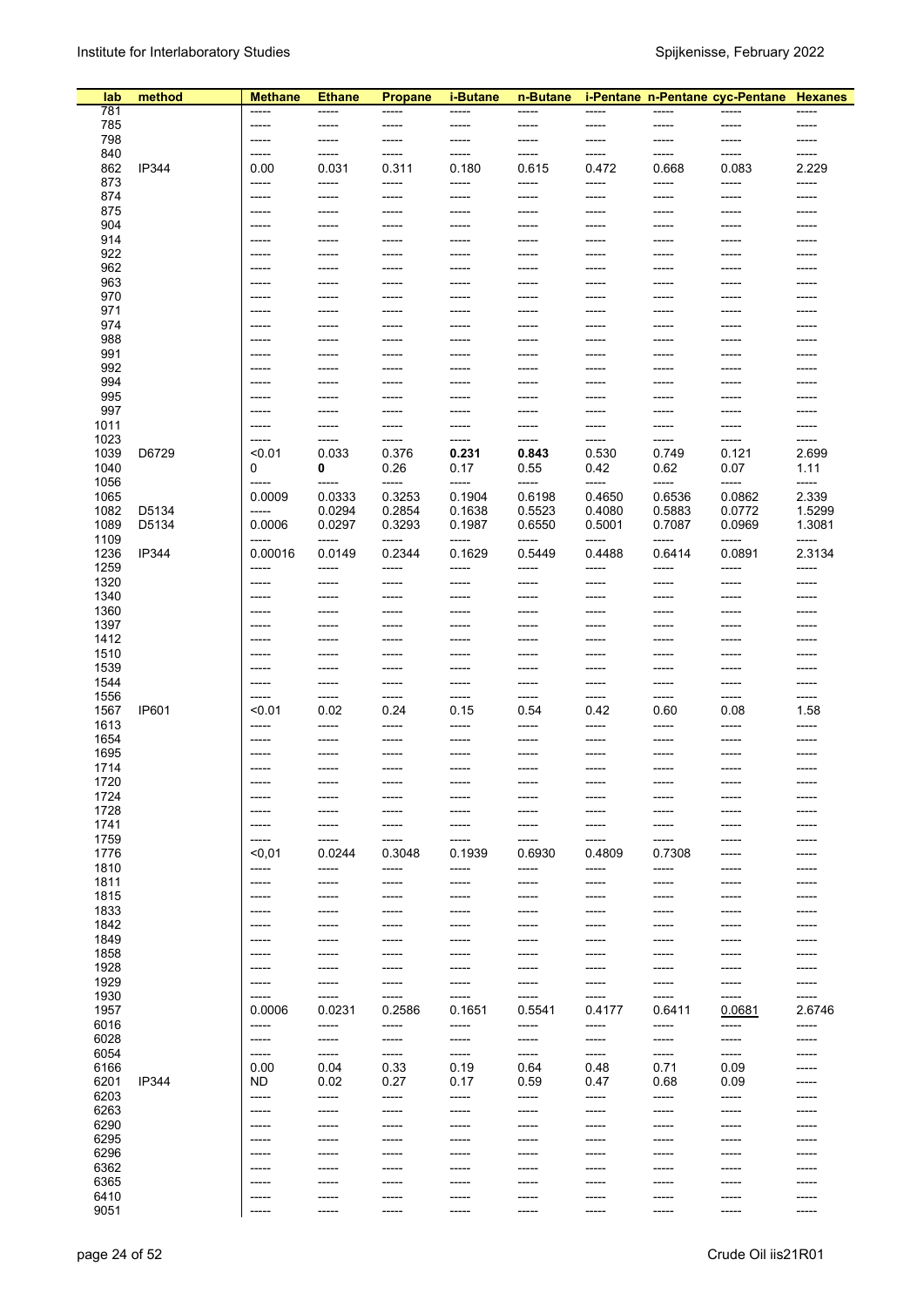| lab  | method            | <b>Methane</b> | <b>Ethane</b> | <b>Propane</b> | <i>i-Butane</i> | n-Butane |         |          | i-Pentane n-Pentane cyc-Pentane | <b>Hexanes</b> |
|------|-------------------|----------------|---------------|----------------|-----------------|----------|---------|----------|---------------------------------|----------------|
| 9052 |                   | -----          | -----         | -----          | -----           | -----    | -----   | -----    | -----                           | -----          |
| 9057 |                   | -----          |               |                |                 |          |         |          |                                 | -----          |
| 9060 |                   | -----          |               |                |                 |          |         |          |                                 |                |
| 9063 |                   | -----          |               |                |                 |          |         |          |                                 |                |
| 9100 |                   |                |               |                |                 |          |         |          |                                 |                |
| 9132 |                   | -----          |               |                |                 |          |         |          |                                 |                |
| 9141 |                   | -----          |               |                |                 |          |         |          |                                 |                |
| 9142 |                   |                |               |                |                 |          |         |          |                                 |                |
| 9143 |                   | -----          |               |                |                 |          |         |          |                                 |                |
| 9146 |                   | -----          |               |                |                 |          |         |          |                                 |                |
| 9151 |                   |                |               |                |                 |          |         |          |                                 |                |
| 9160 |                   | -----          |               |                |                 |          |         |          |                                 |                |
| 9161 |                   | -----          |               |                |                 |          |         |          |                                 |                |
| 9162 |                   | -----          |               |                |                 |          |         |          |                                 |                |
| 9163 |                   |                |               |                |                 |          |         |          |                                 |                |
| 9164 |                   |                |               |                |                 |          |         |          |                                 |                |
| 9165 |                   | -----          |               |                |                 |          |         |          |                                 | -----          |
|      |                   |                |               |                |                 |          |         |          |                                 |                |
|      | normality         | n.a.           | OK            | OK             | OK              | OK       | OK      | OK       | OK                              | OK             |
|      | n                 | 16             | 17            | 18             | 17              | 17       | 18      | 18       | 15                              | 13             |
|      | outliers          | 0              |               | 0              |                 |          | 0       | $\Omega$ | $\Omega$                        | 0              |
|      | mean(n)           | < 0.01         | 0.0260        | 0.2875         | 0.1753          | 0.5916   | 0.4593  | 0.6666   | 0.0914                          | 2.0062         |
|      | st.dev. $(n)$     | n.e.           | 0.00671       | 0.04058        | 0.01538         | 0.04976  | 0.03357 | 0.04791  | 0.01782                         | 0.59545        |
|      | R(calc.)          | n.e.           | 0.0188        | 0.1136         | 0.0431          | 0.1393   | 0.0940  | 0.1342   | 0.0499                          | 1.6673         |
|      | st.dev.(IP344:88) | n.e.           | 0.00362       | 0.02146        | 0.00927         | 0.02789  | 0.01476 | 0.02452  | 0.00513                         | 0.16071        |
|      | R(IP344:88)       | n.e.           | 0.0101        | 0.0601         | 0.0259          | 0.0781   | 0.0413  | 0.0687   | 0.0144                          | 0.45           |
|      |                   |                |               |                |                 |          |         |          |                                 |                |

Test results in bold are identified as statistical outliers

Underlined test results are corrected by the participants after notification by iis of suspect test result

Lab 495 first reported ,0.01 Ethane

Lab 1714 test result withdrawn, first reported 0.0415 Propane, 0.0960 i-Butane, 0.2669 n-Butane, 0.0092 i-Pentane, 0.505 n-Pentane, 0.118 cyclo-Pentane, 1.9194 Total Hexanes

Lab 1957 first reported 0.0031 cyclo-Pentane

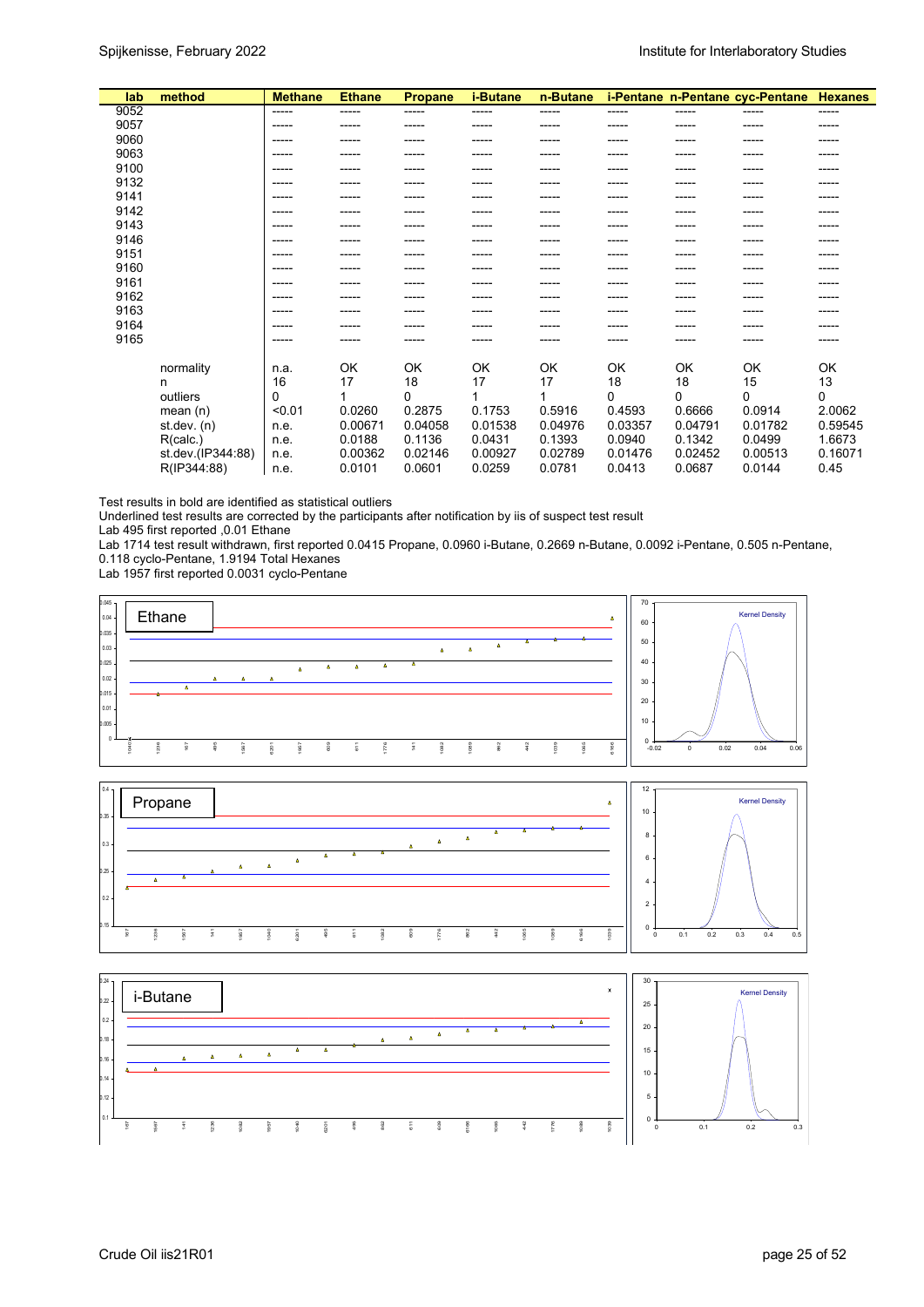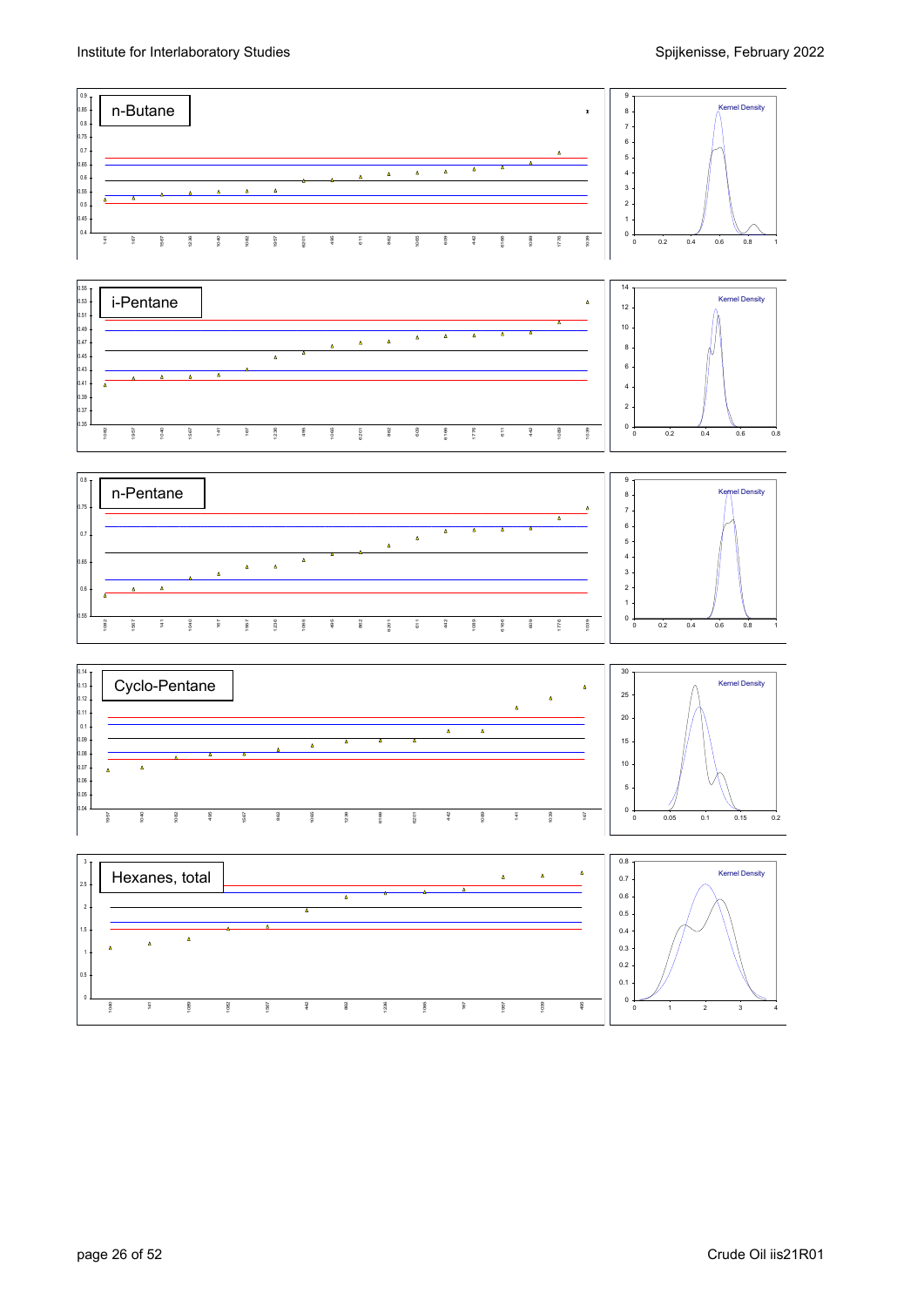## Determination of Total of all C1 – C6 on sample #21220; results in %M/M

| lab        | method       | value                | mark | z(targ)          | lab          | method       | value           | mark | z(targ)          |
|------------|--------------|----------------------|------|------------------|--------------|--------------|-----------------|------|------------------|
| 52         |              | -----                |      | -----            | 781          |              | -----           |      |                  |
| 62<br>90   |              | -----<br>-----       |      | $--- -$<br>----- | 785<br>798   |              | -----<br>-----  |      | -----            |
| 92         |              | $--- -$              |      | -----            | 840          |              | -----           |      | -----            |
| 120        |              | -----                |      | -----            | 862          | <b>IP344</b> | 4.589           |      | 1.25             |
| 140        |              | -----                |      | -----            | 873          |              | -----           |      | -----            |
| 141        | GPA2186      | 3.186                |      | $-7.14$          | 874          |              | -----           |      |                  |
| 150<br>154 |              | -----<br>-----       |      | -----<br>-----   | 875<br>904   |              | -----<br>-----  |      |                  |
| 158        |              | $--- - -$            |      | -----            | 914          |              | -----           |      |                  |
| 159        |              | ------               |      | -----            | 922          |              | -----           |      |                  |
| 167        | GPA2186      | 4.4927               |      | 0.67             | 962          |              | -----           |      |                  |
| 168<br>170 |              | -----<br>-----       |      | -----<br>-----   | 963<br>970   |              | -----<br>-----  |      |                  |
| 171        |              | -----                |      | -----            | 971          |              | -----           |      |                  |
| 172        |              | -----                |      | -----            | 974          |              | -----           |      |                  |
| 175        |              | $--- -$              |      | $--- -$          | 988          |              | -----           |      |                  |
| 203<br>225 |              | -----<br>-----       |      | -----            | 991<br>992   |              | -----           |      |                  |
| 237        |              | -----                |      | -----<br>-----   | 994          |              | -----<br>-----  |      |                  |
| 238        |              | -----                |      | -----            | 995          |              | -----           |      |                  |
| 273        |              | -----                |      | -----            | 997          |              | -----           |      |                  |
| 311        |              | -----                |      | -----            | 1011         |              | -----           |      |                  |
| 314<br>328 |              | $------$             |      | -----<br>-----   | 1023<br>1039 | D6729        | -----<br>5.461  |      | -----<br>6.46    |
| 333        |              | -----                |      | -----            | 1040         |              | 4.15            |      | -1.38            |
| 334        |              |                      |      | -----            | 1056         |              | -----           |      | -----            |
| 335        |              | -----                |      | -----            | 1065         |              | 4.6083          |      | 1.36             |
| 355        |              | -----                |      | -----            | 1082         | D5134        | -----           |      | -----            |
| 372<br>391 |              | -----<br>$--- - -$   |      | -----<br>-----   | 1089<br>1109 | D5134        | 3.8271<br>----- |      | $-3.31$<br>----- |
| 398        |              | $--- -$              |      | -----            | 1236         | <b>IP344</b> | 4.4606          |      | 0.48             |
| 399        |              | -----                |      | -----            | 1259         |              | -----           |      | -----            |
| 442        | <b>IP344</b> | 4.4108               |      | 0.18             | 1320         |              | -----           |      |                  |
| 444<br>445 |              | -----<br>-----       |      | -----            | 1340<br>1360 |              | -----<br>-----  |      |                  |
| 446        |              | -----                |      | -----<br>-----   | 1397         |              | -----           |      |                  |
| 447        |              | -----                |      | -----            | 1412         |              | -----           |      |                  |
| 480        |              | -----                |      | -----            | 1510         |              | -----           |      |                  |
| 495        | <b>IP344</b> | 5.0119               |      | 3.77             | 1539         |              | -----           |      |                  |
| 511<br>525 |              | -----<br>-----       |      | -----<br>-----   | 1544<br>1556 |              | -----<br>-----  |      |                  |
| 529        |              | -----                |      | -----            | 1567         | <b>IP601</b> | 3.63            |      | -4.48            |
| 541        |              | -----                |      | -----            | 1613         |              | -----           |      |                  |
| 542        |              | -----                |      | -----            | 1654         |              | -----           |      |                  |
| 551<br>553 |              | -----<br>-----       |      | -----<br>-----   | 1695<br>1714 |              | -----<br>-----  | W    | -----            |
| 557        |              | -----                |      | -----            | 1720         |              | -----           |      | -----            |
| 562        |              | -----                |      | -----            | 1724         |              | -----           |      | -----            |
| 575        |              | -----                |      | -----            | 1728         |              | -----           |      |                  |
| 588<br>589 |              | -----                |      | -----<br>-----   | 1741<br>1759 |              | -----           |      |                  |
| 590        |              | $-----$<br>$--- - -$ |      | -----            | 1776         |              | -----<br>-----  |      |                  |
| 593        |              | $------$             |      | -----            | 1810         |              | -----           |      |                  |
| 596        |              | -----                |      | -----            | 1811         |              |                 |      |                  |
| 597        |              | -----                |      | -----            | 1815         |              | ----            |      |                  |
| 598<br>599 |              | -----<br>-----       |      | -----<br>-----   | 1833<br>1842 |              | -----           |      |                  |
| 600        |              | -----                |      | -----            | 1849         |              |                 |      |                  |
| 603        |              | -----                |      | -----            | 1858         |              | ----            |      |                  |
| 608        |              | $- - - - -$          |      | -----            | 1928         |              | -----           |      |                  |
| 609<br>610 |              | $--- -$<br>-----     |      | -----<br>-----   | 1929<br>1930 |              | -----<br>-----  |      |                  |
| 611        |              | $--- - -$            |      | -----            | 1957         |              | 4.738           |      | 2.14             |
| 612        |              | -----                |      | -----            | 6016         |              | -----           |      | -----            |
| 621        |              | -----                |      | -----            | 6028         |              | -----           |      |                  |
| 657        |              | $-----$              |      | -----            | 6054         |              | -----           |      |                  |
| 663<br>704 |              | $--- - -$<br>$-----$ |      | -----<br>-----   | 6166<br>6201 |              | -----<br>-----  |      |                  |
| 710        |              | -----                |      | -----            | 6203         |              |                 |      |                  |
| 734        |              | -----                |      | -----            | 6263         |              | -----           |      |                  |
| 749        |              | -----                |      | -----            | 6290         |              |                 |      |                  |
| 750<br>752 |              | -----<br>-----       |      | -----<br>-----   | 6295<br>6296 |              | -----           |      |                  |
| 753        |              | -----                |      | -----            | 6362         |              | -----           |      | -----            |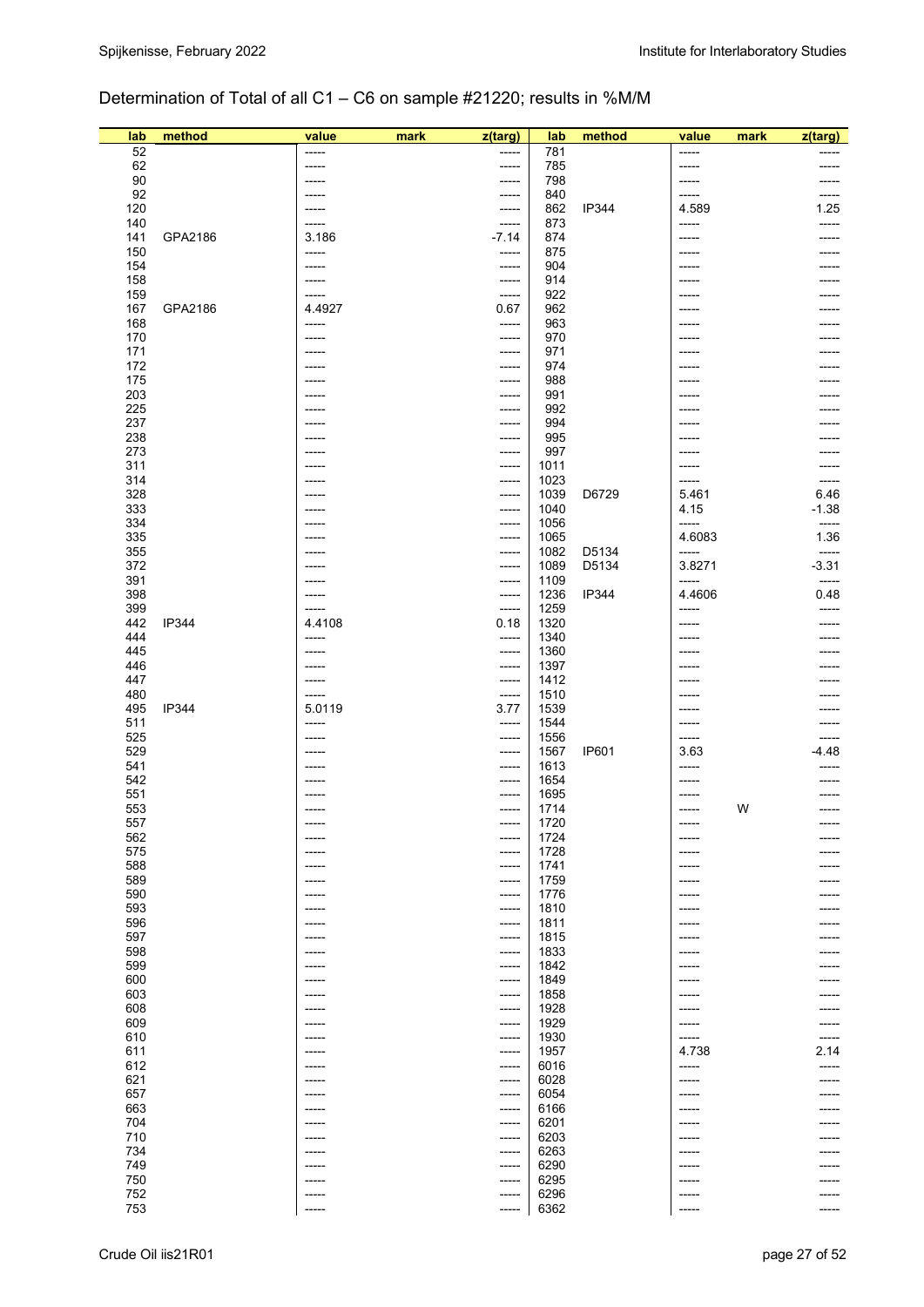| lab  | method                                                                                                  | value                                                             | mark | z(targ)     | lab  | method | value | mark | z(targ) |
|------|---------------------------------------------------------------------------------------------------------|-------------------------------------------------------------------|------|-------------|------|--------|-------|------|---------|
| 6365 |                                                                                                         | -----                                                             |      | $-----$     | 9142 |        | ----- |      | ------  |
| 6410 |                                                                                                         | -----                                                             |      | ------      | 9143 |        |       |      | -----   |
| 9051 |                                                                                                         | -----                                                             |      | $- - - - -$ | 9146 |        | ----- |      | -----   |
| 9052 |                                                                                                         | ------                                                            |      | $- - - - -$ | 9151 |        | ----- |      | ------  |
| 9057 |                                                                                                         | -----                                                             |      | $- - - - -$ | 9160 |        | ----- |      | -----   |
| 9060 |                                                                                                         | ------                                                            |      | $- - - - -$ | 9161 |        |       |      |         |
| 9063 |                                                                                                         | -----                                                             |      | $- - - - -$ | 9162 |        |       |      | -----   |
| 9100 |                                                                                                         | -----                                                             |      | $- - - - -$ | 9163 |        |       |      |         |
| 9132 |                                                                                                         | ------                                                            |      | $-----1$    | 9164 |        | ----- |      | -----   |
| 9141 |                                                                                                         | -----                                                             |      | $-----1$    | 9165 |        | ----- |      | -----   |
|      | normality<br>n<br>outliers<br>mean $(n)$<br>st.dev. (n)<br>R(calc.)<br>st.dev.(IP344:88)<br>R(IP344:88) | OK<br>12<br>0<br>4.3805<br>0.61487<br>1.7216<br>0.16737<br>0.4686 |      |             |      |        |       |      |         |

Lab 1714 test result withdrawn, reported 3.4231

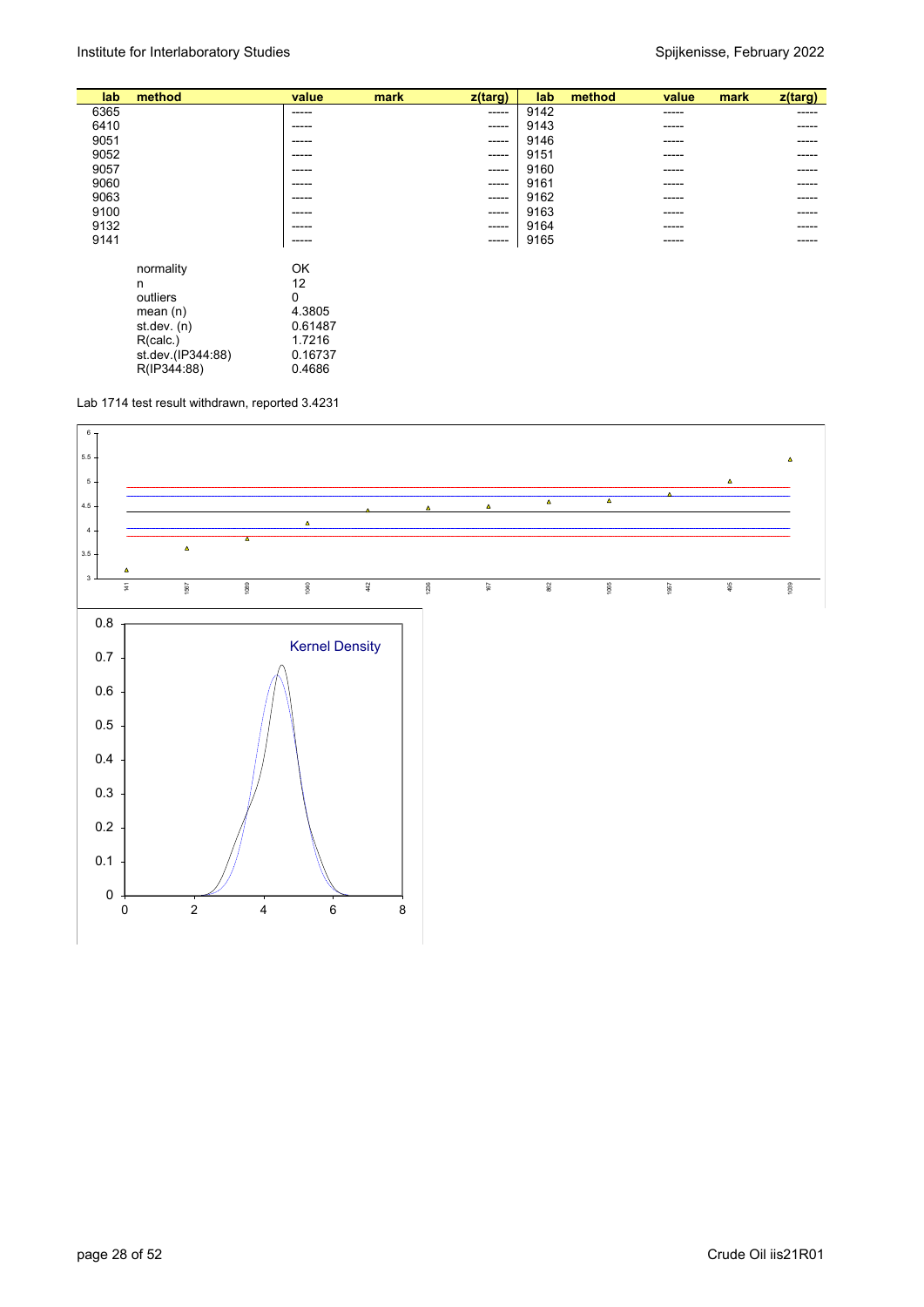## Determination of Average Molecular Mass on sample #21220; results in g/mol

| lab        | method          | value  | mark | z(targ)        | lab          | method   | value  | mark | z(targ) |
|------------|-----------------|--------|------|----------------|--------------|----------|--------|------|---------|
| 52         |                 | -----  |      | $-----$        | 781          |          | -----  |      |         |
| 62         |                 | -----  |      | -----          | 785          |          | -----  |      | -----   |
| 90         |                 | -----  |      | -----          | 798          |          | -----  |      |         |
| 92         |                 | -----  |      | -----          | 840          |          | -----  |      | -----   |
| 120        |                 | -----  |      | -----          | 862          |          | -----  |      | -----   |
| 140        |                 | -----  |      | -----          | 873          |          | -----  |      |         |
| 141        | <b>INH-5008</b> | 251.4  |      | 1.46           | 874          |          | -----  |      |         |
| 150        |                 | -----  |      | -----          | 875          |          | -----  |      |         |
| 154        |                 | -----  |      | -----          | 904          |          |        |      |         |
| 158<br>159 |                 |        |      | -----<br>----- | 914          |          | -----  |      |         |
| 167        |                 |        |      | -----          | 922<br>962   |          | -----  |      |         |
| 168        |                 |        |      | -----          | 963          |          |        |      |         |
| 170        |                 |        |      | -----          | 970          |          |        |      |         |
| 171        |                 |        |      | -----          | 971          |          | -----  |      |         |
| 172        |                 |        |      | -----          | 974          |          |        |      |         |
| 175        |                 |        |      | -----          | 988          |          | -----  |      |         |
| 203        |                 |        |      | -----          | 991          |          |        |      |         |
| 225        |                 |        |      | -----          | 992          |          | -----  |      |         |
| 237        |                 | -----  |      | -----          | 994          |          | -----  |      | -----   |
| 238        |                 |        |      | -----          | 995          |          | -----  |      | -----   |
| 273        |                 |        |      | -----          | 997          |          | -----  |      | -----   |
| 311        |                 |        |      | $-----$        | 1011         |          | -----  |      | -----   |
| 314        |                 |        |      | -----          | 1023         |          | 244.94 |      | 0.17    |
| 328        |                 |        |      | -----          | 1039         |          | -----  |      | -----   |
| 333        |                 |        |      | -----          | 1040         |          | -----  |      | -----   |
| 334        |                 |        |      | -----          | 1056         |          | -----  |      |         |
| 335        |                 |        |      | -----          | 1065         |          |        |      |         |
| 355        |                 |        |      | -----          | 1082         |          |        |      |         |
| 372        |                 | -----  |      | $-----$        | 1089         |          | -----  |      | -----   |
| 391        |                 |        |      | -----          | 1109         |          | -----  |      | -----   |
| 398        |                 |        |      | -----          | 1236         | In house | 240.09 |      | $-0.80$ |
| 399        |                 |        |      | -----          | 1259         |          | -----  |      | -----   |
| 442        |                 | -----  |      | -----          | 1320         |          | -----  |      | -----   |
| 444        |                 |        |      | -----          | 1340         |          | -----  |      |         |
| 445        |                 |        |      | -----          | 1360         |          | -----  |      |         |
| 446        |                 | -----  |      | $-----$        | 1397         |          | -----  |      |         |
| 447        |                 | -----  |      | -----          | 1412         |          | -----  |      |         |
| 480        |                 | -----  |      | -----          | 1510         |          |        |      |         |
| 495        | D2503           | 245.91 |      | 0.37           | 1539         |          |        |      |         |
| 511        |                 | -----  |      | -----          | 1544         |          | -----  |      |         |
| 525        |                 | -----  |      | -----          | 1556         |          | -----  |      |         |
| 529        |                 |        |      | -----          | 1567         |          |        |      |         |
| 541<br>542 |                 |        |      | -----<br>----- | 1613         |          |        |      |         |
| 551        |                 |        |      | -----          | 1654<br>1695 |          |        |      |         |
| 553        |                 | -----  |      | -----          | 1714         |          | -----  |      | ------  |
| 557        |                 | -----  |      | -----          | 1720         |          | -----  |      |         |
| 562        |                 | -----  |      | -----          | 1724         |          | -----  |      |         |
| 575        |                 |        |      | -----          | 1728         |          |        |      |         |
| 588        |                 |        |      | -----          | 1741         |          |        |      |         |
| 589        |                 |        |      | -----          | 1759         |          |        |      |         |
| 590        |                 |        |      | -----          | 1776         |          |        |      |         |
| 593        |                 | -----  |      | -----          | 1810         |          |        |      |         |
| 596        | <b>INH-2001</b> | 247.12 |      | 0.61           | 1811         |          |        |      |         |
| 597        |                 | -----  |      | -----          | 1815         |          |        |      |         |
| 598        |                 | -----  |      | -----          | 1833         |          |        |      |         |
| 599        |                 |        |      | -----          | 1842         |          |        |      |         |
| 600        |                 |        |      | -----          | 1849         |          |        |      |         |
| 603        |                 | -----  |      | -----          | 1858         |          |        |      |         |
| 608        |                 | -----  |      | -----          | 1928         |          |        |      |         |
| 609        | <b>INH-006</b>  | 235    |      | $-1.82$        | 1929         |          |        |      |         |
| 610        |                 | -----  |      | -----          | 1930         |          |        |      |         |
| 611        |                 | -----  |      | -----          | 1957         |          |        |      |         |
| 612        |                 |        |      | -----          | 6016         |          |        |      |         |
| 621        |                 |        |      | $-----$        | 6028         |          |        |      |         |
| 657        |                 |        |      | $-----$        | 6054         |          | -----  |      |         |
| 663        |                 |        |      | -----          | 6166         |          |        |      |         |
| 704        |                 |        |      | -----          | 6201         |          |        |      |         |
| 710        |                 |        |      | -----          | 6203         |          |        |      |         |
| 734        |                 |        |      | -----          | 6263         |          |        |      |         |
| 749        |                 |        |      | -----          | 6290         |          |        |      |         |
| 750<br>752 |                 |        |      | -----          | 6295<br>6296 |          |        |      |         |
| 753        |                 | -----  |      | -----<br>----- | 6362         |          | -----  |      | -----   |
|            |                 |        |      |                |              |          |        |      |         |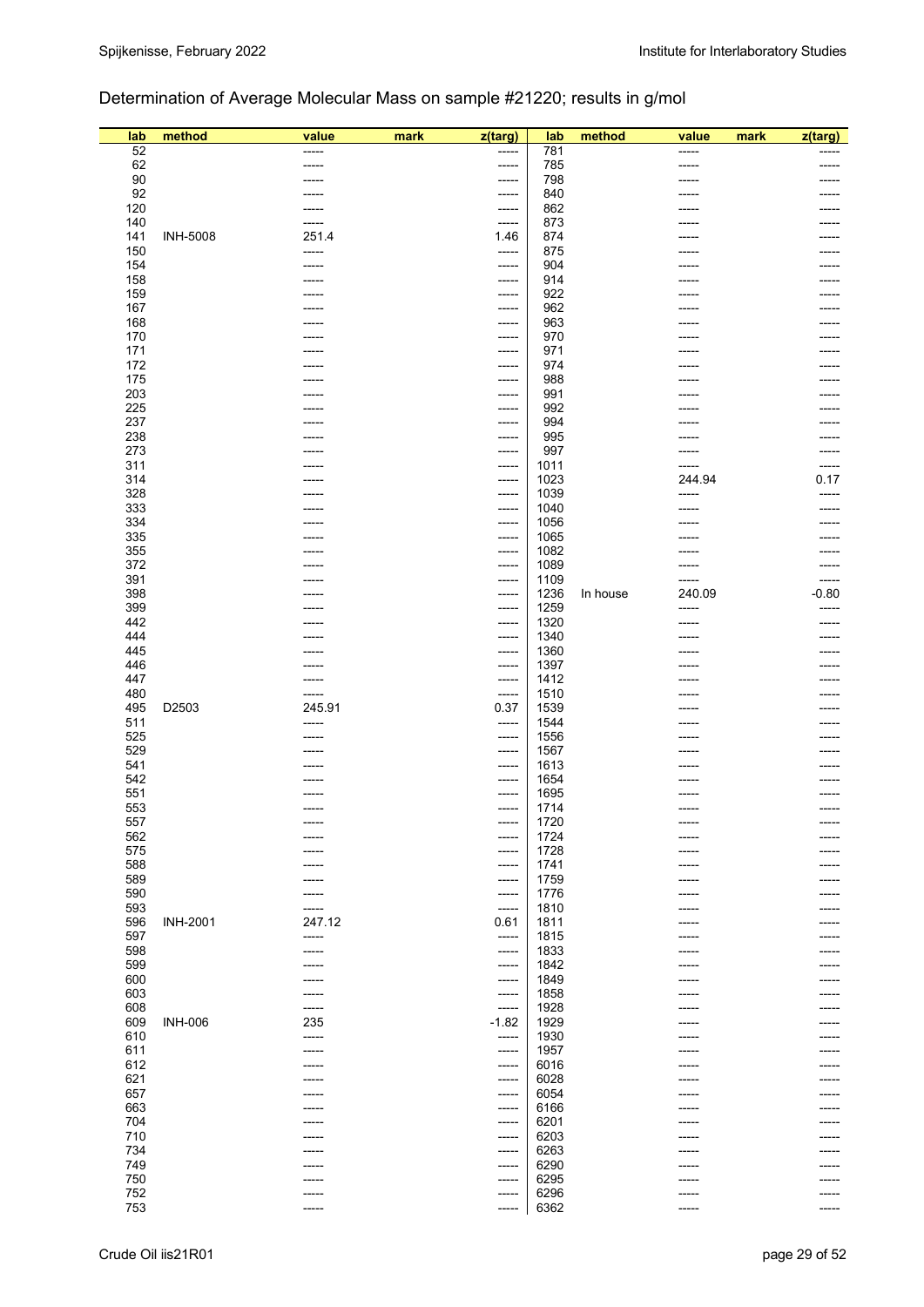| lab  | method            | value    | mark | z(targ) | lab  | method | value       | mark | $z$ (targ)  |
|------|-------------------|----------|------|---------|------|--------|-------------|------|-------------|
| 6365 |                   | -----    |      | -----   | 9142 |        | $- - - - -$ |      | -----       |
| 6410 |                   | -----    |      | -----   | 9143 |        | -----       |      | $- - - - -$ |
| 9051 |                   | -----    |      | -----   | 9146 |        | $- - - - -$ |      | -----       |
| 9052 |                   | -----    |      | -----   | 9151 |        | -----       |      | -----       |
| 9057 |                   |          |      |         | 9160 |        |             |      |             |
|      |                   | -----    |      | -----   |      |        | $- - - - -$ |      | ------      |
| 9060 |                   | -----    |      | -----   | 9161 |        | -----       |      | $- - - - -$ |
| 9063 |                   | -----    |      | -----   | 9162 |        | $- - - - -$ |      | -----       |
| 9100 |                   | -----    |      | -----   | 9163 |        | -----       |      | ------      |
| 9132 |                   | -----    |      | ------  | 9164 |        | -----       |      | -----       |
| 9141 |                   | -----    |      | -----   | 9165 |        | -----       |      | -----       |
|      |                   |          |      |         |      |        |             |      |             |
|      | normality         | unknown  |      |         |      |        |             |      |             |
|      | n                 | 6        |      |         |      |        |             |      |             |
|      | outliers          | $\Omega$ |      |         |      |        |             |      |             |
|      | mean $(n)$        | 244.08   |      |         |      |        |             |      |             |
|      | st.dev. (n)       | 5.749    |      |         |      |        |             |      |             |
|      | R(calc.)          | 16.10    |      |         |      |        |             |      |             |
|      | st.dev.(D2503:92) | 5        |      |         |      |        |             |      |             |
|      | R(D2503:92)       | 14       |      |         |      |        |             |      |             |
|      |                   |          |      |         |      |        |             |      |             |

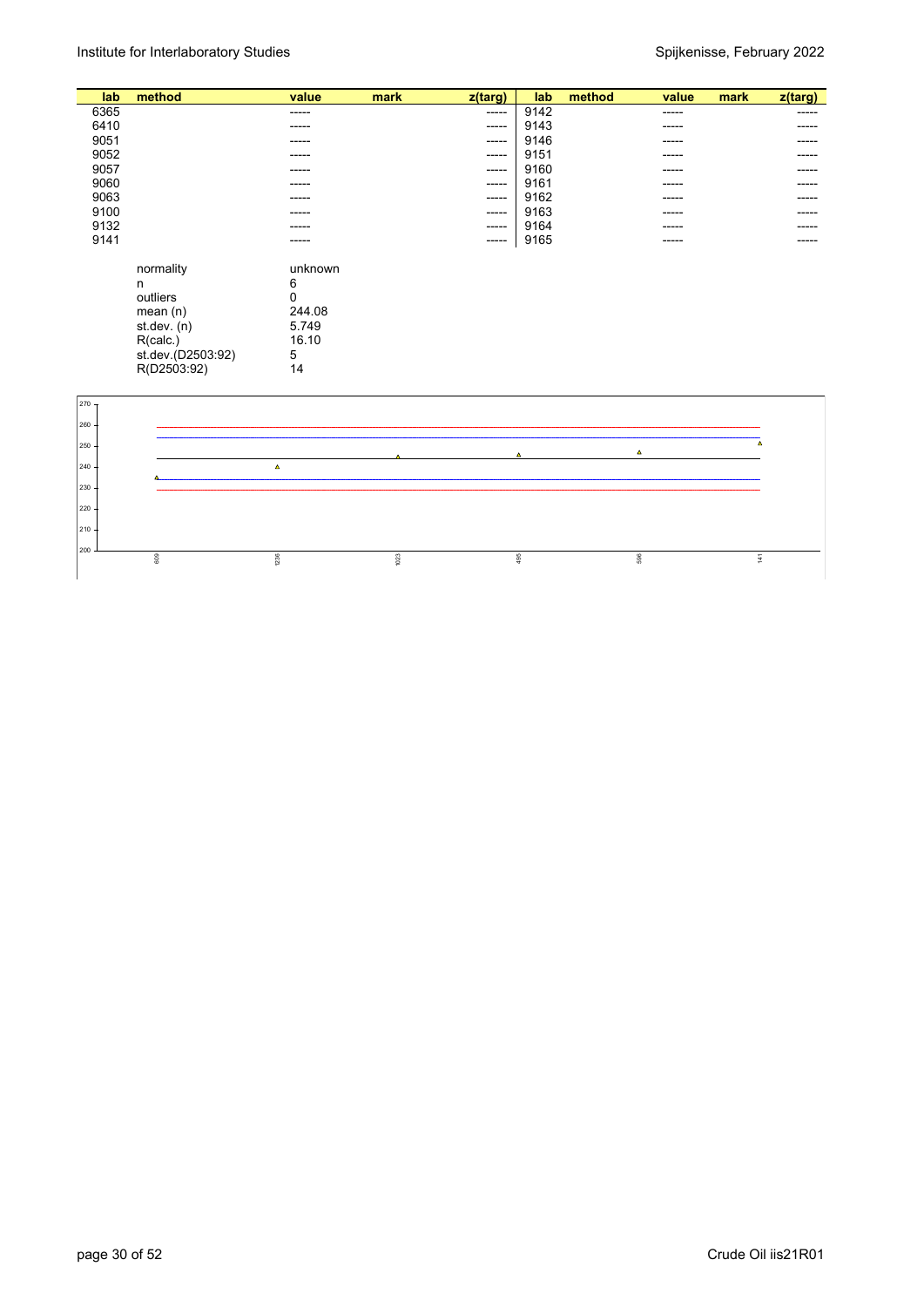## Determination of Pour Point Maximum on sample #21220; results in °C

| lab        | method  | value      | mark        | z(targ)        | lab          | method  | value      | mark | z(targ)          |
|------------|---------|------------|-------------|----------------|--------------|---------|------------|------|------------------|
| 52         | D5853-A | 3          |             | 0.81           | 781          | D5853-A | 0          |      | 0.34             |
| 62         |         | -----      |             | -----          | 785          |         |            |      | -----            |
| 90         | D5853-A | 3          |             | 0.81           | 798          |         |            |      | -----            |
| 92         | D5853-A | $-3$       |             | $-0.12$        | 840          | D5853-A | -6         |      | $-0.59$          |
| 120        |         |            |             | -----          | 862          | D5853-A | 3          |      | 0.81             |
| 140        |         |            |             | -----          | 873          | D5853-A | 3          |      | 0.81             |
| 141        |         |            |             | -----          | 874          | D5853-A | 0          |      | 0.34             |
| 150<br>154 | D97     |            |             | -----<br>0.34  | 875<br>904   |         | 3          |      | -----<br>0.81    |
| 158        | D97     | 0<br>$-3$  | $\mathsf C$ | $-0.12$        | 914          | D5853-A | -----      |      | -----            |
| 159        |         |            |             | -----          | 922          | D97     | -6         |      | $-0.59$          |
| 167        |         |            |             | -----          | 962          |         |            |      | -----            |
| 168        |         |            |             | -----          | 963          | D5853-A | -6         |      | $-0.59$          |
| 170        | D5853-A | 0          |             | 0.34           | 970          | D5853-A | 0          |      | 0.34             |
| 171        |         |            |             | -----          | 971          | D5853-A | 0          |      | 0.34             |
| 172        |         |            |             | -----          | 974          | D5853-A | 0          |      | 0.34             |
| 175        |         | -----      |             | -----          | 988          | D5853-A | 0          |      | 0.34             |
| 203        | D5853-A | -9         |             | $-1.06$        | 991          | D5853-A | $-3$       |      | $-0.12$          |
| 225        |         |            |             | -----          | 992          | D5853-A | 0          |      | 0.34             |
| 237        | D5853-A | 3          |             | 0.81           | 994          | D5853-A | 0          |      | 0.34             |
| 238        | D5853-A | 0          |             | 0.34           | 995          | D5853-A | $-3$       |      | $-0.12$          |
| 273        |         |            |             | -----          | 997          | D5853-A | $-3$       |      | $-0.12$          |
| 311<br>314 |         |            |             | -----          | 1011         | D5853-A | -9         |      | -----<br>$-1.06$ |
| 328        |         |            |             | -----<br>----- | 1023<br>1039 | D5853-A | 6          |      | 1.28             |
| 333        |         |            |             | -----          | 1040         | D5853-A | $-5.0$     |      | $-0.44$          |
| 334        | D97     | $-12$      |             | $-1.52$        | 1056         | D5853-A | $-15$      |      | $-1.99$          |
| 335        | NF60105 | -9         |             | $-1.06$        | 1065         | D5853-A | $-17$      |      | $-2.30$          |
| 355        |         | -----      |             | -----          | 1082         |         | -----      |      | -----            |
| 372        | D5853-A | 3          |             | 0.81           | 1089         | D5853-A | 3          |      | 0.81             |
| 391        | D5853-A | 0          |             | 0.34           | 1109         |         |            |      |                  |
| 398        |         |            |             | -----          | 1236         |         |            |      | -----            |
| 399        |         |            |             | -----          | 1259         | D5853-A | 3          |      | 0.81             |
| 442        |         |            |             | -----          | 1320         |         |            |      | -----            |
| 444        |         |            |             | -----          | 1340         | D5853-A | -6         |      | $-0.59$          |
| 445        | IP441   | 3          |             | 0.81           | 1360         |         |            |      |                  |
| 446        |         |            |             | -----          | 1397         |         |            |      | -----            |
| 447        | D5853-A | $-12$      |             | $-1.52$        | 1412         | D5853-A | 3          |      | 0.81             |
| 480<br>495 | D5853-A | -----<br>0 |             | -----          | 1510<br>1539 | D5853-A | -----<br>0 |      | -----<br>0.34    |
| 511        |         |            |             | 0.34           | 1544         | D5853-A | 0          |      | 0.34             |
| 525        |         |            |             | -----<br>----- | 1556         |         |            | W    |                  |
| 529        | D97     | -6         |             | $-0.59$        | 1567         |         | -----      |      | -----            |
| 541        |         |            |             | -----          | 1613         | D5853-A | -6         |      | $-0.59$          |
| 542        |         |            |             | -----          | 1654         | D5853-A | 0.0        |      | 0.34             |
| 551        |         |            |             | -----          | 1695         |         |            |      |                  |
| 553        |         | -----      |             | -----          | 1714         | D5853-A | 3          |      | 0.81             |
| 557        | D5853-A | $-24$      | R(0.01)     | $-3.39$        | 1720         |         |            |      | -----            |
| 562        |         |            |             | -----          | 1724         |         | -----      |      | -----            |
| 575        |         |            |             | -----          | 1728         | D5853-A | 3          |      | 0.81             |
| 588        |         |            |             | -----          | 1741         | D5853-A | -6         |      | $-0.59$          |
| 589        |         |            |             | -----          | 1759         |         |            |      |                  |
| 590<br>593 |         |            |             | -----<br>----- | 1776<br>1810 |         | -----      |      | -----            |
| 596        |         |            |             | -----          | 1811         |         |            |      | -----            |
| 597        |         |            |             | -----          | 1815         | D5853-A | $-3.0$     |      | $-0.12$          |
| 598        | D5853-A | -6         |             | $-0.59$        | 1833         | D5853-A | -6         |      | -0.59            |
| 599        |         | -----      |             | -----          | 1842         |         | -----      |      | -----            |
| 600        | D5853-A | -6         |             | $-0.59$        | 1849         |         |            |      | -----            |
| 603        |         |            |             | -----          | 1858         | D5853-A | 3          |      | 0.81             |
| 608        |         |            |             | -----          | 1928         |         |            |      | -----            |
| 609        |         |            |             | -----          | 1929         |         |            |      | -----            |
| 610        |         |            |             | -----          | 1930         |         |            |      |                  |
| 611        |         | -----      |             | -----          | 1957         |         |            |      | -----            |
| 612        | D5853-A | $-6.0$     |             | $-0.59$        | 6016         | D5853-A | 0          |      | 0.34             |
| 621        | D5853-A | -6.0       |             | $-0.59$        | 6028         | D97     | $-12$      |      | $-1.52$          |
| 657        | D5853-A | -6         |             | $-0.59$        | 6054         |         |            |      |                  |
| 663        | D5853-A | 0          |             | 0.34           | 6166         |         |            |      | -----            |
| 704        | D5853-A | 0          |             | 0.34           | 6201         | D5853-A | -6         |      | $-0.59$          |
| 710        | D5853-A | 3          |             | 0.81           | 6203         |         |            |      |                  |
| 734        |         |            |             | -----          | 6263         |         |            |      |                  |
| 749<br>750 | D5853-A | 3          |             | -----<br>0.81  | 6290<br>6295 |         |            |      |                  |
| 752        | D5853-A | 0          |             | 0.34           | 6296         |         |            |      |                  |
| 753        | D5853-A | 0          |             | 0.34           | 6362         |         | -----      |      |                  |
|            |         |            |             |                |              |         |            |      |                  |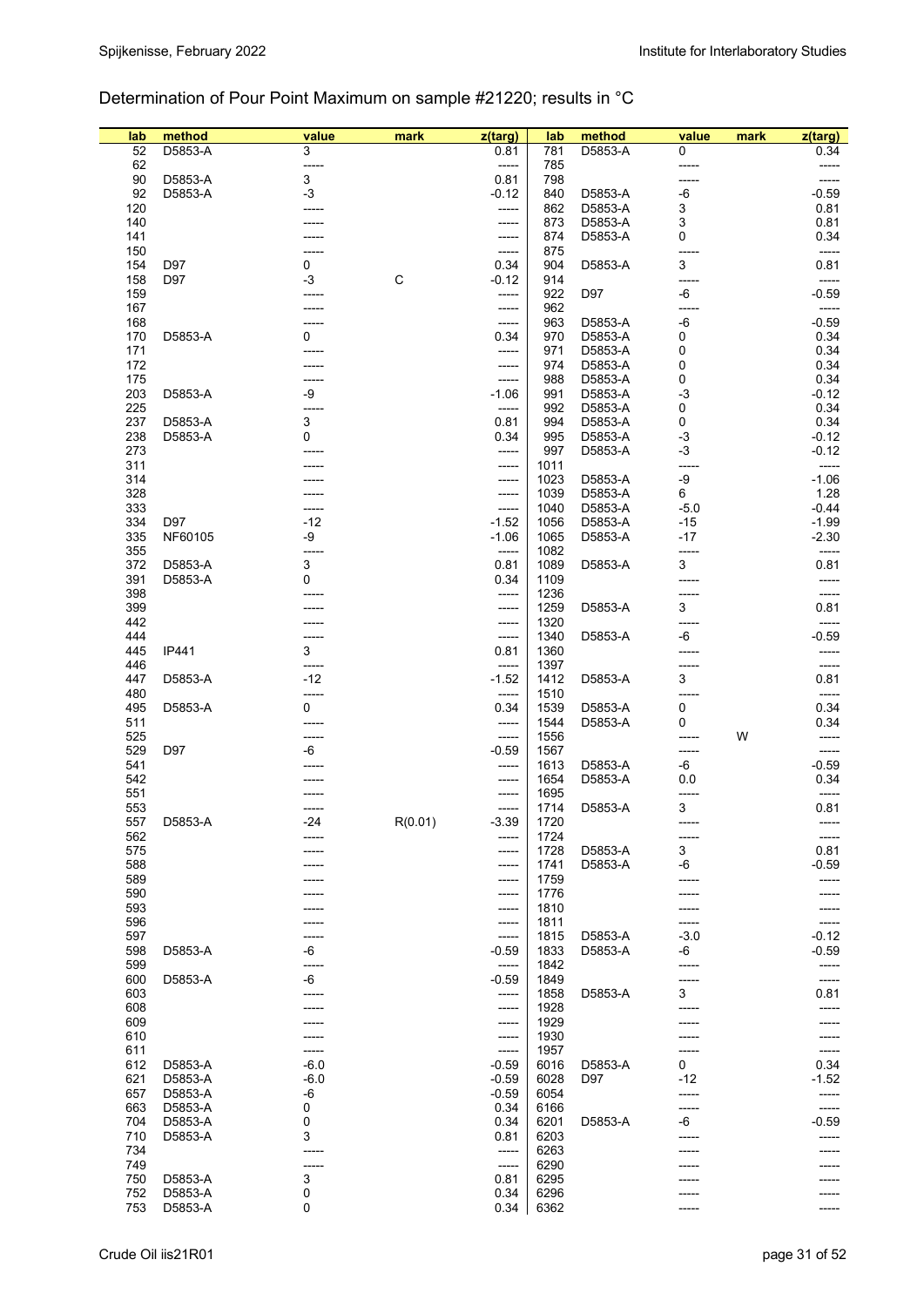| lab  | method               | value   | mark | $z$ (targ) | lab  | method | value  | mark | z(targ) |
|------|----------------------|---------|------|------------|------|--------|--------|------|---------|
| 6365 | D5853-A              | 3       |      | 0.81       | 9142 |        | -----  |      | -----   |
| 6410 | D5853-A              | $-6$    |      | $-0.59$    | 9143 |        | -----  |      | -----   |
| 9051 |                      | -----   |      | $-----1$   | 9146 |        | ------ |      | ----    |
| 9052 |                      | -----   |      | ------     | 9151 |        | -----  |      | -----   |
| 9057 |                      | -3      |      | $-0.12$    | 9160 |        | -----  |      | -----   |
| 9060 |                      | -----   |      | ------     | 9161 |        | -----  |      |         |
| 9063 |                      | -----   |      | ------     | 9162 |        | -----  |      | -----   |
| 9100 |                      | -----   |      | -----      | 9163 |        | -----  |      | -----   |
| 9132 |                      | -----   |      | -----      | 9164 |        | ------ |      | -----   |
| 9141 |                      | ------  |      | ------     | 9165 |        | ------ |      | -----   |
|      |                      |         |      |            |      |        |        |      |         |
|      | normality            | OK      |      |            |      |        |        |      |         |
|      | n                    | 70      |      |            |      |        |        |      |         |
|      | outliers             |         |      |            |      |        |        |      |         |
|      | mean $(n)$           | $-2.20$ |      |            |      |        |        |      |         |
|      | st.dev. $(n)$        | 4.916   |      |            |      |        |        |      |         |
|      | R(calc.)             | 13.76   |      |            |      |        |        |      |         |
|      | st.dev.(D5853-A:17a) | 6.429   |      |            |      |        |        |      |         |
|      | R(D5853-A:17a)       | 18.0    |      |            |      |        |        |      |         |
|      |                      |         |      |            |      |        |        |      |         |

Lab 158 first reported <-21

Lab 1556 test result withdrawn, reported -18

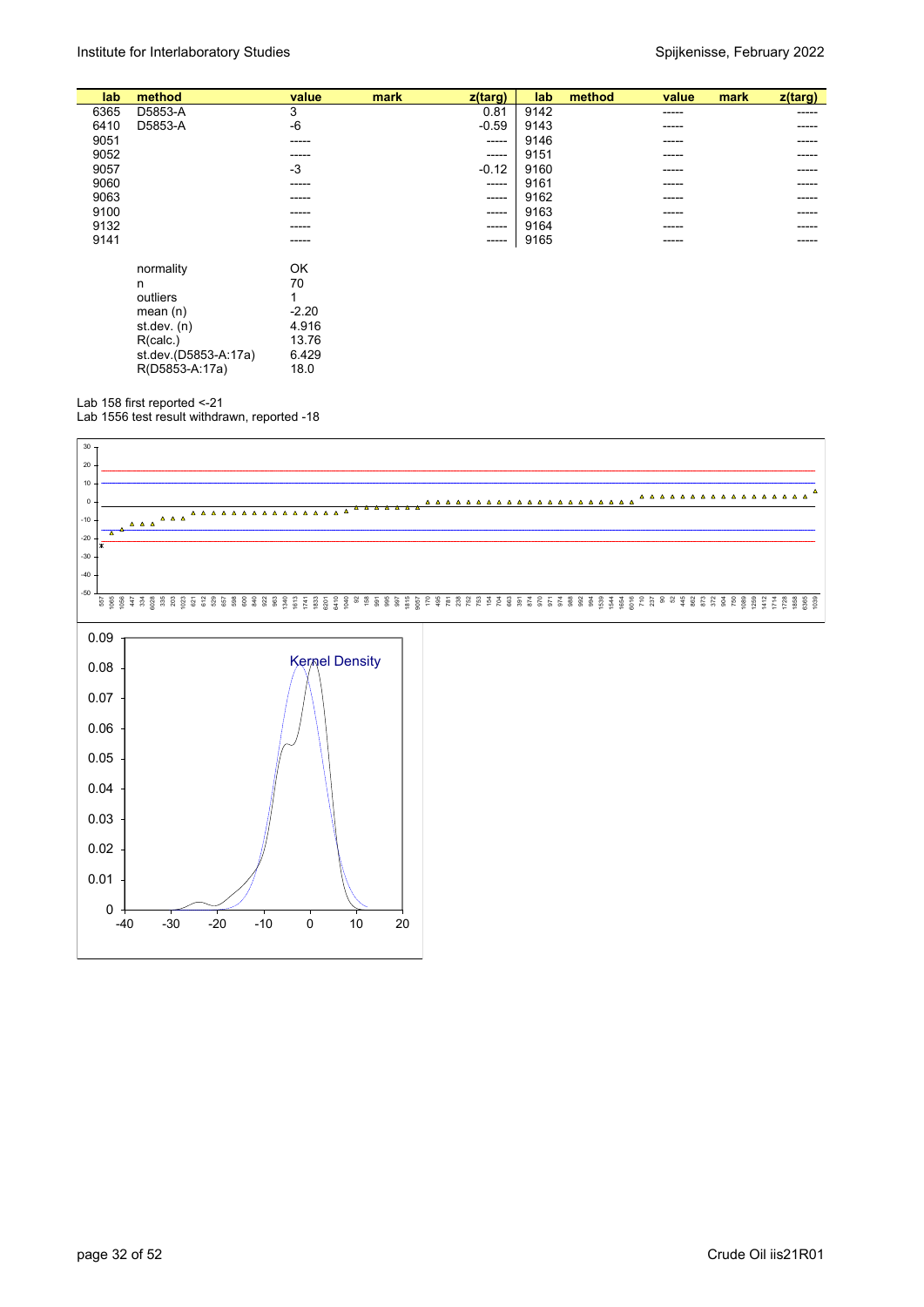## Determination of Salt as Chloride on sample #21220; results in mg/kg

| lab        | method             | value             | mark | z(targ)          | lab          | method         | value         | mark | z(targ)          |
|------------|--------------------|-------------------|------|------------------|--------------|----------------|---------------|------|------------------|
| 52         |                    |                   |      |                  | 781          | D3230          | 19.3          |      | 0.41             |
| 62         |                    |                   |      | -----            | 785          | D3230          | 16            |      | $-0.01$          |
| 90<br>92   |                    |                   |      |                  | 798<br>840   | D6470          | -----<br>5.60 |      | -----<br>$-1.31$ |
| 120        |                    |                   |      |                  | 862          |                | -----         |      | -----            |
| 140        |                    |                   |      | -----            | 873          | D3230          | 18            |      | 0.24             |
| 141        |                    |                   |      |                  | 874          | D3230          | 17.6          |      | 0.19             |
| 150        |                    |                   |      |                  | 875          |                |               |      | -----            |
| 154        |                    |                   |      | -----            | 904          |                |               |      |                  |
| 158        |                    |                   |      | -----            | 914          |                | -----         |      |                  |
| 159        | D3230              | 16.5              |      | 0.05             | 922          | D3230          | 20            |      | 0.49             |
| 167<br>168 |                    |                   |      | -----            | 962<br>963   | D3230          | -----<br>13.5 |      | $-0.32$          |
| 170        |                    |                   |      | -----<br>-----   | 970          | D3230          | 14.7          |      | $-0.17$          |
| 171        | D3230              | 2                 |      | $-1.77$          | 971          | D3230          | 14.2          |      | $-0.23$          |
| 172        | D3230              | 7                 |      | $-1.14$          | 974          |                | -----         |      | -----            |
| 175        |                    |                   |      | -----            | 988          | D3230          | 16            |      | $-0.01$          |
| 203        |                    |                   |      |                  | 991          | D3230          | 24            |      | 1.00             |
| 225        |                    |                   |      |                  | 992          | D3230          | 30            |      | 1.75             |
| 237        |                    |                   |      |                  | 994          | D3230          | 29.0          |      | 1.62             |
| 238        |                    |                   |      | -----            | 995          | D3230          | 29            |      | 1.62             |
| 273        |                    |                   |      | -----            | 997          |                | -----         |      |                  |
| 311<br>314 | D3230              | 11                |      | $-0.64$          | 1011<br>1023 | D3230          | -----         |      | $-0.44$          |
| 328        |                    |                   |      | -----<br>-----   | 1039         |                | 12.6<br>----- |      | -----            |
| 333        |                    | ----              |      | -----            | 1040         | D3230          | 21.2          |      | 0.64             |
| 334        | D3230              | 18                |      | 0.24             | 1056         | D3230          | 15.05         |      | -0.13            |
| 335        |                    |                   |      | -----            | 1065         |                | -----         |      | -----            |
| 355        |                    | -----             |      | -----            | 1082         | D3230          | 25.4          |      | 1.17             |
| 372        | D3230              | 16                |      | $-0.01$          | 1089         | D3230          | 24.4          |      | 1.05             |
| 391        |                    |                   |      | -----            | 1109         |                | -----         |      | -----            |
| 398        |                    |                   |      | -----            | 1236         | D3230          | 26.966        |      | 1.37             |
| 399        |                    | -----             |      | -----            | 1259         | D3230          | 10            |      | $-0.76$          |
| 442        | IP265              | 21.57             |      | 0.69             | 1320         | In house       | 5.4           |      | $-1.34$          |
| 444        |                    | -----             |      | -----            | 1340         | <b>UOP22</b>   | 10.455        |      | $-0.70$          |
| 445<br>446 | IP265              | 6.2<br>-----      |      | $-1.24$<br>----- | 1360<br>1397 |                | 9.72<br>----- |      | $-0.80$<br>----- |
| 447        |                    | -----             |      | -----            | 1412         | D3230          | 10.0          |      | $-0.76$          |
| 480        | D3230              | 15.99             |      | $-0.01$          | 1510         |                | -----         |      | -----            |
| 495        | D3230              | 9.6               |      | $-0.81$          | 1539         | D3230          | 17            |      | 0.12             |
| 511        |                    |                   |      | -----            | 1544         | D3230          | 18.07         |      | 0.25             |
| 525        |                    |                   |      | -----            | 1556         | D3230          | 15            |      | -0.13            |
| 529        | D3230              | 14                |      | $-0.26$          | 1567         |                | -----         |      | -----            |
| 541        |                    | -----             |      | -----            | 1613         | D3230          | 19.5          |      | 0.43             |
| 542        | D3230              | 14                |      | $-0.26$          | 1654         | D3230          | 15.79         |      | $-0.03$          |
| 551        | D3230              | 22                |      | 0.74             | 1695         | D3230          | 16.48         |      | 0.05             |
| 553<br>557 | D3230              | -----<br>16.33469 |      | -----<br>0.03    | 1714<br>1720 | D6470          | 9.38          |      | $-0.84$          |
| 562        |                    |                   |      | -----            | 1724         |                | -----         |      | -----            |
| 575        |                    |                   |      | -----            | 1728         |                | 9.5           |      | $-0.82$          |
| 588        |                    |                   |      | -----            | 1741         | D3230          | 12            |      | $-0.51$          |
| 589        |                    |                   |      | -----            | 1759         | D3230          | 16.4          |      | 0.04             |
| 590        |                    |                   |      | -----            | 1776         | D3230          | 10.2          |      | -0.74            |
| 593        |                    |                   |      | -----            | 1810         | D3230          | 17            |      | 0.12             |
| 596        |                    |                   |      | -----            | 1811         | D3230          | 21.08         |      | 0.63             |
| 597        |                    |                   |      | -----            | 1815         | D3230          | 24.53         |      | 1.06             |
| 598<br>599 | D3230              | 19.5<br>-----     |      | 0.43             | 1833<br>1842 | D3230          | 13<br>-----   |      | $-0.38$<br>----- |
| 600        | D3230              | 25.2              |      | -----<br>1.15    | 1849         | D3230          | 16.2          |      | 0.02             |
| 603        |                    | -----             |      | -----            | 1858         | D3230          | 15.9          |      | $-0.02$          |
| 608        | D3230              | 25.1              |      | 1.13             | 1928         |                | 7.85          |      | $-1.03$          |
| 609        |                    | -----             |      | -----            | 1929         |                | 9.48          |      | $-0.83$          |
| 610        |                    |                   |      | -----            | 1930         | DIN51576       | 15.86         |      | $-0.03$          |
| 611        |                    |                   |      | -----            | 1957         |                | -----         |      | -----            |
| 612        |                    |                   |      | -----            | 6016         | In house       | 9.7           |      | $-0.80$          |
| 621        |                    | -----             |      | -----            | 6028         | D3230          | 4.8           |      | $-1.41$          |
| 657        | D3230              | 12.4              |      | $-0.46$          | 6054         |                | -----         |      | -----            |
| 663        |                    | -----             |      | -----            | 6166         | D3230          | 12.8          |      | $-0.41$          |
| 704<br>710 | D3230<br>GOST21534 | 24.95<br>11.7     |      | 1.11<br>$-0.55$  | 6201<br>6203 | D3230<br>D3230 | 11.6<br>32.5  |      | $-0.56$<br>2.06  |
| 734        | GOST21534          | 11.0              |      | $-0.64$          | 6263         | D3230          | 11.0          |      | $-0.64$          |
| 749        | GOST21534          | 19.9              |      | 0.48             | 6290         | D3230          | 16.0          |      | $-0.01$          |
| 750        | D3230              | 15.4              |      | $-0.08$          | 6295         | D3230          | 22.85         |      | 0.85             |
| 752        | D3230              | 16.11             |      | 0.01             | 6296         | D3230          | 23.56         |      | 0.94             |
| 753        |                    | -----             |      | -----            | 6362         | D3230          | 24.16         |      | 1.02             |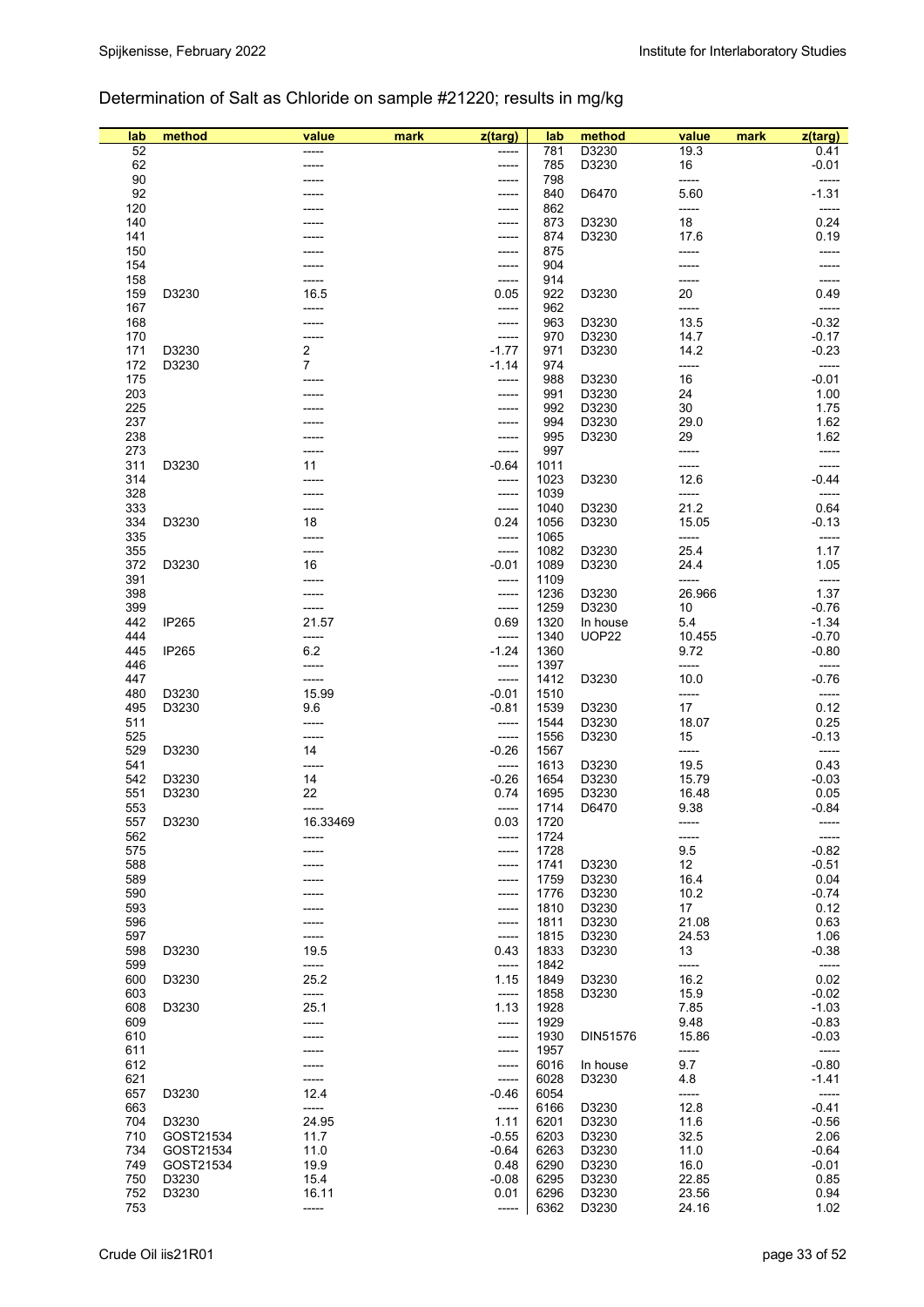| lab  | method            | value  | mark | z(targ) | lab  | method   | value | mark | z(targ) |
|------|-------------------|--------|------|---------|------|----------|-------|------|---------|
| 6365 |                   | -----  |      | -----   | 9142 |          | ----- |      | -----   |
| 6410 |                   | -----  |      | ------  | 9143 |          |       |      |         |
| 9051 |                   | -----  |      | -----   | 9146 | In house | 5.19  |      | $-1.36$ |
| 9052 |                   | -----  |      | -----   | 9151 |          | ----- |      | -----   |
| 9057 |                   | -----  |      | -----   | 9160 |          | ----  |      | -----   |
| 9060 | D3230             | 11     |      | $-0.64$ | 9161 |          | ----  |      |         |
| 9063 |                   | -----  |      | -----   | 9162 |          | ----- |      |         |
| 9100 |                   | -----  |      | -----   | 9163 |          | ----  |      |         |
| 9132 | D3230             | 22.51  |      | 0.81    | 9164 |          | ----- |      | -----   |
| 9141 |                   | -----  |      | ------  | 9165 |          | ----- |      |         |
|      |                   |        |      |         |      |          |       |      |         |
|      | normality         | OK     |      |         |      |          |       |      |         |
|      | n                 | 82     |      |         |      |          |       |      |         |
|      | outliers          | 0      |      |         |      |          |       |      |         |
|      |                   |        |      |         |      |          |       |      |         |
|      | mean $(n)$        | 16.066 |      |         |      |          |       |      |         |
|      | st dev. $(n)$     | 6.4722 |      |         |      |          |       |      |         |
|      | R(calc.)          | 18.122 |      |         |      |          |       |      |         |
|      | st.dev.(D3230:19) | 7.9684 |      |         |      |          |       |      |         |
|      |                   |        |      |         |      |          |       |      |         |
|      | R(D3230:19)       | 22.311 |      |         |      |          |       |      |         |

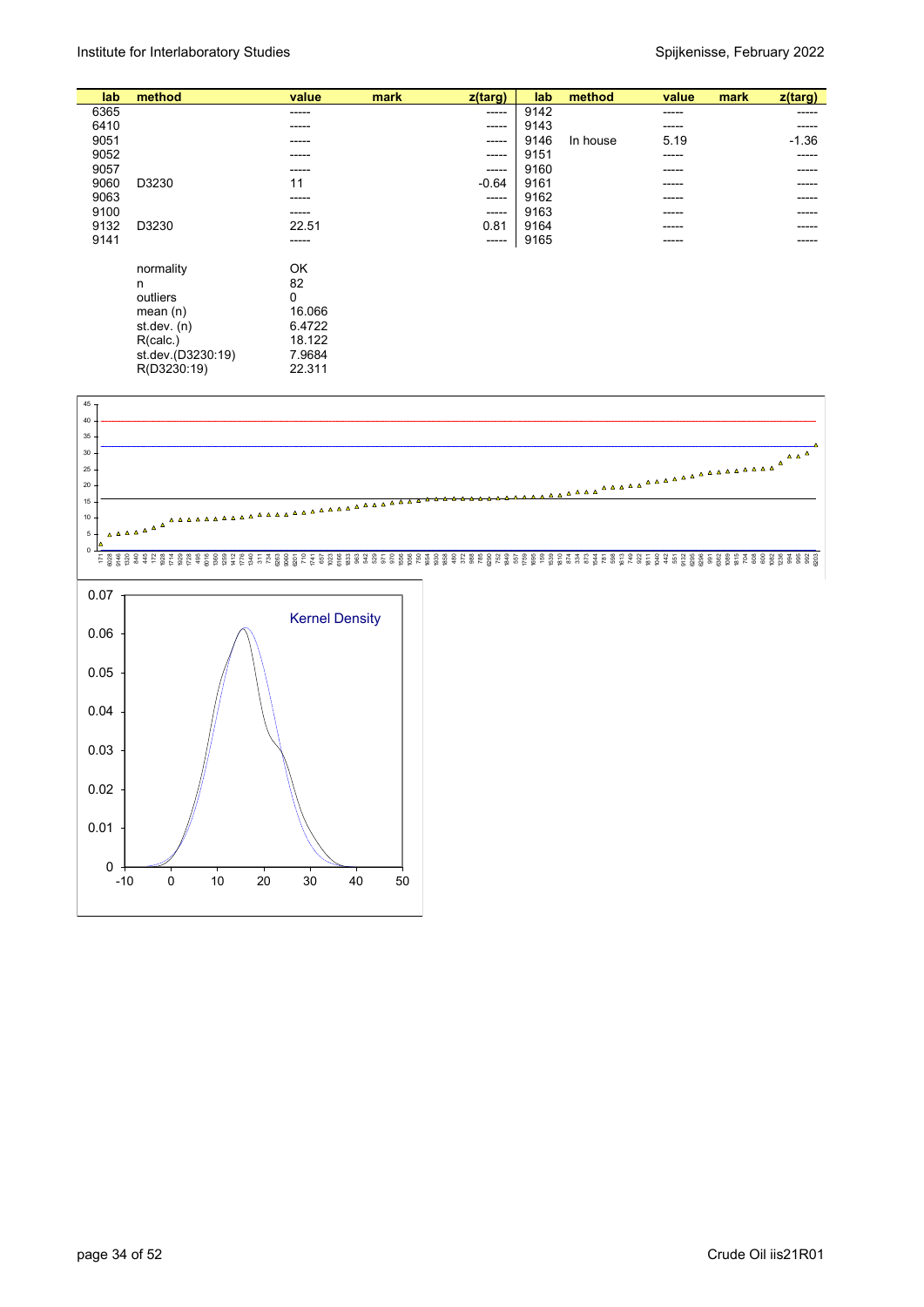## Determination of Sediment (Extraction method) on sample #21220; results in %V/V

| lab | method | value      | mark    | z(targ) | lab  | method         | value   | mark    | $z$ (targ) |
|-----|--------|------------|---------|---------|------|----------------|---------|---------|------------|
| 52  | D473   | < 0.01     |         |         | 781  | D473           | 0.00    |         | $-0.56$    |
| 62  |        | -----      |         | $-----$ | 785  | D473           | 0.01    |         | 0.25       |
| 90  | D473   | 0.0033     |         | $-0.29$ | 798  |                | -----   |         | -----      |
| 92  |        |            |         |         |      |                |         |         |            |
|     |        | -----      |         | -----   | 840  | D473           | 0.0046  |         | $-0.19$    |
| 120 |        |            |         | -----   | 862  | D473           | 0.000   |         | $-0.56$    |
| 140 |        |            |         | -----   | 873  | D473           | 0.007   |         | 0.00       |
| 141 |        |            |         | -----   | 874  | D473           | 0.01    |         | 0.25       |
| 150 | D473   | 0.01       |         | 0.25    | 875  | D473           | 0.01    |         | 0.25       |
| 154 | D473   | 0          |         | $-0.56$ | 904  | D473           | 0.01    |         | 0.25       |
| 158 |        | -----      |         | -----   | 914  |                | -----   |         | -----      |
| 159 |        |            |         | -----   | 922  | D473           | < 0.01  |         |            |
| 167 |        | ----       |         | -----   | 962  |                | -----   |         |            |
| 168 | D473   | 0.01       |         | 0.25    | 963  | D473           | 0.006   | С       | $-0.08$    |
| 170 | D473   | 0.0079     |         | 0.08    | 970  |                |         |         |            |
|     |        |            |         |         |      |                | -----   |         | -----      |
| 171 | D473   | 0          |         | $-0.56$ | 971  | D473           | 0.005   |         | $-0.16$    |
| 172 | D473   | < 0.01     |         | -----   | 974  | D473           | 0.01    |         | 0.25       |
| 175 | D473   | 0.0026     |         | $-0.35$ | 988  | D473           | 0.0067  |         | $-0.02$    |
| 203 | D473   | 0.0146     |         | 0.62    | 991  | D473           | 0.009   |         | 0.17       |
| 225 | D473   | 0.008      |         | 0.09    | 992  | D473           | 0.007   |         | 0.00       |
| 237 | D473   | < 0.01     |         | -----   | 994  | D473           | 0.008   |         | 0.09       |
| 238 |        | -----      |         | -----   | 995  | D473           | 0.008   |         | 0.09       |
| 273 | D473   | 0.014      |         | 0.57    | 997  | D473           | 0.010   |         | 0.25       |
| 311 | D473   | < 0.01     |         | -----   | 1011 |                | -----   |         | -----      |
| 314 |        | -----      |         | -----   | 1023 |                |         |         |            |
|     |        |            |         |         |      |                |         |         |            |
| 328 | D473   | < 0.01     |         | -----   | 1039 |                |         |         |            |
| 333 | D473   | < 0.01     |         | -----   | 1040 |                |         |         |            |
| 334 | D473   | < 0.01     |         | -----   | 1056 |                |         |         |            |
| 335 | D473   | < 0.01     |         | -----   | 1065 |                |         |         |            |
| 355 | D473   | 0          |         | $-0.56$ | 1082 |                | -----   |         |            |
| 372 | D473   | 0.0046     |         | $-0.19$ | 1089 | D473           | 0.00    |         | $-0.56$    |
| 391 | D473   | 0.01       |         | 0.25    | 1109 | D473           | 0.012   |         | 0.41       |
| 398 |        | -----      |         | -----   | 1236 |                | -----   |         | -----      |
| 399 | D473   | 0.01       |         | 0.25    | 1259 |                | -----   |         | -----      |
|     |        |            |         |         |      |                |         |         |            |
| 442 |        | -----      |         | -----   | 1320 |                | -----   |         | -----      |
| 444 | D473   | 0.01       |         | 0.25    | 1340 | ISO9030        | 0.025   | R(0.01) | 1.45       |
| 445 | D473   | < 0.01     |         | -----   | 1360 |                | -----   |         | -----      |
| 446 | D473   | 0          |         | $-0.56$ | 1397 |                | -----   |         | -----      |
| 447 | D473   | 0.32       | R(0.01) | 25.21   | 1412 | D473           | 0.010   |         | 0.25       |
| 480 | D473   | 0.00359    |         | $-0.27$ | 1510 |                | -----   |         | -----      |
| 495 |        | -----      |         | -----   | 1539 | D473           | 0.002   |         | $-0.40$    |
| 511 |        |            |         | -----   | 1544 | D473           | 0.00297 |         | $-0.32$    |
| 525 |        | -----      |         | -----   | 1556 |                | -----   |         | -----      |
|     |        |            |         |         |      |                |         |         |            |
| 529 | D473   | 0.006      |         | $-0.08$ | 1567 |                | -----   |         | -----      |
| 541 | D473   | < 0.01     |         | -----   | 1613 | D473           | 0.01    |         | 0.25       |
| 542 |        | -----      |         | -----   | 1654 |                | -----   |         | -----      |
| 551 | D473   | 0.01       |         | 0.25    | 1695 | D473           | 0.00394 |         | $-0.24$    |
| 553 |        | -----      |         | -----   | 1714 |                | -----   |         | -----      |
| 557 | D473   | 0.00986790 |         | 0.24    | 1720 |                | -----   |         | -----      |
| 562 |        | -----      |         | -----   | 1724 |                | -----   |         | -----      |
| 575 |        | -----      |         | -----   | 1728 | D473           | 0.007   |         | 0.00       |
| 588 | D473   | 0.006      |         | $-0.08$ | 1741 |                |         |         | -----      |
|     |        | 0.004      |         |         |      |                |         |         |            |
| 589 | D473   |            |         | $-0.24$ | 1759 |                |         |         |            |
| 590 | D473   | 0.003      |         | $-0.32$ | 1776 |                |         |         |            |
| 593 | D473   | 0.007      |         | 0.00    | 1810 |                |         |         | -----      |
| 596 |        | -----      |         | -----   | 1811 |                |         |         | -----      |
| 597 |        |            |         | -----   | 1815 | <b>ISO3735</b> | 0.0012  |         | -0.46      |
| 598 |        |            |         | -----   | 1833 |                | -----   |         |            |
| 599 |        |            |         | -----   | 1842 |                | -----   |         | -----      |
| 600 |        |            |         | -----   | 1849 |                |         |         | -----      |
| 603 | D473   | < 0.01     |         | -----   | 1858 | D473           | 0.006   |         | $-0.08$    |
|     |        |            |         |         |      |                |         |         |            |
| 608 | D473   | 0.01       |         | 0.25    | 1928 |                | -----   |         |            |
| 609 | D473   | 0.02       |         | 1.05    | 1929 |                | -----   |         |            |
| 610 |        | -----      |         | -----   | 1930 |                |         |         |            |
| 611 |        |            |         | -----   | 1957 |                |         |         |            |
| 612 |        | -----      |         | -----   | 6016 |                |         |         |            |
| 621 | D473   | < 0.01     |         | -----   | 6028 |                |         |         |            |
| 657 | D473   | 0          |         | $-0.56$ | 6054 |                |         |         |            |
| 663 | D473   | 0.007      |         | 0.00    | 6166 |                |         |         | -----      |
| 704 | D473   | 0.008      |         | 0.09    | 6201 | D473           | < 0.01  |         | -----      |
|     |        |            |         |         |      |                |         |         |            |
| 710 | D473   | 0.0035     |         | $-0.28$ | 6203 | D473           | 0.018   |         | 0.89       |
| 734 |        | -----      |         | -----   | 6263 |                | -----   |         | -----      |
| 749 |        | -----      |         | -----   | 6290 |                |         |         | -----      |
| 750 | D473   | 0.01       |         | 0.25    | 6295 |                | -----   |         | -----      |
| 752 | D473   | 0.0043     |         | $-0.21$ | 6296 | D473           | 0.0072  |         | 0.02       |
| 753 |        | -----      |         | -----   | 6362 | D473           | 0.0086  |         | 0.13       |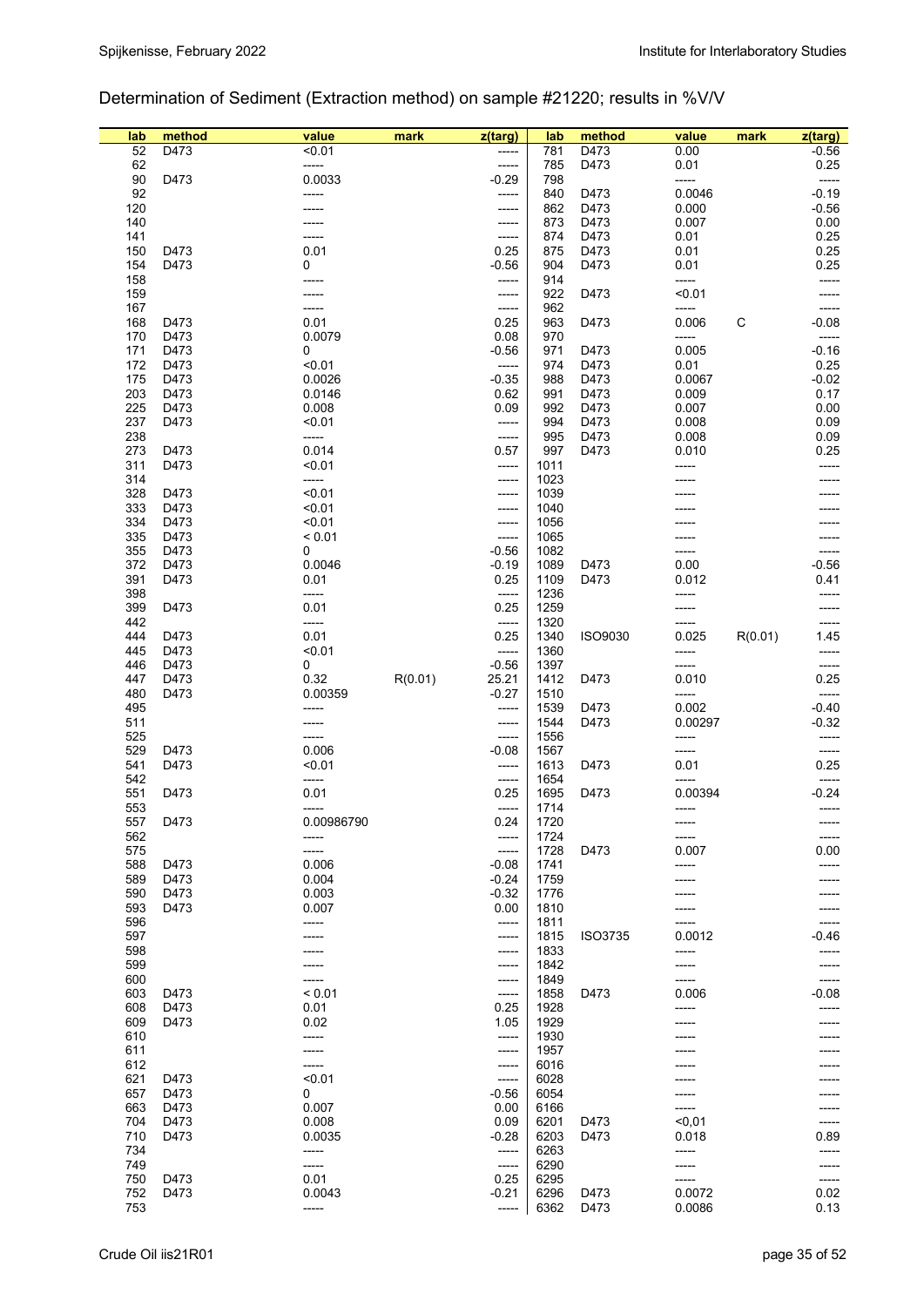|                    |                                |                     |       |                 |                             |        |       | z(targ)     |
|--------------------|--------------------------------|---------------------|-------|-----------------|-----------------------------|--------|-------|-------------|
|                    |                                |                     |       |                 |                             | -----  |       | ------      |
|                    | -----                          |                     | ----- |                 |                             | -----  |       | -----       |
|                    | -----                          |                     | ----- |                 |                             | -----  |       | -----       |
|                    | -----                          |                     | ----- | 9151            |                             | -----  |       | -----       |
|                    | -----                          |                     | ----- | 9160            |                             | -----  |       | -----       |
|                    | -----                          |                     | ----- | 9161            |                             | -----  |       |             |
|                    | -----                          |                     | ----- | 9162            |                             | -----  |       | $- - - - -$ |
|                    | -----                          |                     | ----- | 9163            |                             | -----  |       | -----       |
|                    | -----                          |                     | ----- | 9164            |                             | -----  |       | -----       |
|                    | -----                          |                     | ----- | 9165            |                             | -----  |       | -----       |
|                    |                                |                     |       |                 |                             |        |       |             |
| normality          | OK                             |                     |       |                 |                             |        |       |             |
| n                  |                                |                     |       |                 |                             |        |       |             |
| outliers           | 2                              |                     |       |                 |                             |        |       |             |
| mean $(n)$         | 0.00694                        |                     |       |                 |                             |        |       |             |
| st.dev. (n)        | 0.004361                       |                     |       |                 |                             |        |       |             |
| R(calc.)           | 0.01221                        |                     |       |                 |                             |        |       |             |
| st.dev.(D473:07e1) | 0.012418                       |                     |       |                 |                             |        |       |             |
|                    | 0.03477                        |                     |       |                 |                             |        |       |             |
|                    | method<br>D473<br>R(D473:07e1) | value<br>0.01<br>63 | mark  | z(targ)<br>0.25 | lab<br>9142<br>9143<br>9146 | method | value | mark        |

Lab 963 first reported 0.06

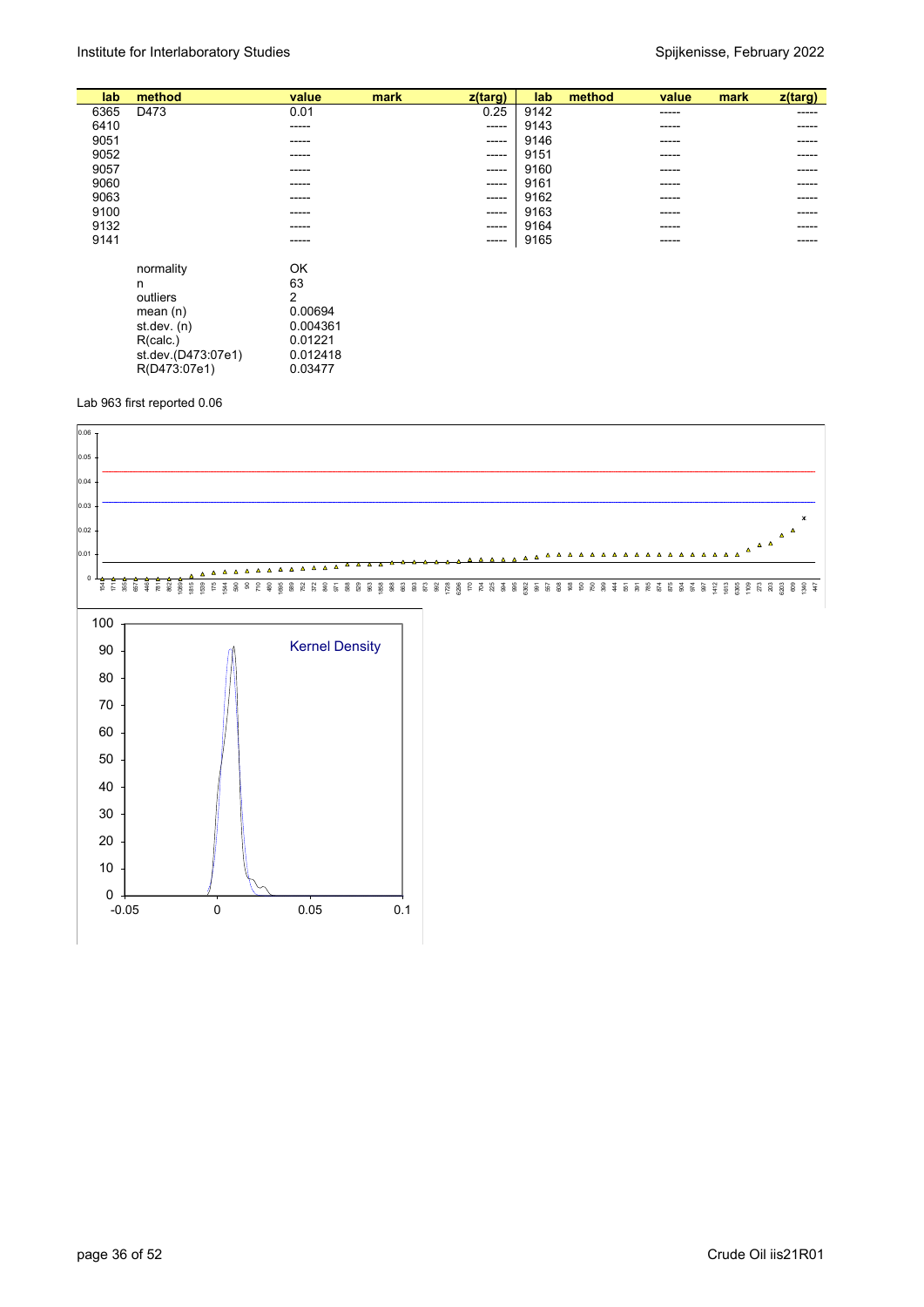## Determination of Sediment (Membrane filtration) on sample #21220; results in %M/M

| lab        | method   | value          | mark    | z(targ)          | lab          | method   | value           | mark | z(targ)        |
|------------|----------|----------------|---------|------------------|--------------|----------|-----------------|------|----------------|
| 52         | D4807    | 0.005          |         | $-1.56$          | 781          | D4807    | 0.007           |      | $-1.13$        |
| 62         | D4807    | 0.017          |         | 1.02             | 785          |          | -----           |      |                |
| 90         | D4807    | 0.0079         |         | $-0.94$          | 798          |          | -----           |      | -----          |
| 92         | D4807    | 0.008          |         | $-0.92$          | 840          | D4807    | 0.0119          |      | $-0.08$        |
| 120        |          | -----          |         | -----            | 862          |          | -----           |      | -----          |
| 140<br>141 |          |                |         | -----            | 873<br>874   |          |                 |      |                |
| 150        |          |                |         | -----<br>-----   | 875          |          |                 |      |                |
| 154        |          |                |         | -----            | 904          |          |                 |      |                |
| 158        | D4807    | 0.028          | С       | 3.39             | 914          |          |                 |      |                |
| 159        | D4807    | 0.02086        |         | 1.85             | 922          |          |                 |      |                |
| 167        |          | -----          |         | -----            | 962          |          |                 |      |                |
| 168        |          | -----          |         | -----            | 963          | D4807    | 0.01            |      | $-0.49$        |
| 170        |          | -----          |         | -----            | 970          |          | -----           |      |                |
| 171        | D4807    | 0.038          | R(0.05) | 5.54             | 971          | D4807    | 0.006           |      | $-1.35$        |
| 172<br>175 |          | -----<br>----- |         | -----<br>-----   | 974<br>988   |          | -----<br>-----  |      |                |
| 203        | D4807    | 0.0113         |         | $-0.21$          | 991          |          |                 |      |                |
| 225        |          | -----          |         | -----            | 992          |          | -----           |      | -----          |
| 237        |          |                |         | -----            | 994          | D4807    | 0.016           |      | 0.81           |
| 238        |          |                |         | -----            | 995          | D4807    | 0.020           |      | 1.67           |
| 273        |          |                |         | -----            | 997          | D4807    | 0.018           |      | 1.24           |
| 311        |          |                |         | -----            | 1011         |          | -----           |      | -----          |
| 314        |          |                |         | -----            | 1023         |          | -----           |      | -----          |
| 328        |          |                |         | -----            | 1039         | D4807    | 0.021           |      | 1.88           |
| 333        |          | -----          |         | -----            | 1040         | D4807    | 0.018           |      | 1.24           |
| 334        | D4807    | 0.006          |         | $-1.35$          | 1056         |          | -----           |      | -----          |
| 335<br>355 |          | -----<br>----- |         | -----            | 1065<br>1082 | D4807    | -----<br>0.0124 |      | -----<br>0.03  |
| 372        | D4807    | 0.017          |         | -----<br>1.02    | 1089         |          | -----           |      | -----          |
| 391        |          | -----          |         | -----            | 1109         |          | -----           |      |                |
| 398        |          |                |         | -----            | 1236         |          |                 |      |                |
| 399        |          |                |         | -----            | 1259         |          |                 |      |                |
| 442        |          |                |         | -----            | 1320         |          | -----           |      | -----          |
| 444        |          |                |         | -----            | 1340         |          |                 |      |                |
| 445        |          |                |         | -----            | 1360         |          | 0.0040          |      | $-1.78$        |
| 446        | D4807    | 0.019          |         | 1.45             | 1397         |          | -----           |      | -----          |
| 447        | D4807    | 0.021          |         | 1.88             | 1412         | D4807    | 0.018           |      | 1.24           |
| 480        |          | -----          |         | -----            | 1510         |          | -----           |      | -----          |
| 495<br>511 |          |                |         | -----<br>-----   | 1539<br>1544 |          |                 |      |                |
| 525        |          | -----          |         | -----            | 1556         |          |                 |      |                |
| 529        | D4807    | 0.009          |         | $-0.70$          | 1567         |          |                 |      |                |
| 541        | D4807    | 0.0070         |         | $-1.13$          | 1613         | D4807    |                 |      |                |
| 542        | D4807    | 0.007          |         | $-1.13$          | 1654         |          |                 |      |                |
| 551        |          | -----          |         | -----            | 1695         |          | -----           |      | -----          |
| 553        |          | -----          |         | -----            | 1714         | D4807    | 0.010           |      | $-0.49$        |
| 557        | D4807    | 0.01574007     |         | 0.75             | 1720         |          | -----           |      |                |
| 562        |          | -----          |         | -----            | 1724         |          |                 |      |                |
| 575        |          |                |         | -----            | 1728         |          |                 |      |                |
| 588<br>589 |          |                |         | -----<br>-----   | 1741<br>1759 |          |                 |      |                |
| 590        |          |                |         | -----            | 1776         |          |                 |      |                |
| 593        |          |                |         | -----            | 1810         | D4807    | 0.0037          |      | $-1.84$        |
| 596        |          |                |         | -----            | 1811         |          | -----           |      |                |
| 597        |          |                |         | -----            | 1815         |          | -----           |      |                |
| 598        |          |                |         | -----            | 1833         |          |                 |      |                |
| 599        |          | -----          |         | -----            | 1842         |          |                 |      |                |
| 600        | D4807    | 0.015          |         | 0.59             | 1849         |          |                 |      |                |
| 603        |          | -----          |         | -----            | 1858         |          | -----           |      | -----          |
| 608        | D4807    | 0.031          |         | 4.03             | 1928         |          | 0.0053          |      | $-1.50$        |
| 609<br>610 | D4807    | 0.012<br>----- |         | $-0.06$<br>----- | 1929<br>1930 |          | 0.0055<br>----- |      | $-1.45$        |
| 611        | D4807    | 0.012          |         | $-0.06$          | 1957         |          |                 |      |                |
| 612        |          | -----          |         | -----            | 6016         |          |                 |      |                |
| 621        |          | -----          |         | -----            | 6028         |          |                 |      |                |
| 657        | D4807    | 0.016          |         | 0.81             | 6054         |          | -----           |      |                |
| 663        | D4807    | 0.016          |         | 0.81             | 6166         | D4807    | 0.008           |      | $-0.92$        |
| 704        |          | -----          |         | $-----$          | 6201         | D4807    | < 0,005         |      | -----          |
| 710        | D4807    | 0.013          |         | 0.16             | 6203         | D4807    | 0.005           |      | $-1.56$        |
| 734        | GOST6370 | 0.010          |         | $-0.49$          | 6263         |          | -----           |      | -----          |
| 749        | GOST6370 | 0.0058         |         | $-1.39$          | 6290         |          |                 |      | -----          |
| 750<br>752 | GOST6370 | 0.0058         |         | $-1.39$          | 6295         | GOST6370 | 0.0006          |      | -2.51          |
| 753        |          | -----<br>----- |         | -----<br>-----   | 6296<br>6362 |          | -----<br>-----  |      | -----<br>----- |
|            |          |                |         |                  |              |          |                 |      |                |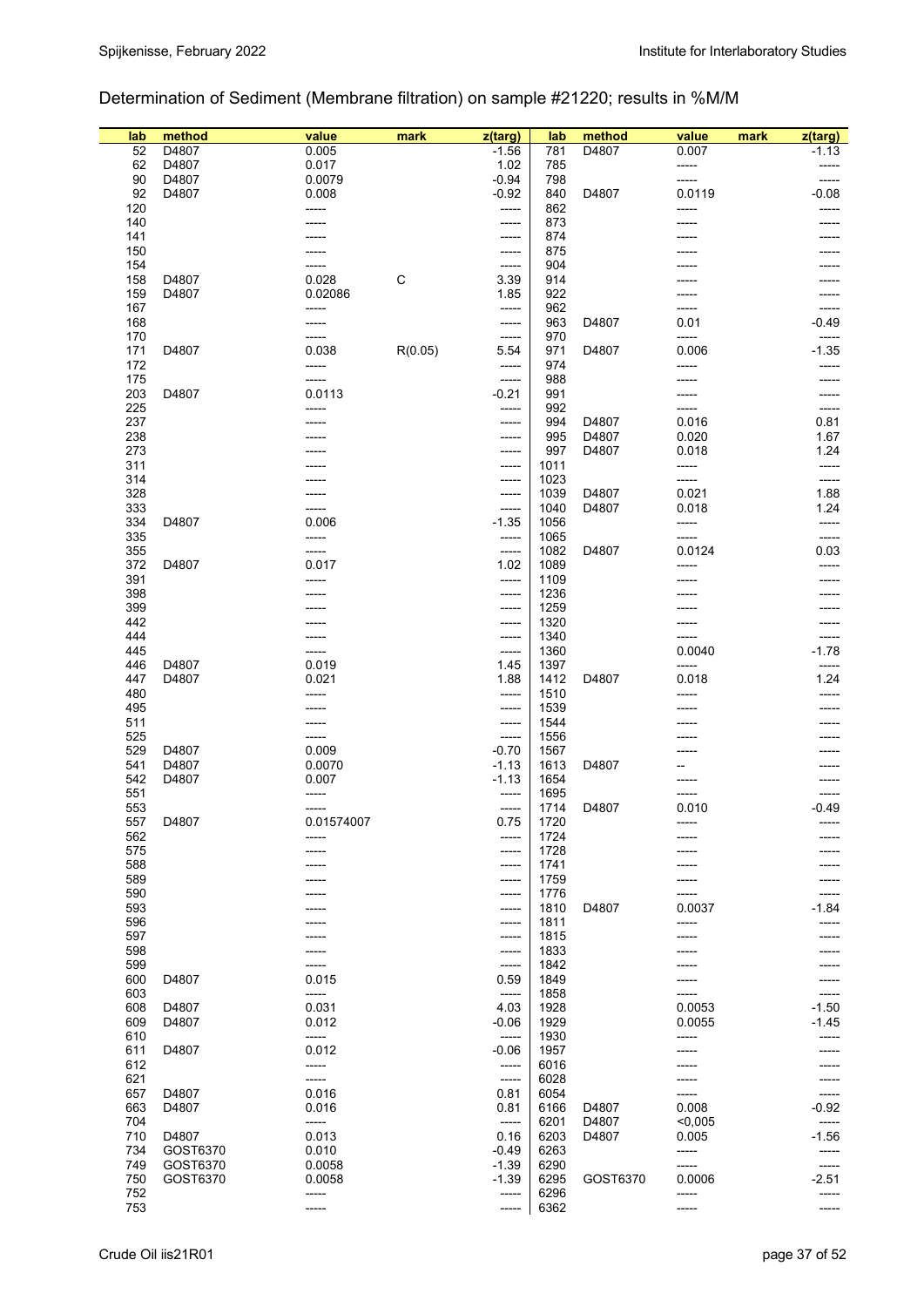| mark<br>$z$ (targ) |
|--------------------|
| -----              |
| -----              |
| 2.31               |
| -----              |
| -----              |
| -----              |
| -----              |
| -----              |
| -----              |
| -----              |
|                    |
|                    |
|                    |
|                    |
|                    |
|                    |
|                    |
|                    |
|                    |
|                    |
|                    |

#### Lab 158 first reported 0.052

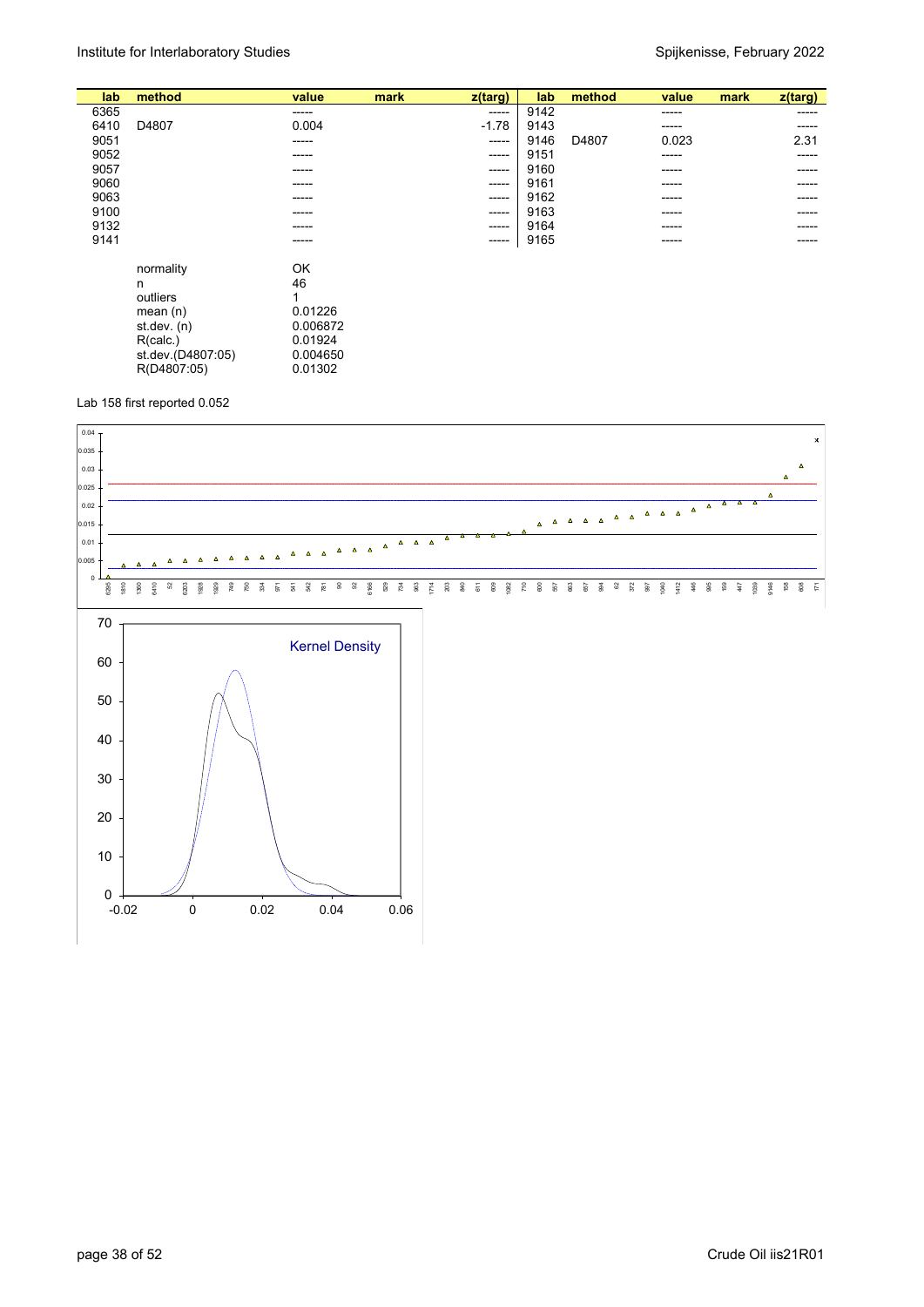## Determination of Total Sulfur on sample #21220; results in %M/M

| lab | method       | value   | mark    | z(targ) | lab  | method            | value   | mark       | z(targ)          |
|-----|--------------|---------|---------|---------|------|-------------------|---------|------------|------------------|
| 52  | D4294        | 0.653   |         | 0.69    | 781  | D4294             | 0.624   |            | $-0.80$          |
| 62  | D4294        | 0.661   |         | 1.10    | 785  | D4294             | 0.621   |            | $-0.95$          |
| 90  | D4294        | 0.6580  |         | 0.95    | 798  |                   | -----   |            | -----            |
| 92  | D4294        | 0.658   |         | 0.95    | 840  | D4294             | 0.6428  |            | 0.17             |
| 120 | D4294        | 0.66508 |         | 1.31    | 862  | D2622             | 0.645   |            | 0.28             |
| 140 | D4294        | 0.646   |         | 0.33    | 873  | D4294             | 0.635   |            | $-0.24$          |
| 141 |              | -----   |         | -----   | 874  | D4294             | 0.636   |            | $-0.18$          |
| 150 | D4294        | 0.677   |         | 1.92    | 875  | D4294             | 0.633   |            | $-0.34$          |
| 154 | D4294        | 0.653   |         | 0.69    | 904  | D4294             | 0.62    |            | $-1.01$          |
| 158 | D4294        | 0.662   |         | 1.15    | 914  |                   | -----   |            | -----            |
| 159 | D4294        | 0.635   |         |         | 922  | D4294             | 0.635   |            | $-0.24$          |
|     |              |         |         | $-0.24$ |      |                   |         |            |                  |
| 167 | D4294        | 0.65668 |         | 0.88    | 962  | D4294             | 0.639   |            | $-0.03$          |
| 168 | D4294        | 0.676   |         | 1.87    | 963  | D4294             | 0.632   |            | $-0.39$          |
| 170 | D4294        | 0.64940 |         | 0.51    | 970  | D4294             | 0.636   |            | $-0.18$          |
| 171 | D4294        | 0.690   |         | 2.59    | 971  | D4294             | 0.636   |            | $-0.18$          |
| 172 | D4294        | 0.665   |         | 1.31    | 974  | D4294             | 0.636   |            | $-0.18$          |
| 175 |              | -----   |         | -----   | 988  | D4294             | 0.635   |            | $-0.24$          |
| 203 |              | -----   |         | -----   | 991  | D4294             | 0.618   |            | $-1.11$          |
| 225 | D4294        | 0.6154  |         | $-1.24$ | 992  | D4294             | 0.625   |            | $-0.75$          |
| 237 | D4294        | 0.623   |         | $-0.85$ | 994  | D4294             | 0.635   |            | $-0.24$          |
| 238 | D4294        | 0.629   |         | $-0.54$ | 995  | D4294             | 0.635   |            | $-0.24$          |
| 273 | D4294        | 0.64    | С       | 0.02    | 997  |                   | -----   |            | -----            |
| 311 | D4294        | 0.639   |         | $-0.03$ | 1011 |                   | -----   |            | -----            |
| 314 |              | -----   |         | -----   | 1023 | <b>IP336</b>      | 0.71    | R(0.05)    | 3.62             |
| 328 |              | -----   |         | -----   | 1039 | D2622             | 0.6310  |            | $-0.44$          |
| 333 |              |         |         | -----   | 1040 | <b>ISO8754</b>    | 0.616   |            | $-1.21$          |
| 334 | D4294        | 0.599   |         | $-2.09$ | 1056 | D4294             | 0.649   |            | 0.48             |
| 335 | D4294        | 0.624   |         | $-0.80$ | 1065 | D4294             | 0.65    |            | 0.54             |
| 355 | D2622        | 0.830   | R(0.01) | 9.79    | 1082 | <b>ISO8754</b>    | 0.607   |            | $-1.67$          |
| 372 | D4294        | 0.638   |         | $-0.08$ | 1089 | D4294             | 0.632   |            | $-0.39$          |
|     |              |         |         |         |      |                   |         |            |                  |
| 391 | D4294        | 0.635   |         | $-0.24$ | 1109 | D2622             | 0.6372  |            | $-0.12$          |
| 398 |              | -----   |         | $-----$ | 1236 |                   | -----   |            | -----            |
| 399 | D4294        | 0.62    | С       | $-1.01$ | 1259 | D4294             | 0.63    |            | $-0.49$          |
| 442 | <b>IP336</b> | 0.642   |         | 0.12    | 1320 |                   | -----   |            | -----            |
| 444 |              | -----   |         | $-----$ | 1340 | <b>ISO8754</b>    | 0.66775 |            | 1.45             |
| 445 | D4294        | 0.659   |         | 1.00    | 1360 | <b>ISO8754</b>    | 0.65    |            | 0.54             |
| 446 |              | -----   |         | -----   | 1397 | D2622             | 0.621   |            | $-0.95$          |
| 447 | <b>IP336</b> | 0.53    | R(0.01) | $-5.63$ | 1412 | D4294             | 0.654   |            | 0.74             |
| 480 | D4294        | 0.6729  |         | 1.71    | 1510 |                   | -----   |            | -----            |
| 495 | D4294        | 0.6356  |         | $-0.20$ | 1539 | D4294             | 0.64    |            | 0.02             |
| 511 |              | -----   |         | -----   | 1544 | D4294             | 0.6245  |            | $-0.77$          |
| 525 |              | -----   |         | -----   | 1556 | <b>ISO8754</b>    | 0.662   |            | 1.15             |
| 529 | D4294        | 0.665   |         | 1.31    | 1567 | D4294             | 0.670   |            | 1.56             |
| 541 |              | -----   |         | -----   | 1613 |                   | -----   | W          | -----            |
| 542 |              | -----   |         | -----   | 1654 | <b>ISO8754</b>    | 0.65    |            | 0.54             |
| 551 | D4294        | 0.5911  |         | $-2.49$ | 1695 | D4294             | 0.626   |            | $-0.70$          |
| 553 |              | -----   |         | -----   | 1714 | D2622             | 0.637   |            | $-0.13$          |
| 557 |              |         |         | -----   | 1720 |                   | -----   |            | $-----$          |
| 562 |              |         |         | -----   | 1724 | D4294             | 0.649   |            | 0.48             |
| 575 |              |         |         | -----   | 1728 | D4294             | 0.638   |            | $-0.08$          |
| 588 |              |         |         |         | 1741 | <b>ISO8754</b>    | 0.630   |            | $-0.49$          |
|     |              |         |         | -----   |      |                   | -----   |            |                  |
| 589 |              |         |         | -----   | 1759 |                   |         |            | -----<br>$-0.44$ |
| 590 |              |         |         | -----   | 1776 | <b>ISO8754</b>    | 0.631   |            |                  |
| 593 | D4294        | 0.635   |         | $-0.24$ | 1810 | D4294             | 0.64    |            | 0.02             |
| 596 |              | -----   |         | -----   | 1811 | D4294             | 0.64    |            | 0.02             |
| 597 |              |         |         | -----   | 1815 | D7039             | 0.627   |            | $-0.65$          |
| 598 |              |         |         | -----   | 1833 | <b>IP336</b>      | 0.64    |            | 0.02             |
| 599 |              |         |         | -----   | 1842 | D2622             | 0.630   |            | -0.49            |
| 600 |              |         |         | -----   | 1849 |                   | -----   |            | -----            |
| 603 | D4294        | 0.620   |         | $-1.01$ | 1858 | D4294             | 0.624   |            | $-0.80$          |
| 608 |              | -----   |         | -----   | 1928 | <b>ISO8754</b>    | 0.66    |            | 1.05             |
| 609 |              |         |         | -----   | 1929 | <b>ISO8754</b>    | 0.66    |            | 1.05             |
| 610 |              |         |         | -----   | 1930 |                   | -----   |            | -----            |
| 611 |              |         |         | -----   | 1957 |                   | -----   |            | -----            |
| 612 |              | -----   |         | -----   | 6016 | D4294             | 0.654   |            | 0.74             |
| 621 | D4294        | 0.6441  |         | 0.23    | 6028 | <b>ISO8754</b>    | 0.64    |            | 0.02             |
| 657 | D4294        | 0.641   |         | 0.07    | 6054 | D4294             | 0.53    | C, R(0.01) | $-5.63$          |
| 663 |              | -----   |         | -----   | 6166 | <b>IP336</b>      | 0.64    |            | 0.02             |
| 704 | D4294        | 0.660   |         | 1.05    | 6201 | D4294             | 0.638   | С          | $-0.08$          |
| 710 | D4294        | 0.613   |         | $-1.37$ | 6203 | D <sub>2622</sub> | 0.628   |            | $-0.59$          |
| 734 |              | -----   |         | $-----$ | 6263 |                   | -----   |            | -----            |
| 749 | D4294        | 0.636   |         | $-0.18$ | 6290 |                   | -----   |            | -----            |
| 750 | D4294        | 0.634   |         |         | 6295 | D4294             |         |            | $-0.95$          |
|     |              |         |         | $-0.29$ |      |                   | 0.621   |            |                  |
| 752 | ISO8754      | 0.663   |         | 1.20    | 6296 | D4294             | 0.633   |            | $-0.34$          |
| 753 | D4294        | 0.630   |         | $-0.49$ | 6362 | D4294             | 0.622   |            | $-0.90$          |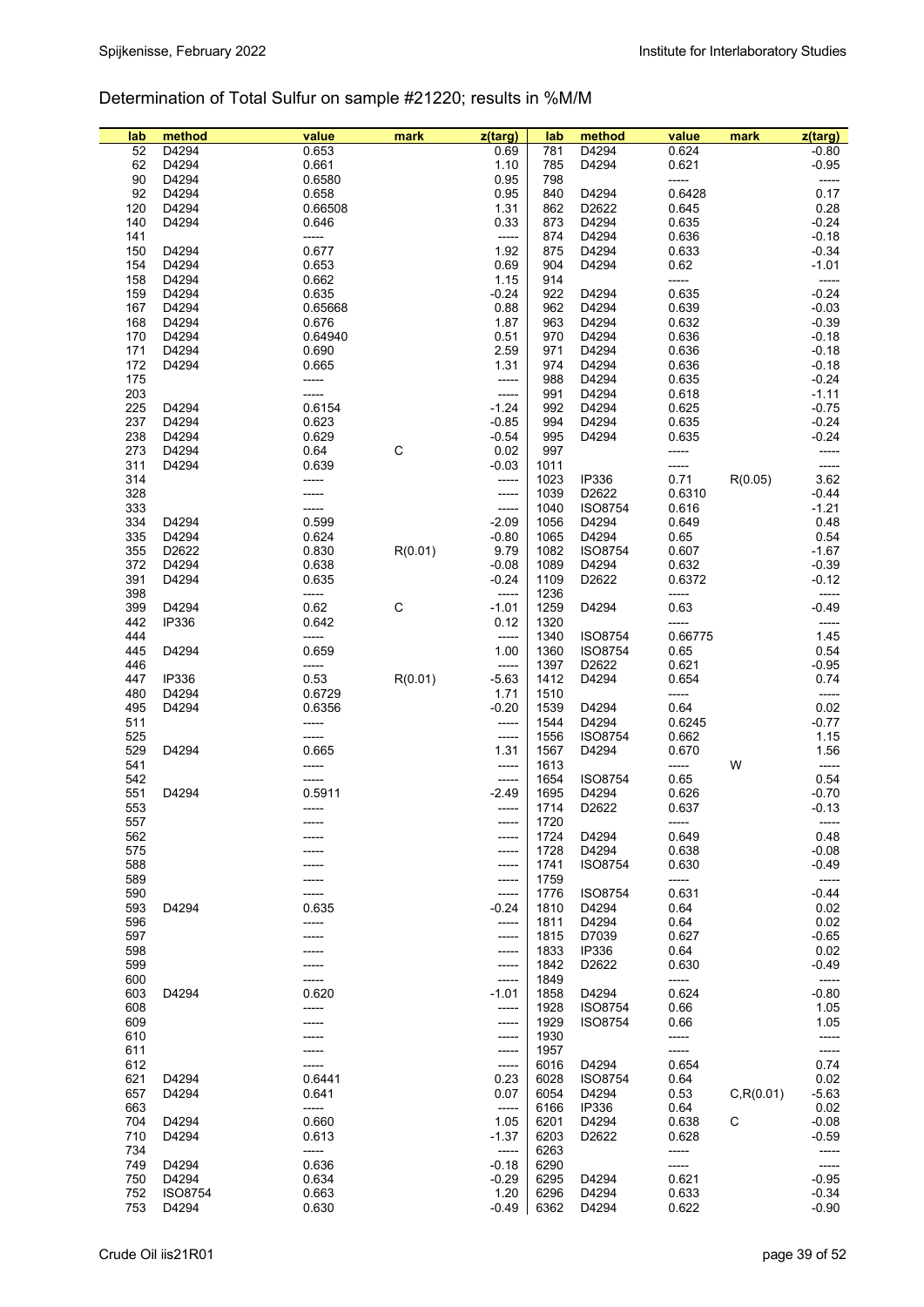| lab  | method                        | value   | mark | z(targ) | lab  | method   | value | mark | $z$ (targ) |
|------|-------------------------------|---------|------|---------|------|----------|-------|------|------------|
| 6365 | D4294                         | 0.649   |      | 0.48    | 9142 |          | ----- |      | -----      |
| 6410 | D4294                         | 0.61    |      | $-1.52$ | 9143 |          | ----- |      | -----      |
| 9051 |                               | -----   |      | -----   | 9146 | In house | 0.65  |      | 0.54       |
| 9052 |                               |         |      | -----   | 9151 |          | ----- |      | -----      |
| 9057 |                               | -----   |      | ------  | 9160 |          | ----- |      | -----      |
| 9060 |                               | -----   |      | -----   | 9161 |          | ----- |      |            |
| 9063 |                               | -----   |      | -----   | 9162 |          | ----- |      | -----      |
| 9100 |                               | -----   |      | ------  | 9163 |          | ----- |      | -----      |
| 9132 |                               | -----   |      | -----   | 9164 |          | ----- |      |            |
| 9141 |                               | -----   |      | -----   | 9165 |          | ----- |      |            |
|      |                               |         |      |         |      |          |       |      |            |
|      | normality                     | OK      |      |         |      |          |       |      |            |
|      | n                             | 102     |      |         |      |          |       |      |            |
|      | outliers                      | 4       |      |         |      |          |       |      |            |
|      | mean $(n)$                    | 0.6396  |      |         |      |          |       |      |            |
|      | st.dev. (n)                   | 0.01727 |      |         |      |          |       |      |            |
|      | R(calc.)                      | 0.0484  |      |         |      |          |       |      |            |
|      | st.dev.(D4294:21)             | 0.01945 |      |         |      |          |       |      |            |
|      | R(D4294:21)                   | 0.0545  |      |         |      |          |       |      |            |
|      |                               |         |      |         |      |          |       |      |            |
|      | Lab 273 first reported 0.58   |         |      |         |      |          |       |      |            |
|      | Lob 200 first reported $0.72$ |         |      |         |      |          |       |      |            |

Lab 399 first reported 0.72 Lab 1613 test result withdrawn, reported 0.572 Lab 6054 first reported 0.51 Lab 6201 first reported 6.4

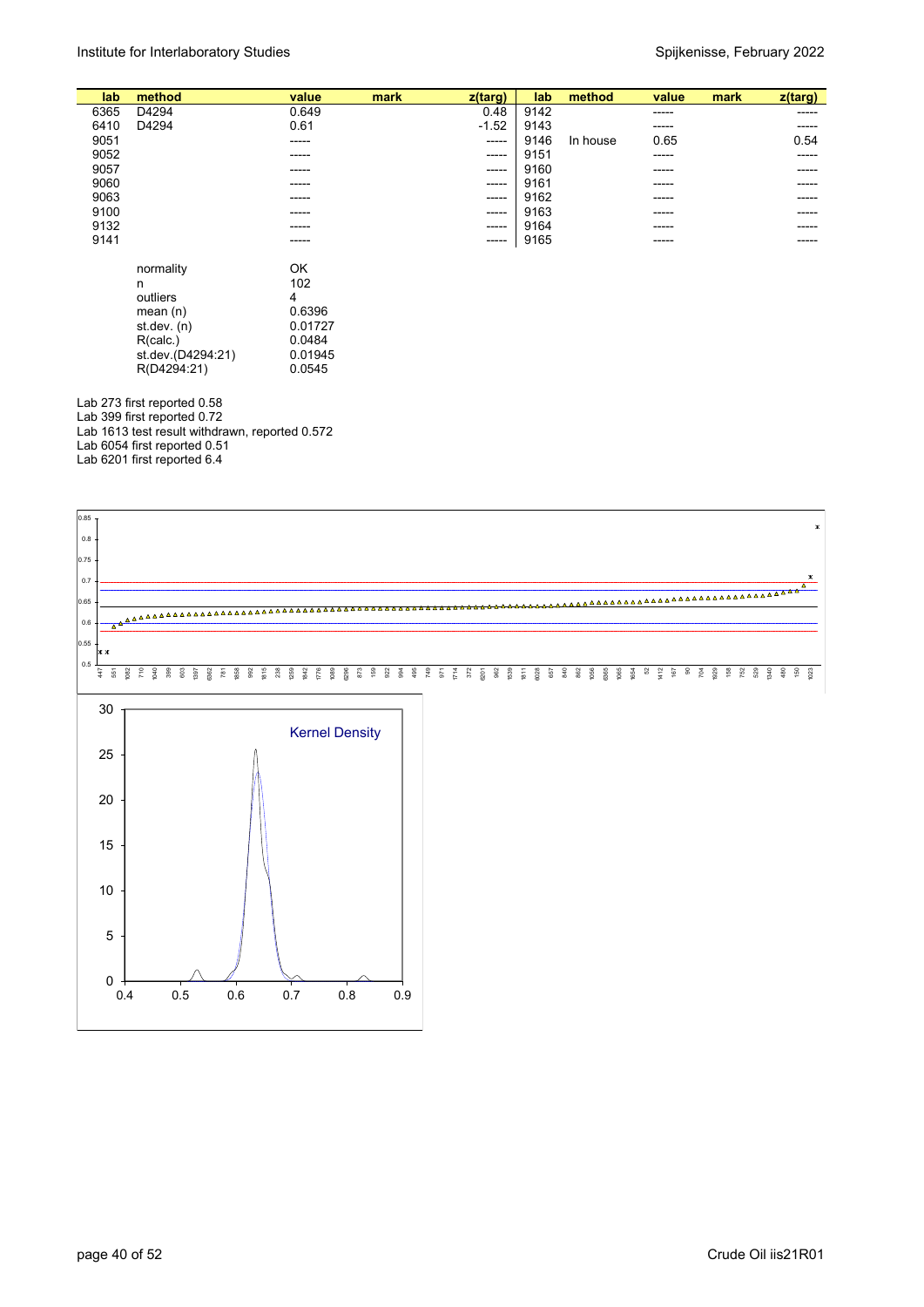## Determination of Water on sample #21220; results in %V/V

| lab | method       | value   | mark | z(targ) | lab  | method         | value    | mark    | $z$ (targ) |
|-----|--------------|---------|------|---------|------|----------------|----------|---------|------------|
| 52  | D4928        | 0.05    |      | 0.55    | 781  | D4928          | 0.046    |         | 0.26       |
| 62  | D4928        | 0.04    |      | $-0.17$ | 785  | D4006          | 0.025    |         | $-1.26$    |
| 90  | D4928        | 0.038   |      | $-0.32$ | 798  |                | -----    |         | -----      |
| 92  | D4377        | 0.042   |      | $-0.03$ | 840  | D4928          | 0.0424   |         | 0.00       |
| 120 | D4006        | < 0.025 |      | $-----$ | 862  | D4006          | < 0.025  |         | -----      |
| 140 | D4928        | 0.04    |      | $-0.17$ | 873  | D4006          | 0.025    |         | $-1.26$    |
| 141 | D4928        | 0.03    |      | $-0.90$ | 874  | D4006          | 0.05     |         | 0.55       |
| 150 | D4928        | 0.039   |      | $-0.25$ | 875  | D95            | 0.050    |         | 0.55       |
| 154 | D4928        | 0.05    | C    | 0.55    | 904  | D4928          | 0.039    |         | $-0.25$    |
| 158 | D4928        | 0.04    |      | $-0.17$ | 914  |                | -----    |         | -----      |
| 159 | D4928        | 0.0345  |      | $-0.57$ | 922  | D4928          | 0.063    |         | 1.49       |
| 167 |              | -----   |      | -----   | 962  | D4377          | 0.05     |         | 0.55       |
| 168 |              | -----   |      | -----   | 963  | D4377          | 0.0370   |         | $-0.39$    |
| 170 | D4006        | 0.05    |      | 0.55    | 970  |                | 0.040    |         | $-0.17$    |
|     |              |         |      |         |      | D4928          |          |         |            |
| 171 | D4377        | 0.04    |      | $-0.17$ | 971  | D4928          | 0.044    |         | 0.12       |
| 172 | D4928        | 0.05    |      | 0.55    | 974  | D4928          | 0.04     |         | $-0.17$    |
| 175 | D4006        | < 0.025 |      | -----   | 988  | D4006          | 0.050    |         | 0.55       |
| 203 | D4377        | 0.0403  |      | $-0.15$ | 991  | D4006          | 0.025    |         | $-1.26$    |
| 225 | D4006        | 0.05    |      | 0.55    | 992  | D4006          | 0.025    |         | $-1.26$    |
| 237 | D4006        | 0.025   |      | $-1.26$ | 994  | D4928          | 0.035    |         | $-0.53$    |
| 238 | D4006        | 0.03    |      | $-0.90$ | 995  | D4928          | 0.045    |         | 0.19       |
| 273 | D4928        | 0.036   |      | $-0.46$ | 997  | D4928          | 0.047    |         | 0.33       |
| 311 | D4928        | 0.037   |      | $-0.39$ | 1011 |                | -----    |         | -----      |
| 314 | D4377        | 0.034   |      | $-0.61$ | 1023 | D4928          | 0.0473   |         | 0.35       |
| 328 | ISO10337     | 0.051   |      | 0.62    | 1039 | D4928          | 0.04     |         | $-0.17$    |
| 333 | D4377        | 0.06    |      | 1.27    | 1040 | D4377          | 0.06     |         | 1.27       |
| 334 | D4377        | 0.03    | C    | $-0.90$ | 1056 | D4928          | 0.0504   |         | 0.58       |
| 335 | D4377        | 0.04    |      | $-0.17$ | 1065 | D4928          | 0.048    |         | 0.41       |
| 355 | D4006        | 0       |      | $-3.07$ | 1082 | ISO10336       | 0.069    |         | 1.92       |
| 372 | D4377        | 0.0436  |      | 0.09    | 1089 | D4377          | 0.062    |         | 1.42       |
| 391 | D4377        | 0.052   |      | 0.69    | 1109 | D4377          | 0.07     |         | 2.00       |
| 398 | D4928        | 0.051   |      | 0.62    | 1236 | D4928          | 0.0818   |         | 2.85       |
| 399 | D4006        | 0.05    |      | 0.55    | 1259 | D4006          | < 0.05   |         | -----      |
|     |              |         |      |         |      |                |          |         |            |
| 442 | <b>IP386</b> | 0.03287 |      | $-0.69$ | 1320 | E203           | 0.0408   |         | $-0.12$    |
| 444 | D4928        | 0.032   |      | $-0.75$ | 1340 | <b>ISO9029</b> | 0.025    |         | $-1.26$    |
| 445 | D4928        | 0.0459  |      | 0.25    | 1360 | D4377          | 0.06     |         | 1.27       |
| 446 | D4928        | 0.04    |      | $-0.17$ | 1397 |                | -----    |         | -----      |
| 447 | IP386        | 0.037   |      | $-0.39$ | 1412 | D4928          | 0.040    |         | $-0.17$    |
| 480 | D4377        | 0.0372  |      | $-0.38$ | 1510 |                | -----    |         | -----      |
| 495 | D6304        | 0.02    |      | $-1.62$ | 1539 | D4928          | 0.044    |         | 0.12       |
| 511 |              | -----   |      | -----   | 1544 | D4006          | 0.0250   |         | $-1.26$    |
| 525 |              | -----   |      | -----   | 1556 | D6304          | 0.03     |         | $-0.90$    |
| 529 | D4928        | 0.037   |      | $-0.39$ | 1567 |                | -----    |         |            |
| 541 | D4928        | 0.030   |      | $-0.90$ | 1613 | D4006          | < 0.05   |         |            |
| 542 | D4928        | 0.030   |      | $-0.90$ | 1654 |                | -----    |         | -----      |
| 551 | D4377        | 0.066   |      | 1.71    | 1695 | D4928          | 0.039    |         | $-0.25$    |
| 553 | E203         | 0.04    |      | $-0.17$ | 1714 | D6304          | 0.055    |         | 0.91       |
| 557 |              |         |      |         | 1720 |                |          |         |            |
| 562 |              | -----   |      | -----   | 1724 | D4377          | 0.05657  |         | 1.03       |
| 575 |              | -----   |      | -----   | 1728 | D4006          | 0.04     |         | $-0.17$    |
| 588 | D4006        | 0.05    |      | 0.55    | 1741 | <b>ISO9029</b> | 0        |         | $-3.07$    |
| 589 | D4006        | 0.05    |      | 0.55    | 1759 |                | -----    |         | -----      |
| 590 | D4006        | 0.05    |      | 0.55    | 1776 | D6304          | 0.0697   |         | 1.98       |
| 593 | D4006        | 0.05    |      | 0.55    | 1810 | D4377          | 0.0850   |         | 3.08       |
| 596 | D4928        | 0.03    |      | $-0.90$ | 1811 | D4377          | 0.085    |         | 3.08       |
| 597 |              | -----   |      | -----   | 1815 | D4377          | 0.0498   |         | 0.54       |
| 598 | D4928        | 0.026   |      | $-1.19$ | 1833 | D4377          | 0.047    |         | 0.33       |
| 599 |              | -----   |      | $-----$ | 1842 | D6304          | 1460     | R(0.01) | 105618     |
| 600 | D4928        | 0.0366  |      | $-0.42$ | 1849 | D4928          | 0.051    |         | 0.62       |
| 603 |              | -----   |      | -----   | 1858 | D4006          | 0.025    |         | $-1.26$    |
| 608 | D4928        | 0.04    |      | $-0.17$ | 1928 | D4377          | 0.041    |         | $-0.10$    |
| 609 |              | -----   |      | $-----$ | 1929 | D4377          | 0.042    |         | $-0.03$    |
|     |              |         |      |         |      |                |          |         |            |
| 610 | D4928        | 0.0362  |      | $-0.45$ | 1930 | DIN51777       | 0.066    |         | 1.71       |
| 611 | D4928        | 0.023   |      | $-1.40$ | 1957 | D4377          | 0.050    |         | 0.55       |
| 612 |              | -----   |      | -----   | 6016 | ISO10337       | 0.031    |         | $-0.82$    |
| 621 | D4006        | < 0.05  |      | -----   | 6028 |                | -----    |         | $-----$    |
| 657 | D4377        | 0.05    |      | 0.55    | 6054 | D4006          | 0.025    |         | $-1.26$    |
| 663 | D4928        | 0.023   |      | $-1.40$ | 6166 | <b>IP386</b>   | 0.03     |         | $-0.90$    |
| 704 | D4377        | 0.042   |      | $-0.03$ | 6201 | D4377          | 0.06     |         | 1.27       |
| 710 | D4377        | 0.026   |      | $-1.19$ | 6203 | <b>ISO9029</b> | 0.05     |         | 0.55       |
| 734 | D4377        | 0.035   |      | $-0.53$ | 6263 | D6304          | 0.050373 |         | 0.58       |
| 749 | GOST2477     | 0.04    |      | $-0.17$ | 6290 | D4377          | 0.041    |         | $-0.10$    |
| 750 | D4006        | 0.05    |      | 0.55    | 6295 | D4928          | 0.0535   |         | 0.80       |
| 752 | D4006        | 0.050   |      | 0.55    | 6296 | D4928          | 0.0521   |         | 0.70       |
| 753 | D4006        | 0.025   |      | $-1.26$ | 6362 | GOST2477       | 0.05     |         | 0.55       |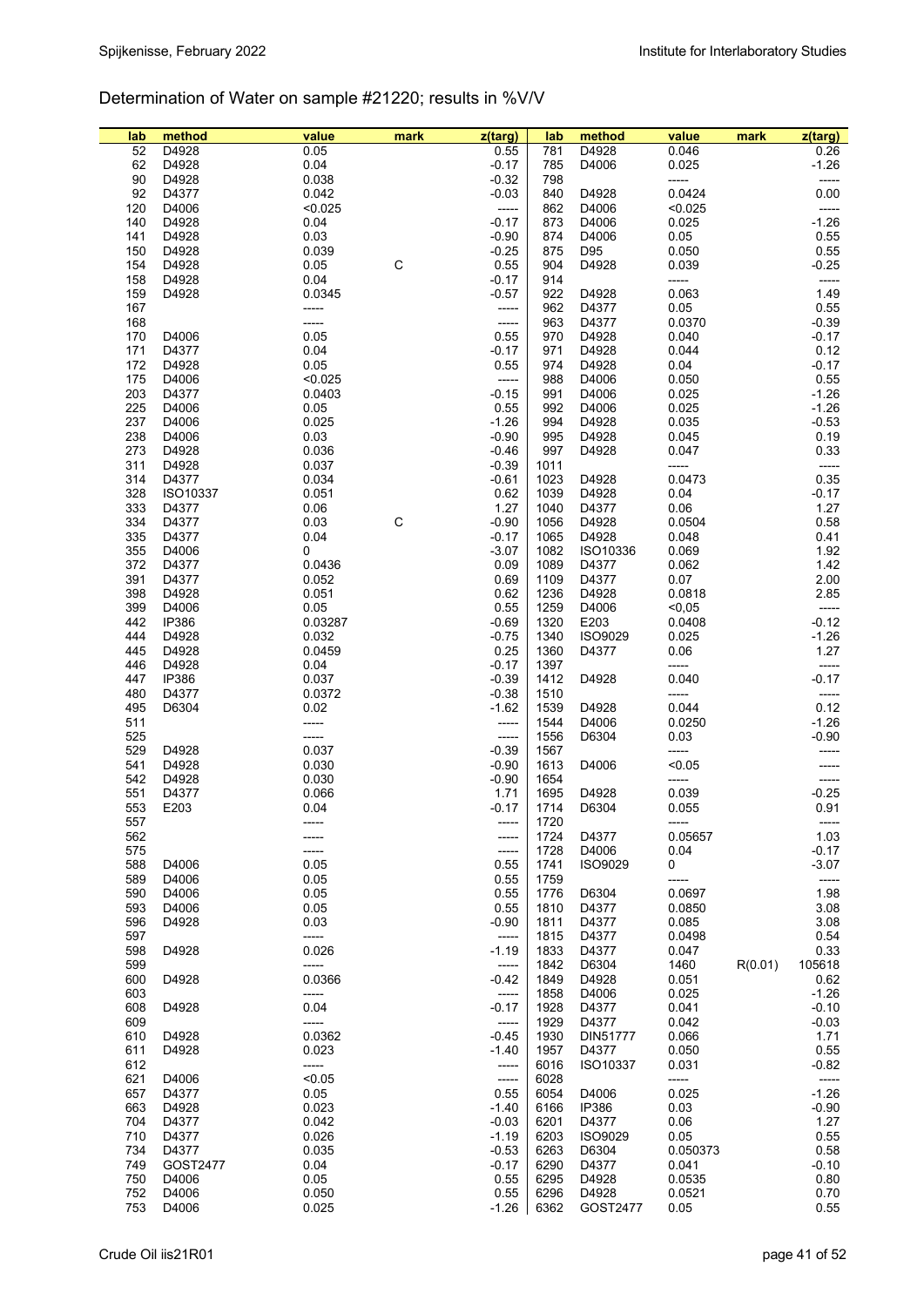| lab  | method                                                                                                    | value                                                                   | mark | z(targ) | lab  | method   | value  | mark | $z$ (targ) |
|------|-----------------------------------------------------------------------------------------------------------|-------------------------------------------------------------------------|------|---------|------|----------|--------|------|------------|
| 6365 |                                                                                                           | -----                                                                   |      | -----   | 9142 | D4006    | 0.025  |      | $-1.26$    |
| 6410 | D6304                                                                                                     | 0.04                                                                    |      | $-0.17$ | 9143 |          | -----  |      | -----      |
| 9051 | In house                                                                                                  | 0.0294                                                                  |      | $-0.94$ | 9146 | In house | 0.0378 |      | $-0.33$    |
| 9052 | In house                                                                                                  | 0.0144                                                                  |      | $-2.03$ | 9151 |          | -----  |      | -----      |
| 9057 |                                                                                                           | 0.04                                                                    |      | $-0.17$ | 9160 |          | -----  |      | -----      |
| 9060 | D4928                                                                                                     | 0.0288                                                                  |      | $-0.98$ | 9161 |          | -----  |      | -----      |
| 9063 |                                                                                                           | -----                                                                   |      | ------  | 9162 |          | -----  |      |            |
| 9100 |                                                                                                           | -----                                                                   |      | -----   | 9163 |          | -----  |      | -----      |
| 9132 |                                                                                                           | -----                                                                   |      | -----   | 9164 |          | -----  |      | -----      |
| 9141 | D4006                                                                                                     | 0.05                                                                    |      | 0.55    | 9165 | D4006    | 0.075  |      | 2.36       |
|      | normality<br>n<br>outliers<br>mean $(n)$<br>st dev. $(n)$<br>R(calc.)<br>st.dev.(D4377:00)<br>R(D4377:00) | suspect<br>130<br>0.04240<br>0.014234<br>0.03986<br>0.013823<br>0.03870 |      |         |      |          |        |      |            |

Lab 154 first reported 0.49

Lab 334 first reported 0.10

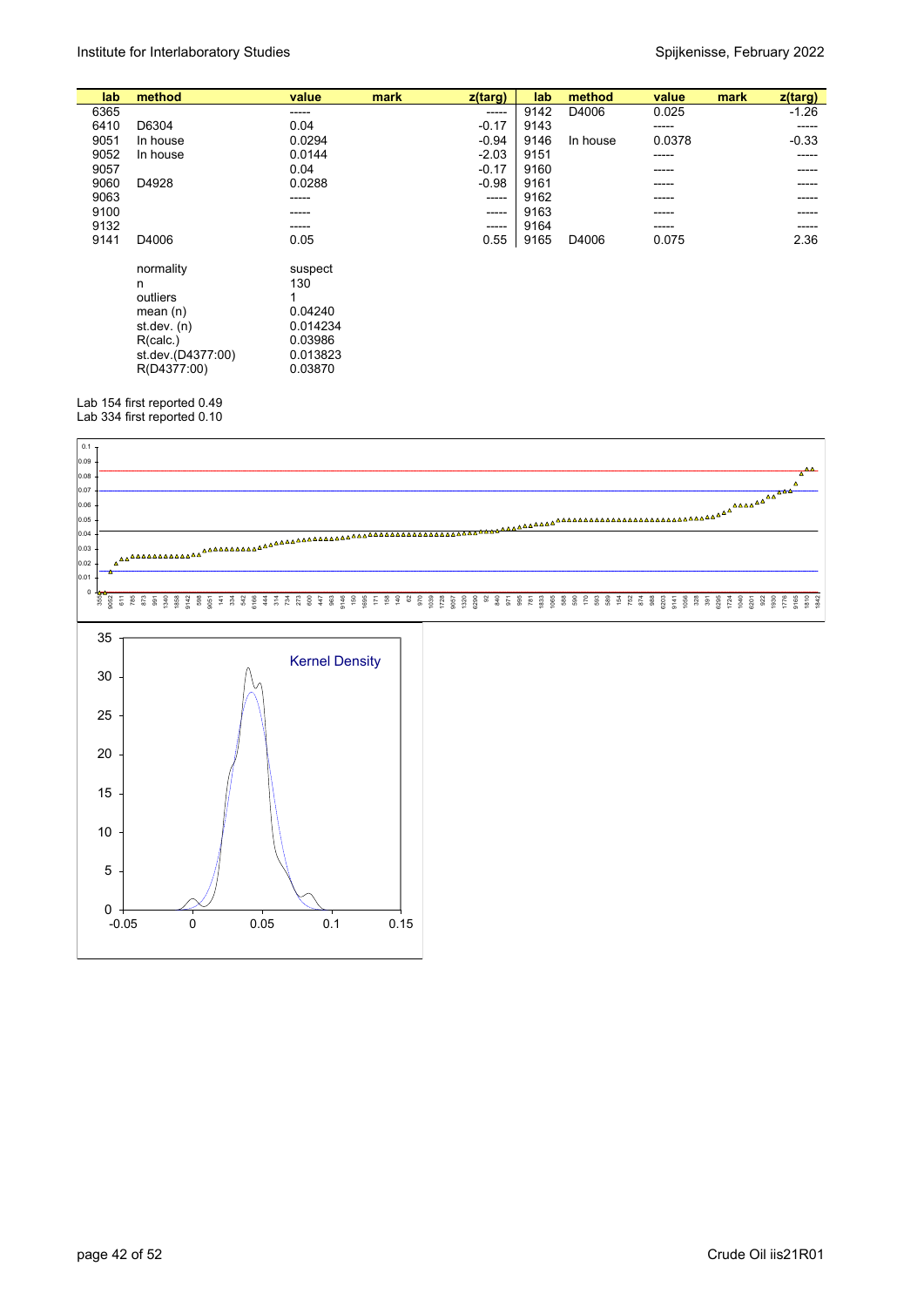## Determination of Simulated Distillation on sample #21220; results in °C

| lab        | method | <b>IBP</b>      | 5% rec          | 10% rec           | 30% rec          | 50% rec          | <b>70% rec</b>    | 90% rec          | <b>FBP</b>       | tot rec.         |
|------------|--------|-----------------|-----------------|-------------------|------------------|------------------|-------------------|------------------|------------------|------------------|
| 52         |        | -----           | -----           | -----             | -----            | -----            | -----             | -----            | -----            | -----            |
| 62         |        | -----           | -----           | $------$          | $- - - - -$      | -----            | $------$          | $------$         | -----            | -----            |
| 90         |        | -----           | ------          | $------$          | -----            | -----            | ------            | -----            | -----            | -----            |
| 92<br>120  |        | -----<br>-----  | -----<br>-----  | -----<br>-----    | -----<br>-----   | -----<br>-----   | -----<br>-----    | -----<br>-----   | -----<br>-----   | -----<br>-----   |
| 140        |        | -----           | -----           | -----             | -----            | -----            | -----             | -----            | -----            | -----            |
| 141        |        | -----           | -----           | -----             | -----            | -----            | -----             | -----            | -----            | -----            |
| 150        |        | -----           | -----           | $--- -$           | -----            | -----            | -----             | -----            | -----            | ------           |
| 154        |        | ------          | -----           | -----             | -----            | -----            | $-----$           | -----            | -----            | ------           |
| 158        |        | -----           | -----           | $--- -$           | -----            | -----            | $--- -$           | -----            | -----            | -----            |
| 159        |        | -----           | -----<br>98.333 | -----             | -----            | -----            | -----             | -----            | -----            | -----            |
| 167<br>168 | D7169  | < 69<br>-----   | -----           | 119.167<br>-----  | 251.063<br>----- | 345.156<br>----- | 446.829<br>-----  | 596.351<br>----- | 712.352<br>----- | 100.000<br>----- |
| 170        |        | -----           | -----           |                   | -----            | -----            |                   | -----            | -----            | -----            |
| 171        | D7169  | 31.5            | 58.0            | 99.5              | 252.5            | 355.5            | 464.0             | 612.0            | 714.5            | -----            |
| 172        |        | -----           | -----           | -----             | -----            | -----            | -----             | -----            | -----            | -----            |
| 175        |        | ------          | -----           | $-----$           | -----            | -----            | $-----$           | -----            | -----            | -----            |
| 203        |        | -----           | -----           | ------            | -----            | -----            | ------            | -----            | -----            |                  |
| 225<br>237 |        | -----<br>-----  | -----<br>-----  | $------$<br>----- | -----<br>-----   | -----<br>-----   | $------$<br>----- | -----<br>-----   | -----<br>-----   | -----<br>-----   |
| 238        |        | -----           | -----           | -----             | -----            | -----            | -----             | -----            | -----            | -----            |
| 273        |        | -----           | -----           | -----             |                  | -----            |                   | -----            | -----            | -----            |
| 311        | D7169  | $36$            | 86.0            | 137.0             | 274.5            | 378.5            | 491.5             | 660.5            | >720             | ------           |
| 314        |        | -----           | -----           | -----             | -----            | -----            | $--- -$           | -----            | -----            | -----            |
| 328        |        | -----           | -----           | $- - - - -$       | -----            | -----            | -----             | -----            | $-----1$         |                  |
| 333        |        | -----           | -----           | $- - - - -$       | -----            | -----            | ------            | -----            | -----            |                  |
| 334<br>335 |        | -----<br>-----  | -----<br>-----  | -----<br>-----    | -----<br>-----   | -----<br>-----   | -----<br>-----    | -----<br>-----   | -----<br>-----   | -----            |
| 355        |        | -----           | -----           | -----             | -----            | -----            | -----             | -----            | -----            |                  |
| 372        |        | -----           | -----           | $--- -$           | -----            | -----            | -----             | -----            | -----            |                  |
| 391        |        | ------          | -----           | $--- -$           | -----            | -----            | ------            | -----            | -----            | -----            |
| 398        |        | ------          | -----           | $--- -$           | -----            | -----            | $- - - - -$       | -----            | -----            | -----            |
| 399        |        | -----           | -----           | $------$          | -----            | -----            | ------            | -----            | -----            | -----            |
| 442<br>444 |        | ------<br>----- | -----<br>-----  | -----<br>-----    | -----<br>-----   | -----<br>-----   | -----<br>-----    | -----<br>-----   | -----<br>-----   | -----<br>-----   |
| 445        | D7169  | $-0.5$          | 86.7            | 131.8             | 268.6            | 365.8            | 469.1             | 618.1            | 735.1            | 76.3             |
| 446        |        | -----           | -----           | -----             | -----            | -----            |                   | -----            | -----            |                  |
| 447        |        | -----           | -----           | -----             | -----            | -----            | -----             | -----            | -----            | -----            |
| 480        |        | -----           | -----           | -----             | -----            | -----            | -----             | -----            | -----            | -----            |
| 495        | D7169  | $-0.5$          | 80.7            | 125.6             | 273.8            | 376.5            | 486.9             | 663.5            | 738.7            | 94.55            |
| 511        |        | -----           | -----           | $--- -$           | -----            | -----            | ------            | -----            | -----            | -----            |
| 525<br>529 |        | -----<br>-----  | -----<br>-----  | -----<br>$-----$  | -----<br>-----   | -----<br>-----   | -----<br>-----    | -----<br>-----   | -----<br>-----   | -----            |
| 541        |        | -----           |                 | -----             |                  | -----            | -----             | -----            | -----            |                  |
| 542        |        | -----           | -----           | $--- -$           | -----            | -----            | ------            | -----            | -----            |                  |
| 551        |        | -----           | -----           | $--- -$           | -----            | -----            | $-----$           | -----            | -----            |                  |
| 553        |        | -----           | -----           | $- - - - -$       | -----            | -----            | -----             | -----            | -----            | $-----1$         |
| 557        |        |                 |                 |                   |                  |                  |                   |                  |                  |                  |
| 562<br>575 |        | -----<br>-----  | -----<br>-----  | -----<br>-----    | -----<br>-----   | -----<br>-----   | -----<br>-----    | -----<br>-----   | -----<br>-----   | -----            |
| 588        |        | -----           | -----           | -----             | -----            | -----            | -----             | -----            | -----            |                  |
| 589        |        | -----           | -----           | -----             | -----            | -----            | -----             | -----            | -----            | -----            |
| 590        |        | -----           | -----           | $-----1$          | -----            | -----            | $-----$           | -----            | -----            | -----            |
| 593        |        | -----           | -----           | $-----1$          | -----            | -----            | -----             | -----            | -----            | -----            |
| 596<br>597 |        | ------          |                 |                   |                  |                  |                   | -----            |                  |                  |
| 598        |        | -----<br>-----  |                 | -----             | -----            |                  |                   | -----<br>-----   | -----            |                  |
| 599        |        | -----           | -----           | -----             | -----            | -----            | -----             | -----            | -----            |                  |
| 600        |        | ------          | -----           | -----             | -----            | -----            | -----             | -----            | -----            | -----            |
| 603        |        | -----           | -----           | -----             | -----            | -----            | ------            | -----            | -----            | -----            |
| 608        |        | -----           | -----           | $-----$           | -----            | -----            | -----             | -----            | -----            | -----            |
| 609        |        | -----           | -----           | $- - - - -$       | -----            | -----            | ------            | -----            | -----            | -----            |
| 610<br>611 |        | -----<br>-----  | -----<br>-----  | -----<br>-----    |                  | -----<br>-----   | ------<br>------  | -----<br>-----   | -----<br>-----   |                  |
| 612        |        | -----           | -----           | -----             | -----            | -----            | -----             | -----            | -----            | -----            |
| 621        |        | ------          | -----           | -----             | -----            | -----            | ------            | -----            | -----            | -----            |
| 657        |        | ------          | -----           | -----             | -----            | -----            | -----             | -----            | -----            | -----            |
| 663        |        | -----           | -----           | $-----1$          | -----            | -----            | -----             | -----            | -----            | -----            |
| 704        |        | -----           | -----           | $-----$           | -----            | -----            | -----             | -----            | -----            | -----            |
| 710<br>734 |        | -----           |                 |                   |                  |                  |                   | -----            | -----            |                  |
| 749        |        | -----<br>-----  | -----           | $--- -$           | -----<br>-----   | -----<br>-----   | -----             | -----<br>-----   | -----<br>-----   |                  |
| 750        |        | -----           | -----           |                   | -----            | -----            |                   | -----            | -----            |                  |
| 752        |        | -----           |                 | -----             | -----            |                  | -----             | -----            | -----            | -----            |
| 753        |        | -----           | -----           | -----             | -----            | -----            | -----             | -----            | -----            | -----            |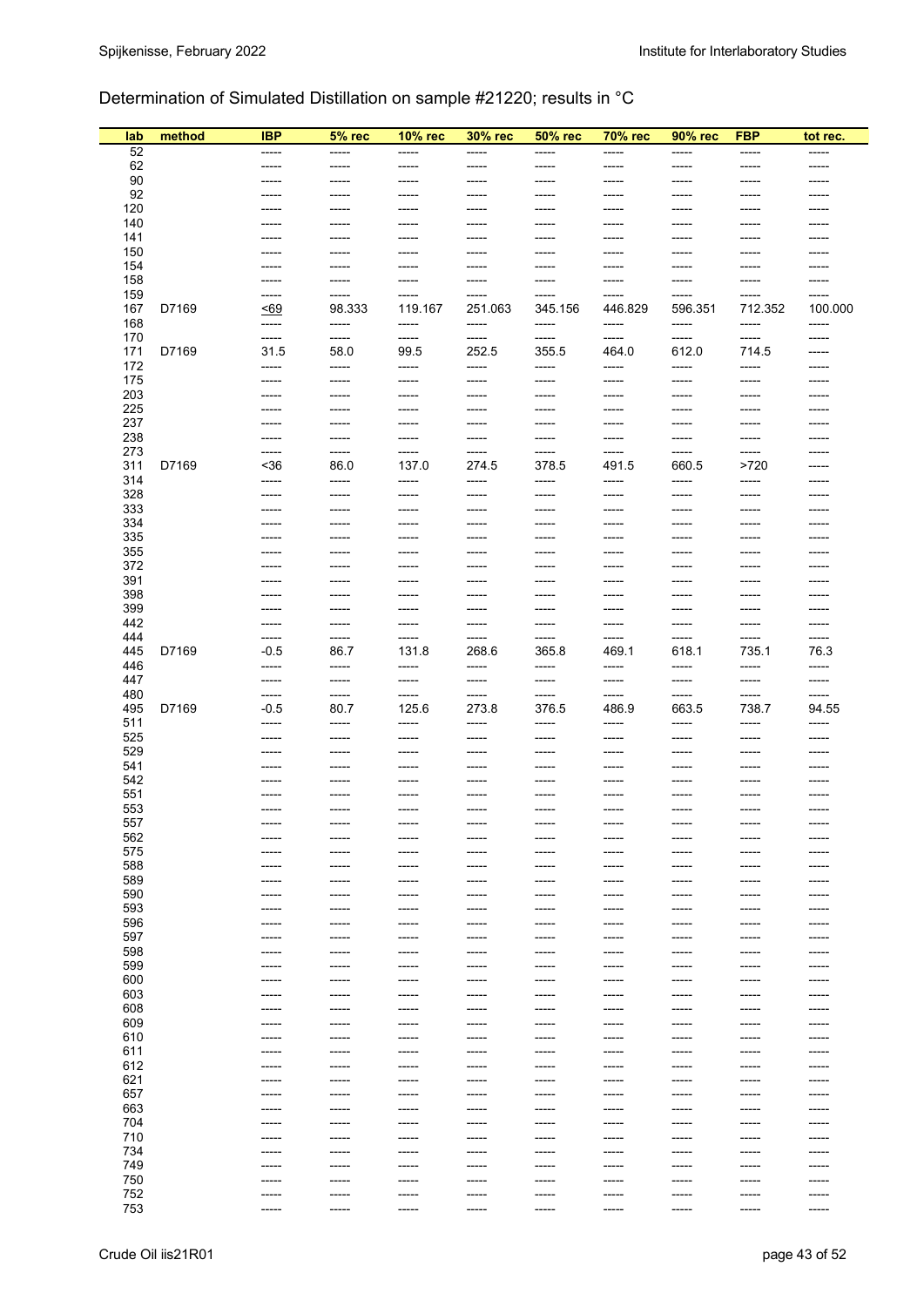| lab          | method     | <b>IBP</b>      | $5%$ rec        | 10% rec        | 30% rec                | 50% rec         | <b>70% rec</b>  | 90% rec        | <b>FBP</b>      | tot rec.        |
|--------------|------------|-----------------|-----------------|----------------|------------------------|-----------------|-----------------|----------------|-----------------|-----------------|
| 781          |            | -----           | -----           | -----          | -----                  | -----           | -----           | -----          | -----           | -----           |
| 785          |            | -----           | -----           | -----          | $--- - -$              | -----           | -----           | -----          | -----           | -----           |
| 798          |            | -----           | -----           | -----          | $------$               | -----           | ------          | -----          | -----           | -----           |
| 840          |            | -----           | -----           | -----          | $- - - - -$            | -----           | -----           | -----          | -----           | -----           |
| 862<br>873   |            | -----           | -----           | -----          |                        | -----<br>-----  | -----           |                | -----           |                 |
| 874          |            |                 | -----           | -----          |                        | -----           | -----           |                | -----           |                 |
| 875          |            |                 | -----           |                |                        | -----           |                 |                | -----           |                 |
| 904          |            | -----           | -----           | -----          | -----                  | -----           | -----           | -----          | -----           | -----           |
| 914          |            |                 | -----           |                |                        | -----           | -----           |                | -----           |                 |
| 922          |            | -----           | ------          | -----          | -----                  | -----           | -----           | -----          | -----           | ------          |
| 962<br>963   | D7169      | -----<br><37    | -----<br>75.2   | -----<br>140.1 | $- - - - -$<br>270.6   | -----<br>369.7  | -----<br>472.6  | -----<br>614.8 | ------<br>>700  | ------          |
| 970          |            | -----           | -----           | -----          | -----                  | -----           | -----           | -----          | -----           |                 |
| 971          |            | -----           | -----           | -----          | -----                  | -----           | -----           | -----          | -----           | -----           |
| 974          |            | -----           | -----           | -----          | -----                  | -----           | -----           | -----          | -----           | -----           |
| 988          |            | -----           | -----           | -----          | $--- - -$              | -----           | -----           | ------         | -----           |                 |
| 991          |            | -----           | -----           | -----          | $--- - -$              | -----           | -----           | -----          | -----           | -----           |
| 992<br>994   |            | -----           | -----<br>-----  | -----          | $- - - - -$            | -----<br>-----  | -----<br>-----  |                | -----<br>-----  | -----           |
| 995          |            |                 | -----           |                |                        | -----           |                 |                |                 |                 |
| 997          |            | -----           | -----           | -----          |                        | -----           | -----           |                | -----           |                 |
| 1011         |            | -----           | -----           | -----          | -----                  | -----           | -----           |                | -----           | -----           |
| 1023         |            | -----           | -----           | -----          | -----                  | -----           | -----           |                | -----           | -----           |
| 1039         | ISO15199-3 | $-30.0$         | 71.4            | 117.3          | 260.8                  | 358.1           | 463.2           | 623.5          | -----           | 98.4            |
| 1040<br>1056 | D7169      | $-0.5$<br>----- | 98<br>-----     | 152<br>-----   | 283<br>$--- -$         | 388<br>-----    | 506<br>-----    | 731<br>-----   | ------<br>----- | 91.3<br>-----   |
| 1065         |            | -----           | -----           | -----          | -----                  | -----           | -----           | -----          | -----           | -----           |
| 1082         | EN15199-3  | $-0.4900$       | 90.7700         | 151.5291       | 281.8936               | 385.8889        | 504.6190        | 698.6054       | -----           | -----           |
| 1089         |            | -----           | -----           | -----          | -----                  | -----           | -----           | -----          | -----           | -----           |
| 1109         |            | -----           | -----           | -----          | -----                  | -----           | -----           | -----          | -----           | -----           |
| 1236<br>1259 |            | -----<br>-----  | ------<br>----- | -----<br>----- | $--- - -$<br>$--- - -$ | -----<br>------ | -----<br>------ | -----<br>----- | -----<br>-----  | -----<br>-----  |
| 1320         |            | -----           | -----           | -----          | $- - - - -$            | -----           | -----           | -----          | -----           |                 |
| 1340         |            | -----           | -----           | -----          | -----                  | -----           | -----           | -----          | -----           |                 |
| 1360         |            | -----           | -----           |                |                        | -----           | -----           |                |                 |                 |
| 1397         |            | -----           | -----           | -----          |                        | -----           | -----           |                | -----           |                 |
| 1412<br>1510 |            | -----<br>-----  | -----<br>-----  | -----<br>----- | -----<br>-----         | -----<br>-----  | -----<br>-----  | -----<br>----- | -----           | -----           |
| 1539         | D7169      | $-11.7$         | 90.0            | 135.0          | 274.9                  | 379.2           | 492.8           | 684.8          | -----           | 93.6            |
| 1544         |            | -----           | -----           | -----          | -----                  | -----           | -----           | -----          | -----           | -----           |
| 1556         |            | -----           | -----           | -----          | ------                 | -----           | -----           | -----          | -----           | -----           |
| 1567<br>1613 | IP545      | -9.9<br>-----   | 96.1<br>-----   | 144.4<br>----- | 274.9<br>-----         | 371.3<br>-----  | 476.1<br>-----  | 638.2<br>----- | -----<br>-----  | 97.2<br>-----   |
| 1654         |            | -----           | -----           | -----          | -----                  | -----           | -----           | -----          | -----           | -----           |
| 1695         |            | -----           | -----           |                | -----                  | -----           | -----           | -----          | -----           | -----           |
| 1714         | In house   | 21.0            | 60.7            | 128.4          | 264.9                  | 358.7           | 465.1           | 623.5          | >750            | 99.49           |
| 1720<br>1724 |            | -----           | ------          | -----          |                        | -----           | ------          |                |                 | -----           |
| 1728         |            | -----<br>-----  | ------<br>----- | -----<br>----- | $------$<br>$--- -$    | -----<br>-----  | -----<br>-----  | -----<br>----- | -----<br>-----  | -----<br>-----  |
| 1741         |            | -----           | -----           | ------         | $- - - - -$            | -----           | ------          | ------         | -----           | -----           |
| 1759         |            | -----           | -----           | -----          | -----                  | -----           | -----           | -----          | -----           | -----           |
| 1776         |            | -----           | -----           | -----          | -----                  | -----           | ------          | -----          | -----           | -----           |
| 1810         |            | -----           | -----           | -----          | -----                  | -----           | -----           | -----          | -----           | -----           |
| 1811<br>1815 | D7169      | -----<br>$-0.5$ | $-----$<br>90.0 | -----<br>136.2 | -----<br>265.4         | -----<br>358.6  | -----<br>457.1  | -----<br>598.9 | -----<br>714.6  | -----<br>100.0  |
| 1833         |            | -----           | -----           | -----          | -----                  | -----           | -----           | -----          | -----           | -----           |
| 1842         |            | -----           | -----           | -----          | $-----$                | -----           | -----           | -----          | -----           | -----           |
| 1849         |            | -----           | -----           | -----          | -----                  | -----           | -----           | -----          | -----           | -----           |
| 1858         |            | -----           | -----           | -----          | -----                  | -----           | -----           | -----          | -----           | -----           |
| 1928<br>1929 |            | -----<br>-----  | -----<br>-----  | -----<br>----- | -----<br>-----         | -----<br>-----  | -----<br>-----  | -----<br>----- | -----<br>-----  | -----<br>-----  |
| 1930         |            | -----           | $-----$         | ------         | $--- -$                | -----           | ------          | -----          | -----           | ------          |
| 1957         |            | ------          | -----           | ------         | $--- -$                | -----           | ------          | ------         | -----           | ------          |
| 6016         |            | -----           | -----           | -----          | $-----$                | -----           | -----           | -----          | -----           | ------          |
| 6028         |            | -----           | -----           | -----          | -----                  | -----           | -----           | -----          | -----           | -----           |
| 6054<br>6166 |            | -----<br>-----  | -----<br>-----  | -----<br>----- | -----<br>$-----$       | -----<br>-----  | -----<br>-----  | -----<br>----- | -----<br>-----  | -----<br>-----  |
| 6201         | D7169      | 48.5            | 106.0           | 159.5          | 284.0                  | 384.5           | 500.0           | 703.0          | >720            | 91.3            |
| 6203         |            | -----           | -----           | -----          | $-----$                | -----           | -----           | -----          | -----           | -----           |
| 6263         |            | -----           | -----           | -----          | $-----$                | -----           | ------          | -----          | -----           | ------          |
| 6290<br>6295 |            | -----<br>-----  | -----           | -----<br>----- | $------$<br>$-----$    | -----           | -----<br>-----  | -----<br>----- | -----           | -----<br>-----  |
| 6296         |            | -----           | -----<br>-----  | -----          | -----                  | -----<br>-----  | -----           | -----          | -----<br>-----  | -----           |
| 6362         |            | -----           | -----           | -----          | -----                  | -----           | -----           | -----          | -----           | -----           |
| 6365         |            | -----           | -----           | -----          | -----                  | -----           | -----           | -----          | -----           | -----           |
| 6410<br>9051 |            | -----<br>-----  | -----<br>------ | -----<br>----- | $--- - -$<br>$--- -$   | -----<br>-----  | -----<br>------ | -----<br>----- | -----<br>-----  | -----<br>------ |
|              |            |                 |                 |                |                        |                 |                 |                |                 |                 |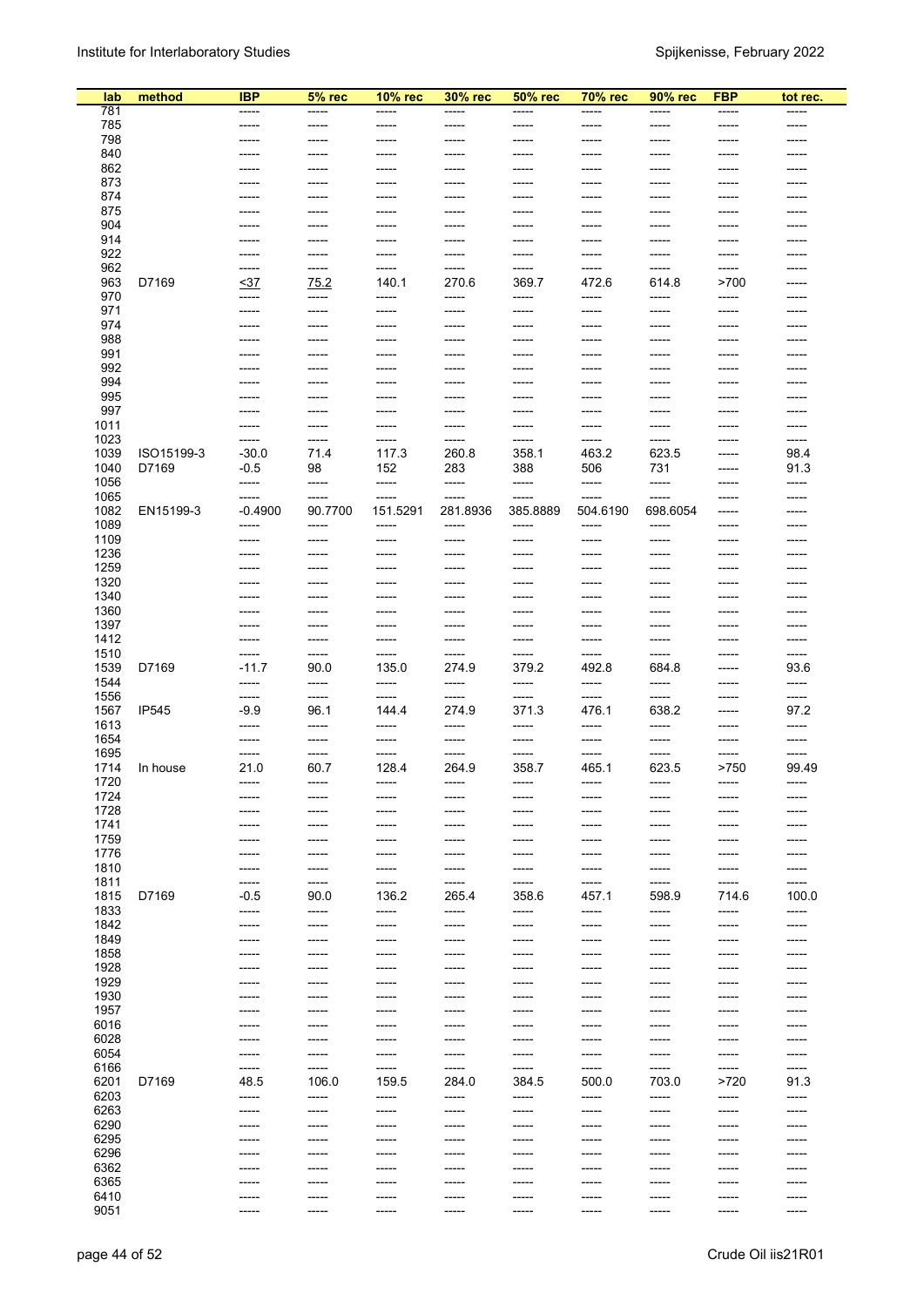| lab           | method              | <b>IBP</b> | $5%$ rec | <b>10% rec</b> | <b>30% rec</b> | <b>50% rec</b> | <b>70% rec</b> | 90% rec | <b>FBP</b> | tot rec. |
|---------------|---------------------|------------|----------|----------------|----------------|----------------|----------------|---------|------------|----------|
| 9052          |                     | -----      | -----    | -----          | -----          | -----          | -----          | -----   | -----      | -----    |
| 9057          |                     | -----      |          | -----          | -----          |                |                | ----    |            | -----    |
| 9060          |                     | -----      |          |                | -----          |                |                | -----   |            |          |
| 9063          |                     | -----      |          |                | ----           |                |                |         |            |          |
| 9100          |                     |            |          |                |                |                |                |         |            |          |
| 9132          |                     |            |          |                | ----           |                |                |         |            |          |
| 9141          |                     |            |          |                |                |                |                |         |            |          |
| 9142          |                     | -----      |          |                | ----           |                |                | ----    |            |          |
| 9143          |                     | -----      |          |                | ----           |                |                |         |            |          |
| 9146          |                     |            |          |                |                |                |                |         |            |          |
| 9151          |                     | -----      |          | -----          | -----          |                | -----          | -----   |            | -----    |
| 9160          |                     |            |          |                |                |                |                |         |            |          |
| 9161          |                     |            |          |                |                |                |                |         |            |          |
| 9162          |                     | -----      |          |                | -----          |                |                | -----   |            |          |
| 9163          |                     |            |          |                |                |                |                |         |            |          |
| 9164          |                     |            |          |                |                |                |                |         |            |          |
| 9165          |                     | -----      | ------   | -----          | -----          |                | -----          | -----   |            |          |
|               |                     |            |          |                |                |                |                |         |            |          |
| normality     |                     | OK         | OK       | OK             | OK             | OK             | OK             | OK      | unknown    |          |
| n             |                     | 14         | 14       | 14             | 14             | 14             | 14             | 14      | 5          |          |
| outliers      |                     | 0          | $\Omega$ | $\Omega$       | 0              | 0              | 0              | 0       | $\Omega$   |          |
| mean $(n)$    |                     | $36$       | 84.85    | 134.11         | 270.06         | 369.67         | 478.27         | 647.63  | 723.05     |          |
| st.dev. $(n)$ |                     | n.e.       | 14.188   | 15.781         | 10.333         | 13.099         | 18.724         | 42.869  | n.a.       |          |
| R(calc.)      |                     | n.e.       | 39.73    | 44.19          | 28.93          | 36.68          | 52.43          | 120.03  | n.a.       |          |
|               | st.dev.(D7169:20e1) | n.e.       |          | 6.964          | 4.679          | 5.857          | 7.571          | n.a.    | n.a.       |          |
|               | R(D7169:20e1)       | n.e.       | 19.6     | 19.5           | 13.1           | 16.4           | 21.2           | n.a.    | n.a.       |          |

Underlined test results are corrected by the participants after notification by iis of suspect test result Lab 167 first reported 69 (IBP)

Lab 963 first reported 90.5 (IBP), 128.1 (5%rec)





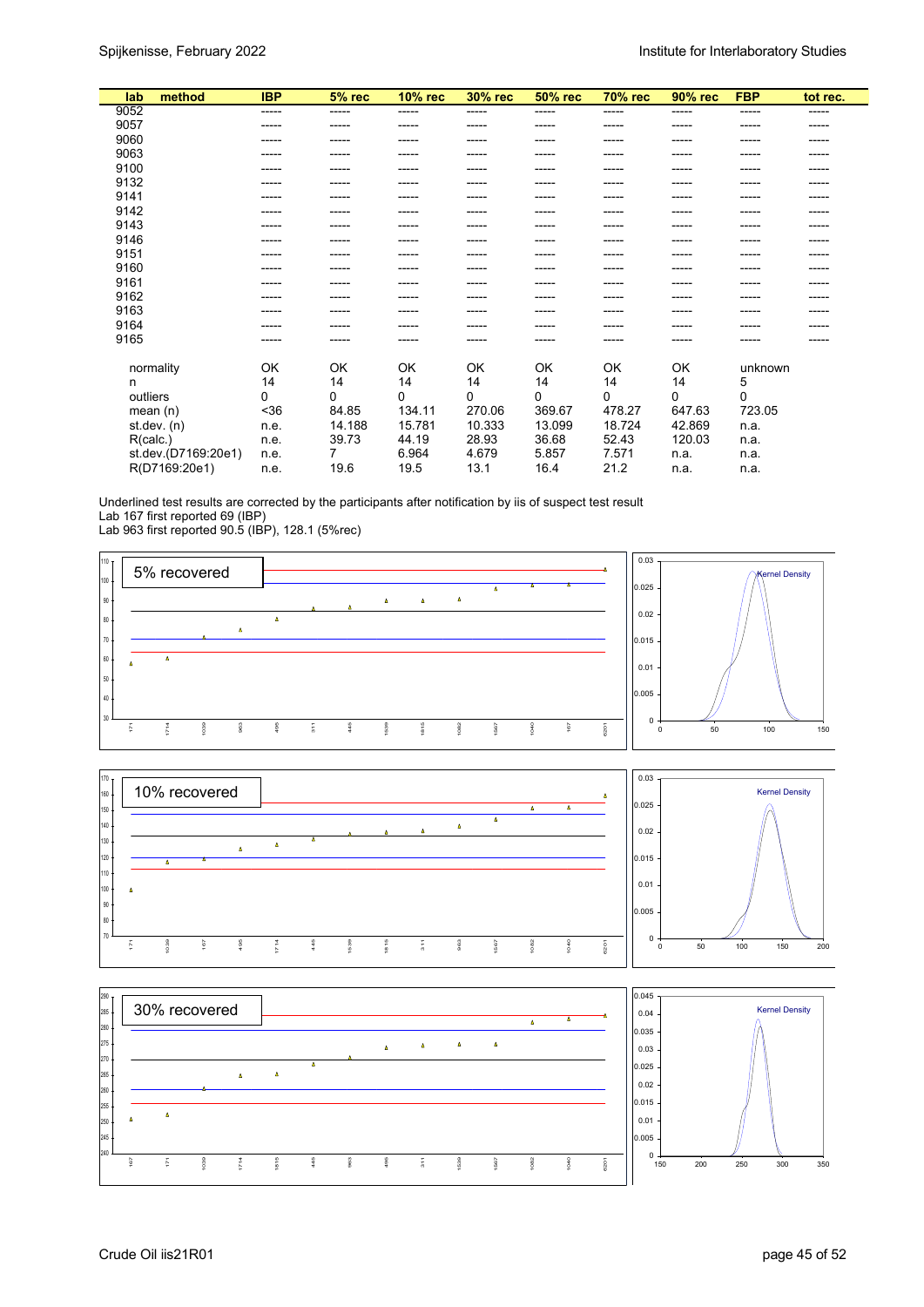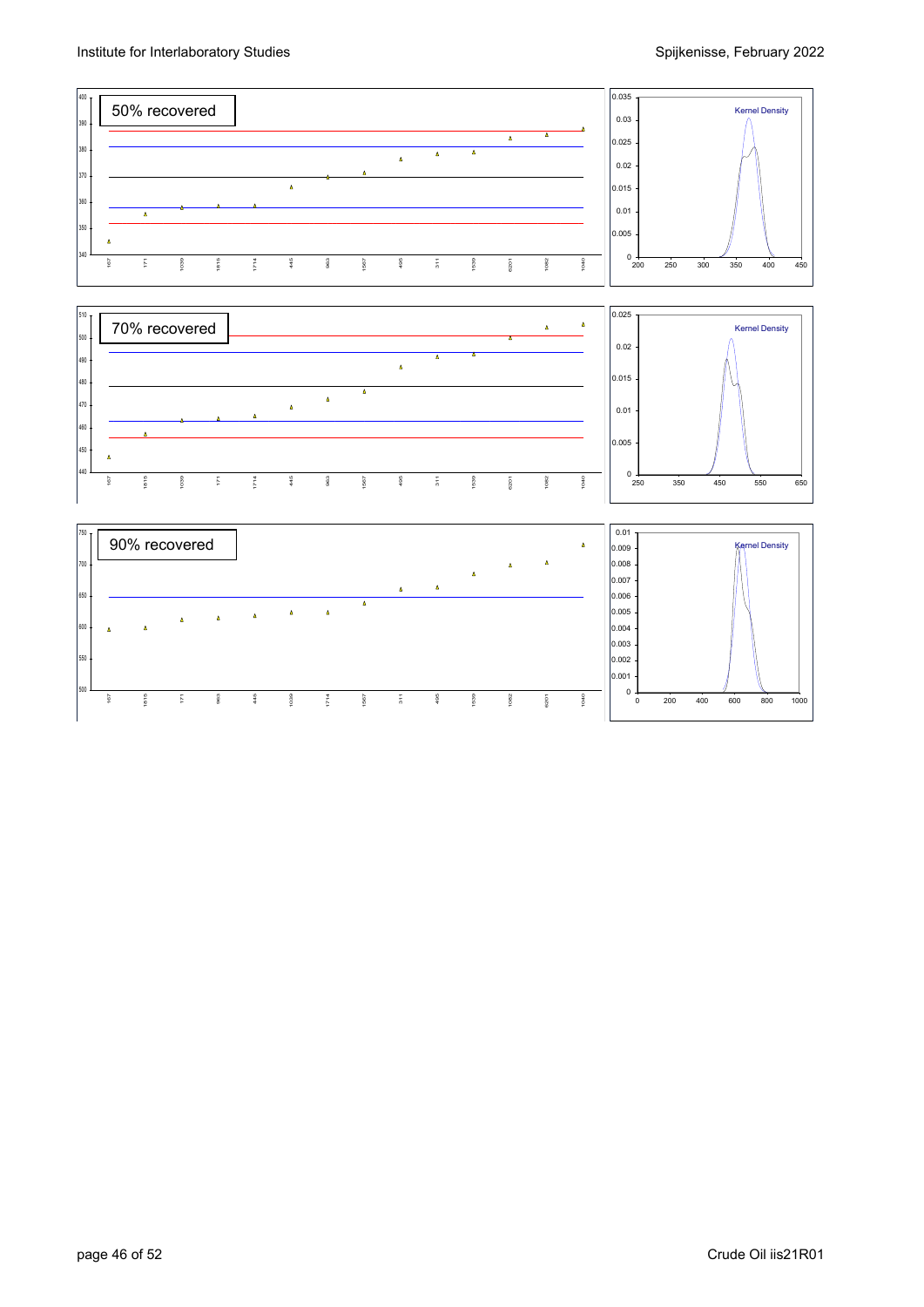## Determination of Total Mercury on sample #21221 results in µg/kg

| lab        | method          | value           | mark        | z(targ)        | lab          | method        | value          | mark       | z(targ)          |
|------------|-----------------|-----------------|-------------|----------------|--------------|---------------|----------------|------------|------------------|
| 52         |                 | -----           |             | -----          | 781          | D7622         | 18.2           |            | 0.12             |
| 62<br>90   |                 |                 |             | -----<br>----- | 785<br>798   |               | -----          |            |                  |
| 92         |                 |                 |             | -----          | 840          | <b>UOP938</b> | -----<br>16.66 |            | $-0.18$          |
| 120        |                 |                 |             | -----          | 862          |               | -----          |            | -----            |
| 140        |                 |                 |             | -----          | 873          | <b>UOP938</b> | 19.2           |            | 0.31             |
| 141        |                 |                 |             | -----          | 874          | <b>UOP938</b> | 16.2           |            | $-0.27$          |
| 150        | <b>UOP938</b>   | 5.9             | R(0.01)     | $-2.26$        | 875          |               | -----          |            | -----            |
| 154        |                 | -----           |             | -----          | 904          |               |                |            |                  |
| 158        |                 |                 |             | -----          | 914          |               |                |            |                  |
| 159<br>167 |                 |                 |             | -----<br>----- | 922<br>962   |               |                |            | -----<br>-----   |
| 168        |                 |                 |             | -----          | 963          | <b>UOP938</b> | -----<br>22.0  |            | 0.85             |
| 170        |                 | -----           |             | -----          | 970          |               |                |            | -----            |
| 171        | <b>UOP938</b>   | 12.6            |             | $-0.97$        | 971          |               | -----          |            | -----            |
| 172        |                 | -----           |             | -----          | 974          | <b>UOP938</b> | 18.0           |            | 0.08             |
| 175        |                 |                 |             | -----          | 988          |               |                |            |                  |
| 203        |                 |                 |             | -----          | 991          |               |                |            |                  |
| 225        |                 |                 |             | -----          | 992          |               |                |            |                  |
| 237<br>238 |                 |                 |             | -----<br>----- | 994<br>995   |               |                |            |                  |
| 273        |                 | -----           |             | -----          | 997          |               |                |            |                  |
| 311        | D7623           | 17              |             | $-0.12$        | 1011         |               |                |            |                  |
| 314        |                 | -----           |             | -----          | 1023         |               |                |            |                  |
| 328        |                 | -----           |             | -----          | 1039         | <b>UOP938</b> | 16             |            | $-0.31$          |
| 333        | <b>INH-9003</b> | 16              |             | $-0.31$        | 1040         |               |                |            |                  |
| 334        | <b>INH-9003</b> | 15              |             | $-0.50$        | 1056         |               | -----          |            |                  |
| 335<br>355 |                 | -----           |             | -----          | 1065<br>1082 | In house      | -----<br>15    |            | -----<br>$-0.50$ |
| 372        |                 | -----           |             | -----<br>----- | 1089         | In house      | 21             |            | 0.66             |
| 391        |                 |                 |             | -----          | 1109         |               | -----          |            | -----            |
| 398        |                 |                 |             | -----          | 1236         | In house      | 16.6           |            | $-0.19$          |
| 399        |                 |                 |             | -----          | 1259         |               |                |            |                  |
| 442        |                 | -----           |             | $-----$        | 1320         |               |                |            | -----            |
| 444        | <b>UOP938</b>   | 26.96           |             | 1.81           | 1340         |               |                |            |                  |
| 445        |                 | -----           |             | -----          | 1360         |               |                |            |                  |
| 446<br>447 |                 |                 |             | -----          | 1397<br>1412 | In house      | 18.0<br>-----  |            | 0.08<br>-----    |
| 480        |                 |                 |             | -----<br>----- | 1510         |               |                |            |                  |
| 495        |                 |                 |             | -----          | 1539         |               |                |            |                  |
| 511        |                 |                 |             | -----          | 1544         |               |                |            | -----            |
| 525        |                 |                 |             | -----          | 1556         |               | -----          |            | -----            |
| 529        |                 |                 |             | -----          | 1567         | In house      | 12.5           |            | -0.99            |
| 541        |                 |                 |             | -----          | 1613         | <b>UOP938</b> |                |            |                  |
| 542<br>551 | D7622           | -----           |             | -----<br>0.49  | 1654<br>1695 |               |                |            |                  |
| 553        |                 | 20.12<br>-----  |             | -----          | 1714         |               |                |            |                  |
| 557        |                 |                 |             |                | 1720         |               |                |            |                  |
| 562        |                 |                 |             | -----          | 1724         |               |                |            |                  |
| 575        |                 |                 |             |                | 1728         |               |                |            |                  |
| 588        |                 |                 |             | -----          | 1741         |               |                |            |                  |
| 589        |                 |                 |             | -----          | 1759         |               |                |            |                  |
| 590        |                 |                 |             | -----          | 1776         |               |                |            |                  |
| 593<br>596 |                 |                 |             | -----<br>----- | 1810<br>1811 |               |                |            |                  |
| 597        |                 |                 |             | -----          | 1815         |               |                |            |                  |
| 598        |                 | -----           |             | -----          | 1833         |               |                |            |                  |
| 599        | D7622           | 20.15           |             | 0.49           | 1842         | D7622         | 17             |            | -0.12            |
| 600        | D7622           | 31.83           | R(0.01)     | 2.75           | 1849         |               |                |            |                  |
| 603        |                 | -----           |             | -----          | 1858         |               |                |            |                  |
| 608        |                 | -----           |             | -----          | 1928         |               |                |            |                  |
| 609        | D7622           | 19.95           | $\mathsf C$ | 0.45           | 1929         |               |                |            |                  |
| 610<br>611 |                 | -----<br>-----  |             | -----<br>----- | 1930<br>1957 | <b>UOP938</b> | 102.00         | C, R(0.01) | -----<br>16.32   |
| 612        | <b>UOP938</b>   | 19.69           |             | 0.40           | 6016         | D7622         | 15.5           |            | -0.41            |
| 621        |                 | -----           |             | -----          | 6028         |               | -----          |            |                  |
| 657        | <b>UOP938</b>   | 15.16           |             | $-0.47$        | 6054         |               |                |            |                  |
| 663        | <b>UOP938</b>   | 17.0            |             | $-0.12$        | 6166         |               |                |            | -----            |
| 704        |                 | -----           |             | -----          | 6201         | <b>UOP938</b> | 14.6           |            | $-0.58$          |
| 710        |                 | -----           |             | -----          | 6203         |               |                |            |                  |
| 734        |                 |                 |             | -----          | 6263         |               |                |            |                  |
| 749<br>750 | <b>UOP938</b>   | -----<br>23.780 |             | -----          | 6290<br>6295 |               |                |            |                  |
| 752        |                 | -----           |             | 1.20<br>-----  | 6296         |               |                |            |                  |
| 753        |                 | -----           |             | -----          | 6362         |               |                |            |                  |
|            |                 |                 |             |                |              |               |                |            |                  |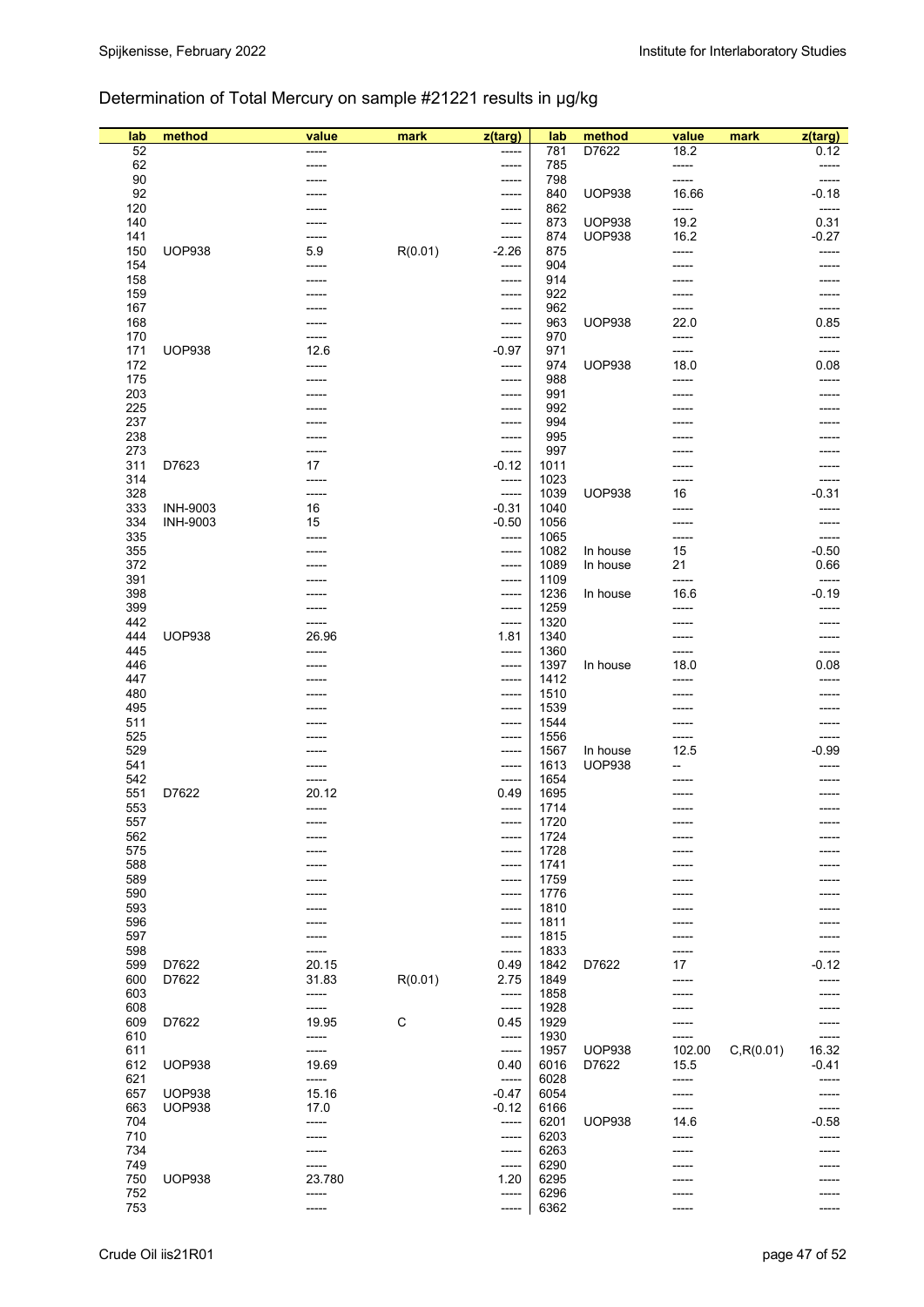| lab  | method           | value   | mark | $z$ (targ) | lab  | method | value | mark | z(targ) |
|------|------------------|---------|------|------------|------|--------|-------|------|---------|
| 6365 | <b>UOP938</b>    | 11.5    |      | $-1.18$    | 9142 |        | ----- |      | -----   |
| 6410 |                  | -----   |      | -----      | 9143 |        | ----- |      | ----    |
| 9051 |                  | ------  |      | -----      | 9146 |        | ----- |      | -----   |
| 9052 |                  | -----   |      | -----      | 9151 |        | ----- |      | -----   |
| 9057 |                  | 19      |      | 0.27       | 9160 |        | ----- |      | -----   |
| 9060 |                  | -----   |      | -----      | 9161 |        | ----- |      | -----   |
| 9063 |                  | -----   |      | -----      | 9162 |        | ----- |      |         |
| 9100 |                  |         |      |            | 9163 |        |       |      |         |
|      |                  |         |      | -----      |      |        | ----- |      | -----   |
| 9132 |                  | -----   |      | -----      | 9164 |        | ----- |      | -----   |
| 9141 |                  | -----   |      | -----      | 9165 |        | ----- |      | -----   |
|      |                  |         |      |            |      |        |       |      |         |
|      | normality        | suspect |      |            |      |        |       |      |         |
|      | n                | 29      |      |            |      |        |       |      |         |
|      | outliers         | 3       |      |            |      |        |       |      |         |
|      | mean $(n)$       | 17.599  |      |            |      |        |       |      |         |
|      | st.dev. $(n)$    | 3.3584  |      |            |      |        |       |      |         |
|      | R(calc.)         | 9.404   |      |            |      |        |       |      |         |
|      | st.dev.(Horwitz) | 5.1723  |      |            |      |        |       |      |         |
|      | R(Horwitz)       | 14.483  |      |            |      |        |       |      |         |
|      |                  |         |      |            |      |        |       |      |         |

Lab 609 first reported 35.1 Lab 1957 first reported 87.231

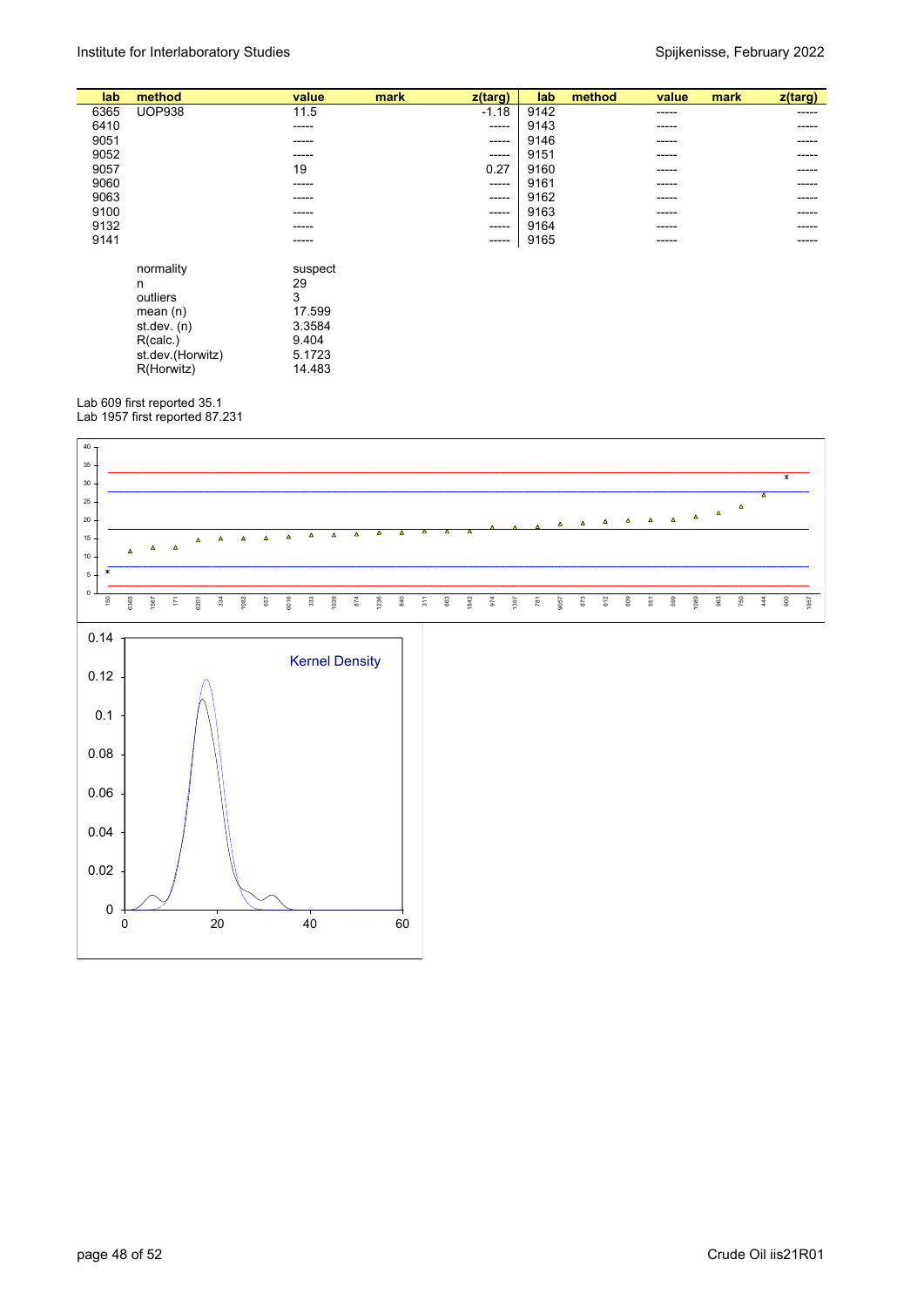|      | z-scores of the determination of individual Light ends on sample #21220 |               |                |                 |          |         |                                |         |                |
|------|-------------------------------------------------------------------------|---------------|----------------|-----------------|----------|---------|--------------------------------|---------|----------------|
| lab  | <b>Methane</b>                                                          | <b>Ethane</b> | <b>Propane</b> | <i>i-Butane</i> | n-Butane |         | i-Pentane n-Pentane cy-Pentane |         | <b>Hexanes</b> |
| 141  | -----                                                                   | $-0.27$       | $-1.75$        | $-1.55$         | $-2.53$  | $-2.46$ | $-2.63$                        | 4.41    | $-5.00$        |
| 167  | -----                                                                   | $-2.45$       | $-3.15$        | $-2.80$         | $-2.32$  | $-1.94$ | $-1.57$                        | 7.35    | 2.40           |
| 442  |                                                                         | 1.78          | 1.62           | 1.88            | 1.48     | 1.75    | 1.64                           | 1.07    | $-0.43$        |
| 495  |                                                                         | $-1.65$       | $-0.38$        | $-0.08$         | 0.05     | $-0.26$ | $-0.08$                        | $-2.29$ | 4.72           |
| 609  |                                                                         | $-0.54$       | 0.40           | 1.15            | 1.16     | 1.26    | 1.85                           |         |                |
| 611  |                                                                         | $-0.54$       | $-0.25$        | 0.72            | 0.48     | 1.60    | 1.12                           |         |                |
| 862  |                                                                         | 1.39          | 1.10           | 0.50            | 0.84     | 0.86    | 0.06                           | $-1.64$ | 1.39           |
| 1039 |                                                                         | 1.95          | 4.13           | 6.01            | 9.01     | 4.79    | 3.36                           | 5.77    | 4.31           |
| 1040 |                                                                         | $-7.18$       | $-1.28$        | $-0.57$         | $-1.49$  | $-2.66$ | $-1.90$                        | $-4.18$ | $-5.58$        |
| 1065 |                                                                         | 2.03          | 1.76           | 1.63            | 1.01     | 0.38    | $-0.53$                        | $-1.02$ | 2.07           |
| 1082 |                                                                         | 0.95          | $-0.10$        | $-1.24$         | $-1.41$  | $-3.48$ | $-3.19$                        | $-2.77$ | $-2.96$        |
| 1089 |                                                                         | 1.03          | 1.95           | 2.52            | 2.27     | 2.76    | 1.72                           | 1.07    | $-4.34$        |
| 1236 |                                                                         | $-3.06$       | $-2.47$        | $-1.34$         | $-1.67$  | $-0.71$ | $-1.03$                        | $-0.45$ | 1.91           |
| 1567 |                                                                         | $-1.65$       | $-2.21$        | $-2.73$         | $-1.85$  | $-2.66$ | $-2.72$                        | $-2.23$ | $-2.65$        |
| 1776 |                                                                         | $-0.43$       | 0.81           | 2.00            | 3.64     | 1.46    | 2.62                           | $-4.55$ | -----          |
| 1957 |                                                                         | $-0.79$       | $-1.35$        | $-1.10$         | $-1.34$  | $-2.82$ | $-1.04$                        | $-0.28$ | 4.16           |
| 6166 |                                                                         | 3.88          | 1.98           | 1.58            | 1.74     | 1.40    | 1.77                           | $-0.28$ |                |
| 6201 |                                                                         | $-1.65$       | $-0.81$        | $-0.57$         | $-0.06$  | 0.72    | 0.55                           |         | -----          |

Please note: the table in this appendix only shows participants that reported test results

z-scores of the determination of Simulated Distillation on sample #21220

| lab  | <b>IBP</b> | $5%$ rec | $10\%$ rec | <b>30% rec</b> | 50% rec | <b>70% rec</b> | 90% rec | <b>FBP</b> |
|------|------------|----------|------------|----------------|---------|----------------|---------|------------|
| 167  | -----      | 1.93     | $-2.15$    | $-4.06$        | $-4.19$ | $-4.15$        |         |            |
| 171  | -----      | $-3.84$  | $-4.97$    | $-3.75$        | $-2.42$ | $-1.89$        |         |            |
| 311  | -----      | 0.16     | 0.42       | 0.95           | 1.51    | 1.75           | -----   |            |
| 445  |            | 0.26     | $-0.33$    | $-0.31$        | $-0.66$ | $-1.21$        |         |            |
| 495  | -----      | $-0.59$  | $-1.22$    | 0.80           | 1.17    | 1.14           | ------  |            |
| 963  | -----      | $-1.38$  | 0.86       | 0.12           | 0.00    | $-0.75$        |         |            |
| 1039 | -----      | $-1.92$  | $-2.41$    | $-1.98$        | $-1.98$ | $-1.99$        | -----   |            |
| 1040 |            | 1.88     | 2.57       | 2.77           | 3.13    | 3.66           |         |            |
| 1082 |            | 0.85     | 2.50       | 2.53           | 2.77    | 3.48           |         |            |
| 1539 | -----      | 0.74     | 0.13       | 1.03           | 1.63    | 1.92           |         |            |
| 1567 | -----      | 1.61     | 1.48       | 1.03           | 0.28    | $-0.29$        |         |            |
| 1714 | -----      | $-3.45$  | $-0.82$    | $-1.10$        | $-1.87$ | $-1.74$        | ------  |            |
| 1815 |            | 0.74     | 0.30       | $-1.00$        | $-1.89$ | $-2.80$        |         |            |
| 6201 | -----      | 3.02     | 3.65       | 2.98           | 2.53    | 2.87           |         |            |

Please note: the table in this appendix only shows participants that reported test results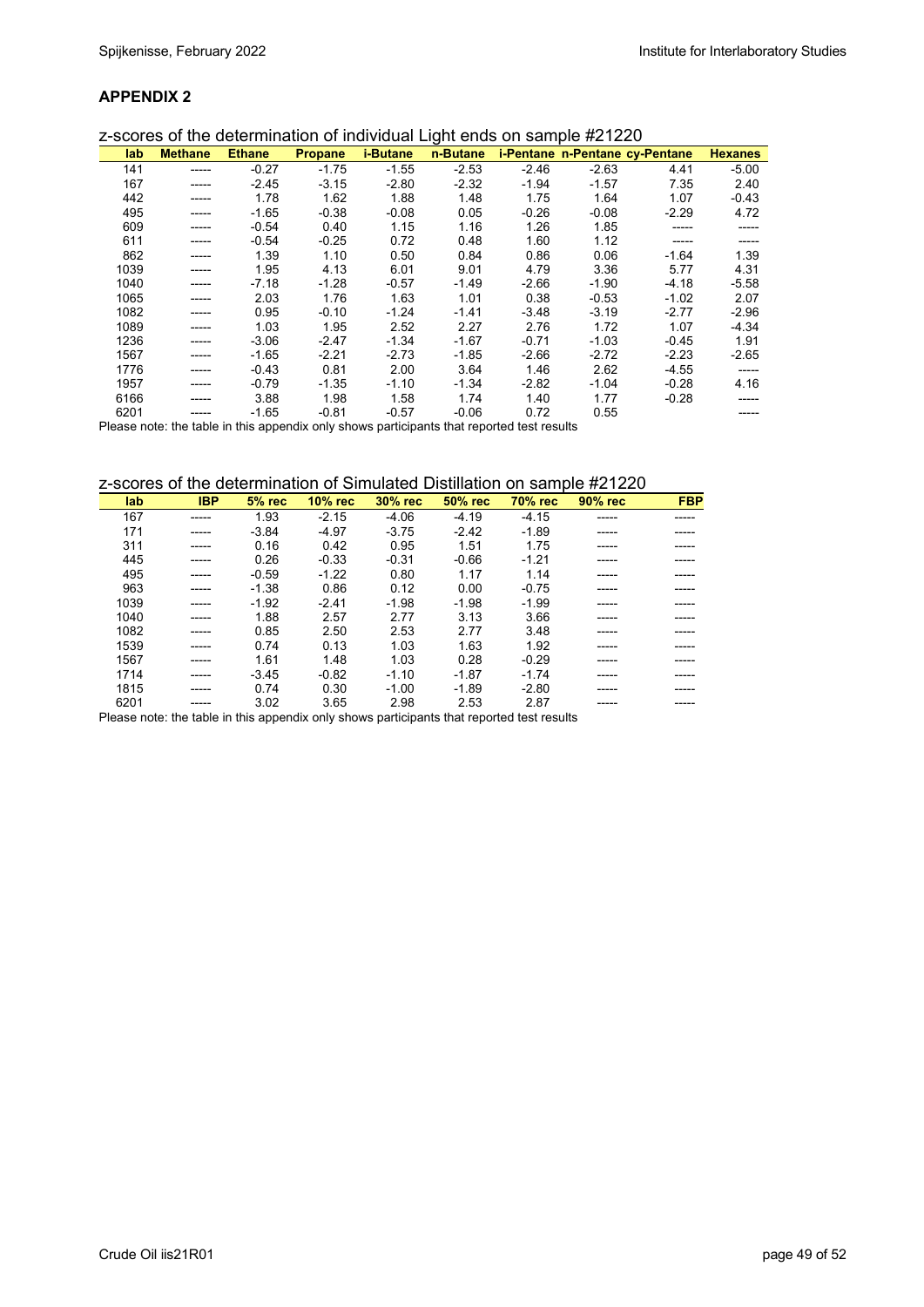|  |  | Analytical details Total Acid Number determination |  |
|--|--|----------------------------------------------------|--|
|--|--|----------------------------------------------------|--|

|      | Analytical details Total Acid Number determination |                                                                                                  |
|------|----------------------------------------------------|--------------------------------------------------------------------------------------------------|
| lab  | determination of end point                         | volume of titration solvent                                                                      |
| 52   | Inflection Point                                   | 125 mL                                                                                           |
| 90   | <b>Inflection Point</b>                            | 60 mL                                                                                            |
| 92   | <b>Inflection Point</b>                            | 125 mL                                                                                           |
| 120  | Buffer End Point (pH 10)                           | 60 mL                                                                                            |
| 140  | <b>Inflection Point</b>                            | 125 mL                                                                                           |
| 158  | <b>Inflection Point</b>                            | 125 mL                                                                                           |
| 159  | Inflection Point                                   | 125 mL                                                                                           |
| 170  | <b>Inflection Point</b>                            | 60 mL                                                                                            |
| 172  | Inflection Point                                   | 60 mL                                                                                            |
| 273  | <b>Inflection Point</b>                            | 60 mL                                                                                            |
| 334  | Inflection Point                                   | 125 mL                                                                                           |
| 372  | <b>Inflection Point</b>                            | 60 mL                                                                                            |
| 447  | <b>Inflection Point</b>                            | 125 mL                                                                                           |
| 495  | <b>Inflection Point</b>                            | 60 mL                                                                                            |
| 551  | <b>Inflection Point</b>                            | 125 mL                                                                                           |
| 557  | <b>Inflection Point</b>                            | 125 mL                                                                                           |
| 588  | $---$                                              | 60 mL                                                                                            |
| 598  | <b>Inflection Point</b>                            | 125 mL                                                                                           |
| 600  | <b>Inflection Point</b>                            | 125 mL                                                                                           |
| 603  | Buffer End Point (pH 10)                           | 125 mL                                                                                           |
| 608  | <b>Inflection Point</b>                            | 125 mL                                                                                           |
| 611  | Inflection Point                                   | 60 mL                                                                                            |
| 621  | <b>Inflection Point</b>                            | 125 mL                                                                                           |
| 657  | <b>Inflection Point</b>                            | 125 mL                                                                                           |
| 663  | <b>Inflection Point</b>                            | 125 mL                                                                                           |
| 704  | <b>Inflection Point</b>                            | 125 mL                                                                                           |
| 750  | <b>Inflection Point</b>                            | 60 mL                                                                                            |
| 752  | <b>Inflection Point</b>                            | 60 mL                                                                                            |
| 781  | Inflection Point                                   | 125 mL                                                                                           |
| 840  | <b>Inflection Point</b>                            | 60 mL                                                                                            |
| 862  | <b>Inflection Point</b>                            | ---                                                                                              |
| 873  | Buffer End Point (pH 10)                           | 125 mL                                                                                           |
| 874  | Buffer End Point (pH 10)                           | 125 mL                                                                                           |
| 922  | Inflection Point                                   | 125 mL                                                                                           |
| 963  | <b>Inflection Point</b>                            | 60 mL                                                                                            |
| 971  | <b>Inflection Point</b>                            | 125 mL                                                                                           |
| 974  | Inflection Point                                   | 125 mL                                                                                           |
| 994  | <b>Inflection Point</b>                            | 125 mL                                                                                           |
| 995  | $---$                                              | 125 mL                                                                                           |
| 1039 | <b>Inflection Point</b>                            | 125 mL                                                                                           |
| 1056 | Inflection Point                                   | 60 mL                                                                                            |
| 1089 | <b>Inflection Point</b>                            | 125 mL                                                                                           |
| 1109 | <b>Inflection Point</b>                            | 125 mL                                                                                           |
| 1340 | <b>Inflection Point</b>                            | ---                                                                                              |
| 1412 | <b>Inflection Point</b>                            | 125 mL                                                                                           |
| 1539 | <b>Inflection Point</b>                            | 125 mL                                                                                           |
| 1544 | Buffer End Point (pH 10)                           | 125 mL                                                                                           |
| 1556 | Buffer End Point (pH 10)                           | 125 mL                                                                                           |
| 1567 | <b>Inflection Point</b>                            | 60 mL                                                                                            |
| 1613 | <b>Inflection Point</b>                            | 125 mL                                                                                           |
| 1741 | <b>Inflection Point</b>                            | 125 mL                                                                                           |
| 1759 | <b>Inflection Point</b>                            | 125 mL                                                                                           |
| 1776 | Buffer End Point (pH 10)                           | 125 mL                                                                                           |
| 1858 | ---                                                | 125 mL                                                                                           |
| 1957 | Buffer End Point (pH 10)                           | 125 mL                                                                                           |
| 6201 | Buffer End Point (pH 10)                           | 125 mL                                                                                           |
| 6203 | <b>Inflection Point</b>                            | 125 mL                                                                                           |
| 6365 | <b>Inflection Point</b>                            | 125 mL                                                                                           |
| 6410 | <b>Inflection Point</b>                            | 60 mL                                                                                            |
|      |                                                    | Please note: the table in this appendix only shows participants that reported analytical details |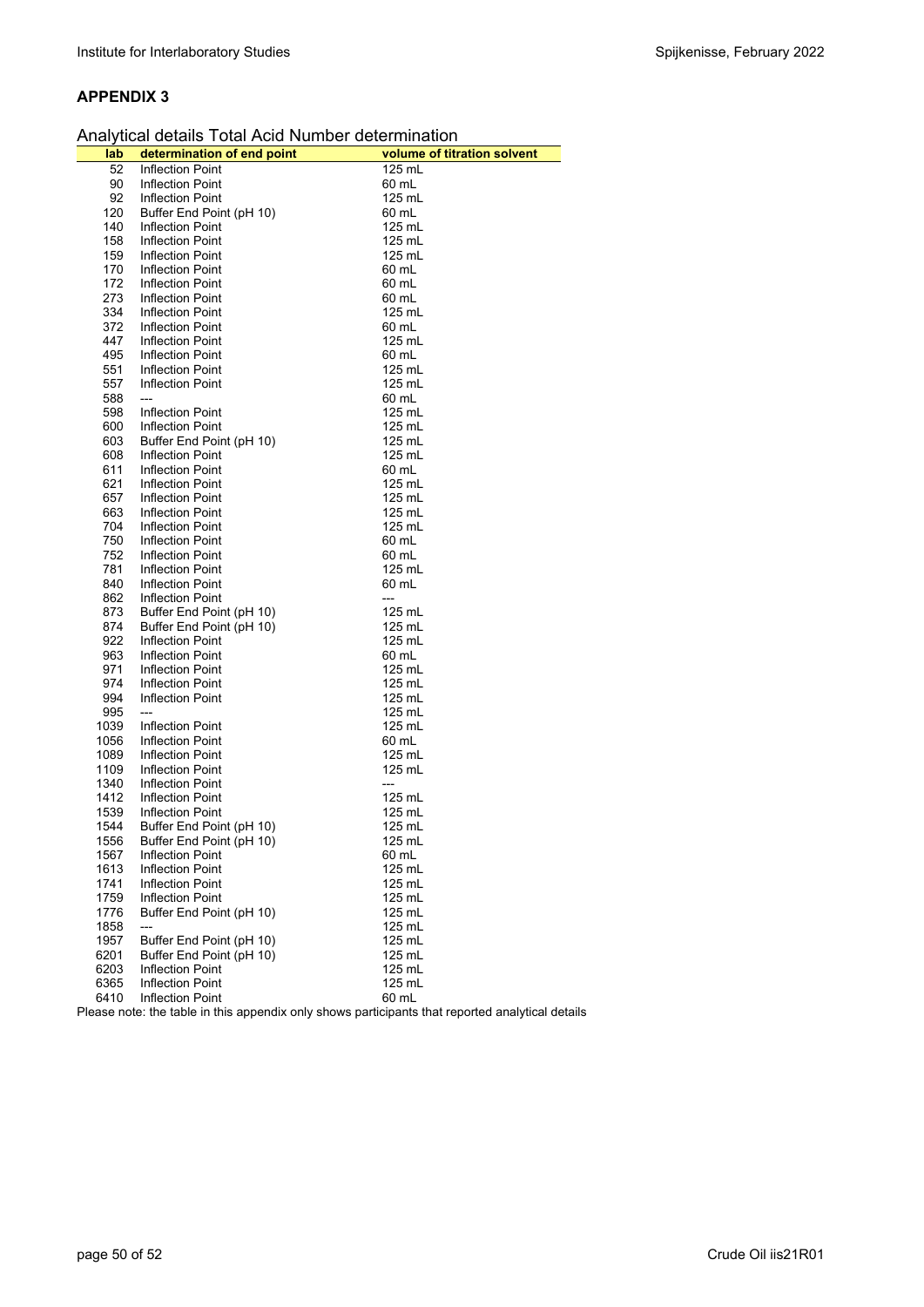## **Number of participants per country**

|                    | 1 lab in ALBANIA                    |
|--------------------|-------------------------------------|
|                    |                                     |
|                    | 2 labs in ARGENTINA                 |
|                    | 1 lab in AUSTRALIA                  |
|                    | 2 labs in AZERBAIJAN                |
|                    | 1 lab in BOSNIA and HERZEGOVINA     |
| 3 labs in  BRAZIL  |                                     |
|                    | 2 labs in BULGARIA                  |
|                    | 4 labs in CANADA                    |
| 1 lab in CHILE     |                                     |
|                    | 1 lab in CHINA, People's Republic   |
|                    | 1 lab in COLOMBIA                   |
|                    | 2 labs in COTE D'IVOIRE             |
|                    | 2 labs in CROATIA                   |
|                    | 2 labs in CZECH REPUBLIC            |
|                    | 4 labs in ECUADOR                   |
|                    | 1 lab in EGYPT                      |
|                    | 1 lab in ESTONIA                    |
|                    | 1 lab in FINLAND                    |
|                    | 4 labs in FRANCE                    |
|                    | 2 labs in GEORGIA                   |
|                    | 3 labs in GERMANY                   |
| 1 lab in INDIA     |                                     |
|                    | 1 lab in INDONESIA                  |
|                    | 1 lab in ISRAEL                     |
| 3 labs in ITALY    |                                     |
|                    | 1 lab in JORDAN                     |
|                    | 4 labs in KAZAKHSTAN                |
|                    | 13 labs in MALAYSIA                 |
|                    | 2 labs in MEXICO                    |
|                    |                                     |
|                    | 7 labs in NETHERLANDS               |
| 12 labs in NIGERIA |                                     |
|                    | 5 labs in NORWAY                    |
| 3 labs in  OMAN    |                                     |
|                    | 1 lab in PAKISTAN                   |
| 1 lab in PERU      |                                     |
|                    | 6 labs in POLAND                    |
|                    | 1 lab in PORTUGAL                   |
|                    | 2 labs in ROMANIA                   |
|                    | 12 labs in RUSSIAN FEDERATION       |
|                    | 2 labs in SAUDI ARABIA              |
| 2 labs in SERBIA   |                                     |
|                    | 1 lab in SINGAPORE                  |
|                    | 4 labs in SLOVAKIA                  |
|                    | 1 lab in SOUTH AFRICA               |
| 1 lab in SPAIN     |                                     |
|                    | 1 lab in SUDAN                      |
|                    | 2 labs in SWEDEN                    |
|                    | 1 lab in THAILAND                   |
|                    | 1 lab in TUNISIA                    |
|                    | 5 labs in TURKEY                    |
|                    | 2 labs in TURKMENISTAN              |
|                    | 1 lab in UKRAINE                    |
|                    | 2 labs in UNITED ARAB EMIRATES      |
|                    | 12 labs in UNITED KINGDOM           |
|                    | 14 labs in UNITED STATES OF AMERICA |
|                    | 1 lab in VIETNAM                    |
|                    |                                     |